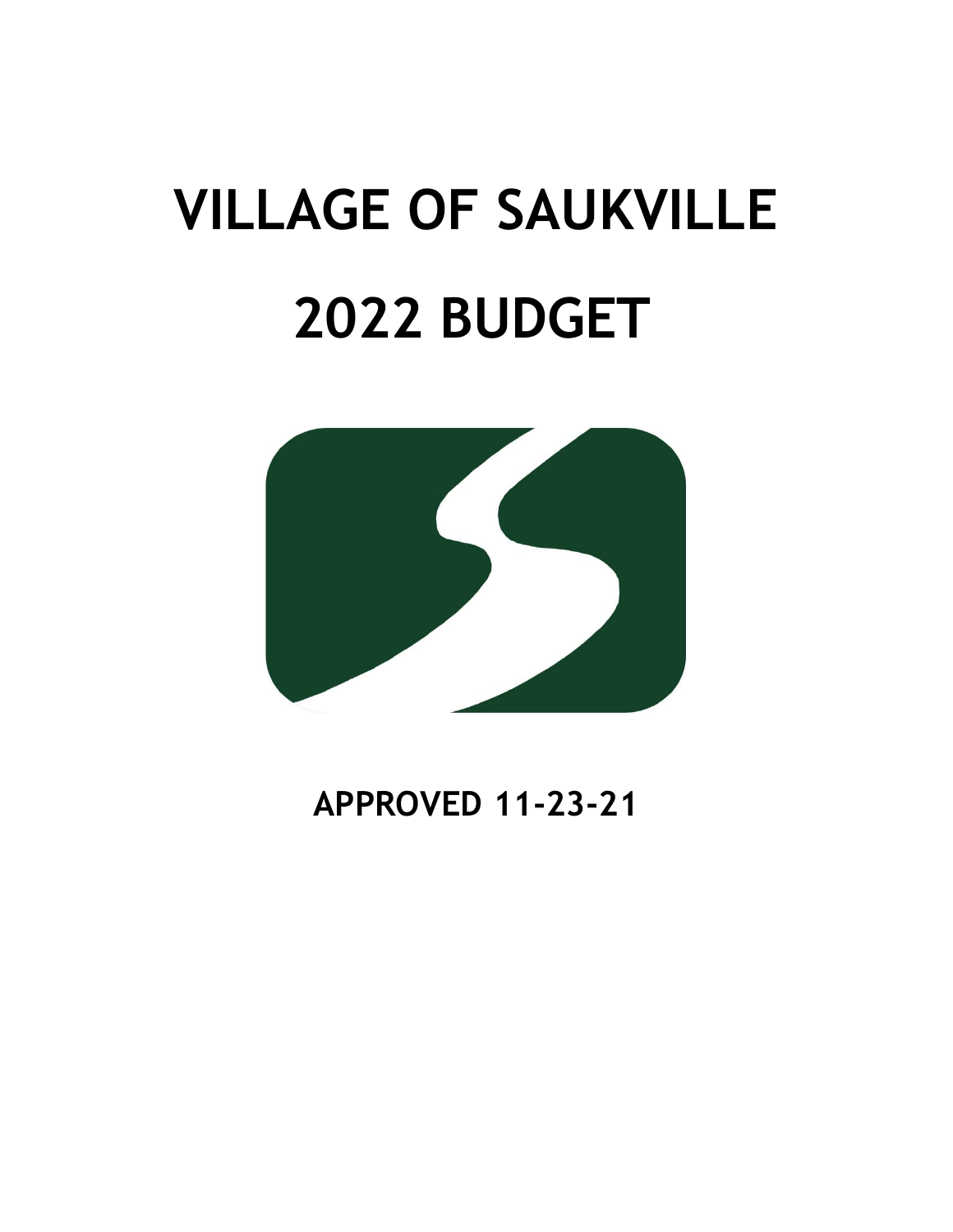

# **2022 Budget Hearing Notes:**

### **Budget Hearing – Tuesday, November 23 rd at 6:00 p.m. – Saukville Police Dept.**

**2022 Budget – The proposed Spending Plan meets the State's Levy Limit requirements and the Expenditure Restraint Program.** 

- **Operating Budget = 5.135%** increase (\$180,505)
	- o Includes Funding (2) FT Firefighter/Paramedics
- **Capital Budget** = **-33.532%** decrease (\$58,682)
- **Operating & Capital Budget** = 3.301**%** increase (\$121,823)

#### **Debt Service:**

• **Debt Service (\$1,224,647)** increased 3.962% (\$46,668)

**Levy Information: (Compliant w/State Levy Limit Requirements)**

• **Total Levy = \$3,332,403 (w/Debt & TID) = 6.15% increase (\$193,146)**

#### **Tax Rate:**

- 2022 Municipal General Fund Budget (Operating/Capital/Debt Service & TID) = **-9.16% decrease** in the tax rate.
- The spending plan provides for a Village tax rate of **\$6.71** per \$1,000 of assessed valuation, **67¢ decrease** from the 2021 (\$7.38) tax rate.

#### **Total Assessed Valuation:**

- Increased by **\$71,673,000**
- $2021 = $496,916,300$
- $2020 = $425,243,300$

**Assessment Ratio:** (Relationship between the Assessed Value and the Fair Market Value)

- $\bullet$  2021 = 9445
- $2020 = .8496$

E:\USERS\dclerk\Budget\2022 Budget\Budget Public Hearing\Updated 2022 Budget Notes - w-Town Saukville\UPDATED - 2022 Budget Notes- Budget Hearing (DRAFT).doc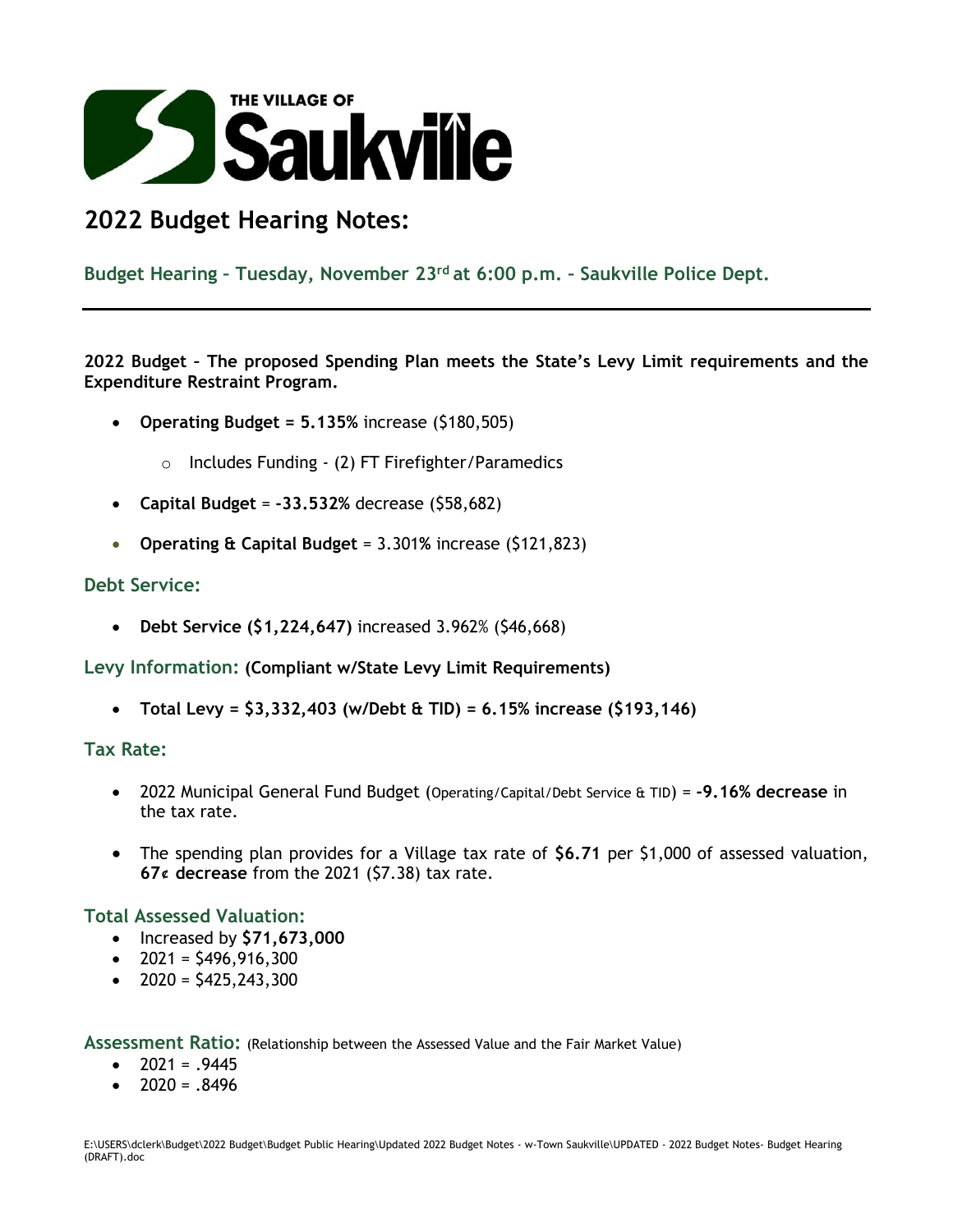#### **Tax Impact:**

Average Residential Assessment Increase: 19.9%

| 2020            | <b>2020 Tax</b>      | 2021               | <b>2021 Tax</b>      | <b>Estimated Tax</b>                                        |
|-----------------|----------------------|--------------------|----------------------|-------------------------------------------------------------|
| <b>Assessed</b> |                      | <b>Assessed</b>    |                      | <b>Impact</b>                                               |
| Value           | <b>Net Mill Rate</b> | Value              | <b>Net Mill Rate</b> | (*before First Dollar<br><b>Credit/Lottery &amp; Gaming</b> |
|                 | \$7.38               | $(19.9%$ Increase) | \$6.71               | Credit)                                                     |
| \$200,000       | \$1,476              | \$239,800          | \$1,609              | \$133                                                       |
| \$250,000       | \$1,845              | \$299,750          | \$2,011              | \$166                                                       |
| \$300,000       | \$2,214              | \$359,700          | \$2,414              | \$200                                                       |
| \$350,000       | \$2,583              | \$419,650          | \$2,816              | \$233                                                       |

*\*Estimated First Dollar Credits average \$65 & Lottery & Gaming Credit \$121 per address.*

#### **Garbage & Recycling Fee:**

- **2022 Fee = \$0 Increase/Residential Unit = \$201/Residential Unit**
- 2021 Fee =  $$201$
- 2020 Fee =  $$198$

# **2022 OPERATING BUDGET DISTRIBUTION**



E:\USERS\dclerk\Budget\2022 Budget\Budget Public Hearing\Updated 2022 Budget Notes - w-Town Saukville\UPDATED - 2022 Budget Notes- Budget Hearing (DRAFT).doc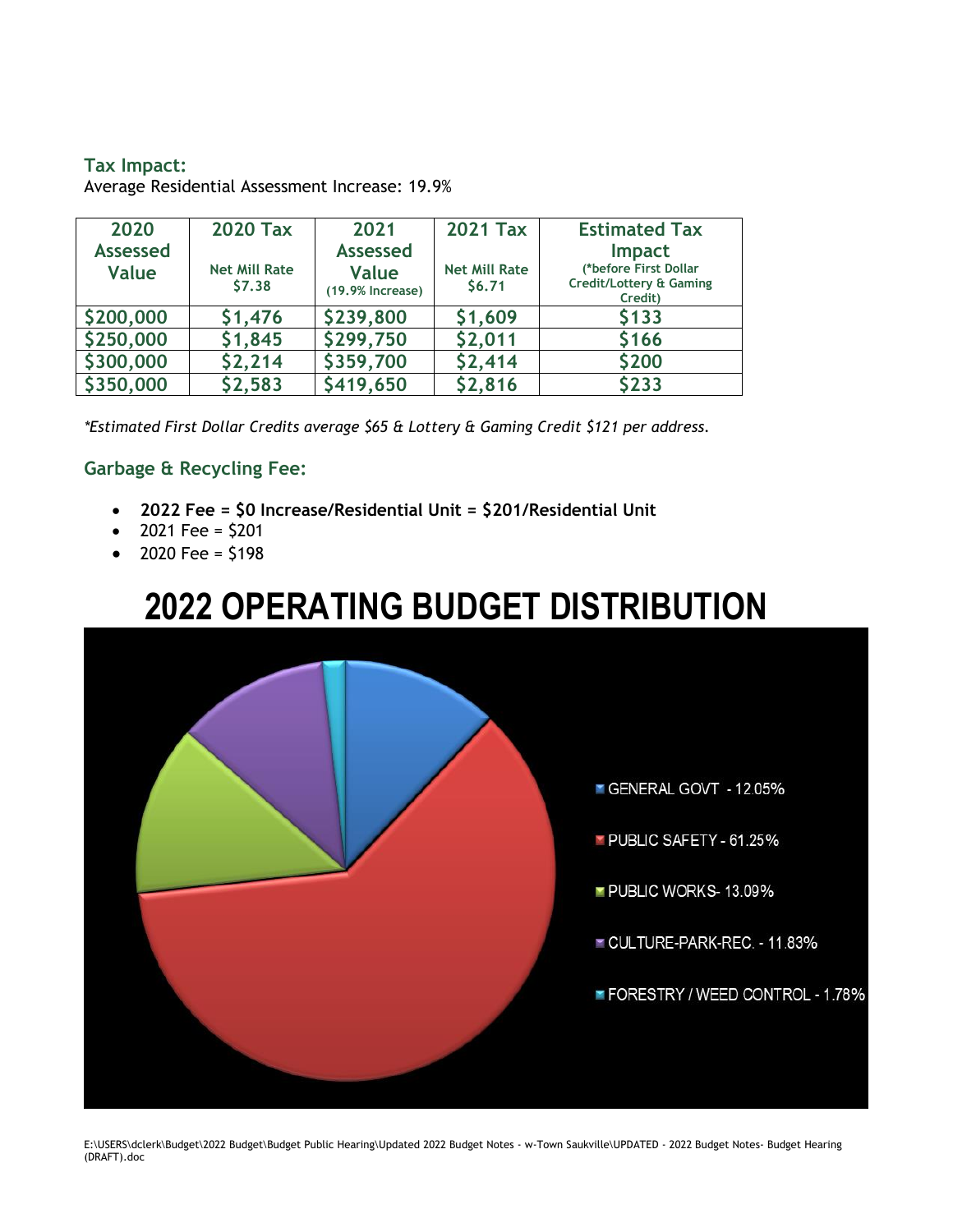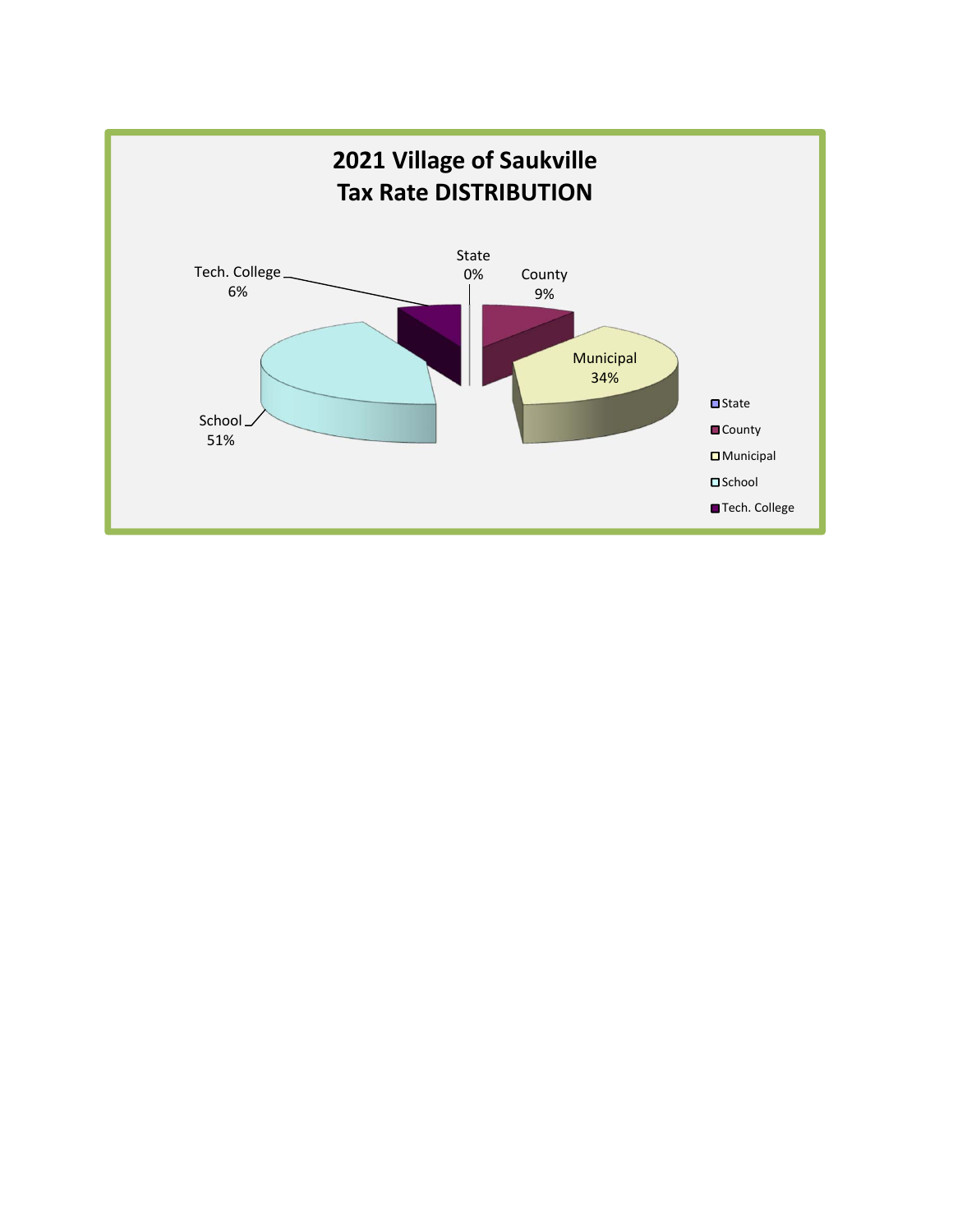### **BUDGET HISTORY 2013-2022**

| <b>YEAR</b> | <b>OPERATING</b> | %   | <b>CAPITAL</b> | %  | <b>DEBT SERVICE</b> | %   | <b>TOTAL BUDGET</b> | <b>TOTAL LEVY</b> |
|-------------|------------------|-----|----------------|----|---------------------|-----|---------------------|-------------------|
| 2013        | \$3,204,275      | 75% | \$132,480      | 3% | \$933,280           | 22% | \$4,270,035         | \$2,723,885       |
| 2014        | \$3,262,030      | 72% | \$138,245      | 3% | \$1,101,386         | 24% | \$4.501.661         | \$2.817.169       |
| 2015        | \$3.231.727      | 71% | \$147.720      | 3% | \$1.141.904         | 25% | \$4,521,351         | \$2,807,402       |
| 2016        | \$3,265,270      | 72% | \$181,202      | 4% | \$1.105.869         | 24% | \$4,552,341         | \$2.859.649       |
| 2017        | \$3,290,910      | 73% | \$162.850      | 4% | \$1,049,038         | 23% | \$4,502,798         | \$2,887,605       |
| 2018        | \$3,346,372      | 73% | \$180.260      | 4% | \$1,081,912         | 23% | \$4,608,544         | \$2.972.974       |
| 2019        | \$3,401,360      | 72% | \$181.198      | 4% | \$1.109.269         | 24% | \$4,691,827         | \$3,008,332       |
| 2020        | \$3.459.907      | 73% | \$180.865      | 4% | \$1,120,014         | 24% | \$4,760,786         | \$3,110,008       |
| 2021        | \$3,515,348      | 72% | \$175,002      | 4% | \$1,177,979         | 24% | \$4,868,329         | \$3.139.257       |
| 2022        | \$3.695.853      | 73% | \$116,320      | 2% | \$1,224,647         | 24% | \$5.036.820         | \$3,332,403       |









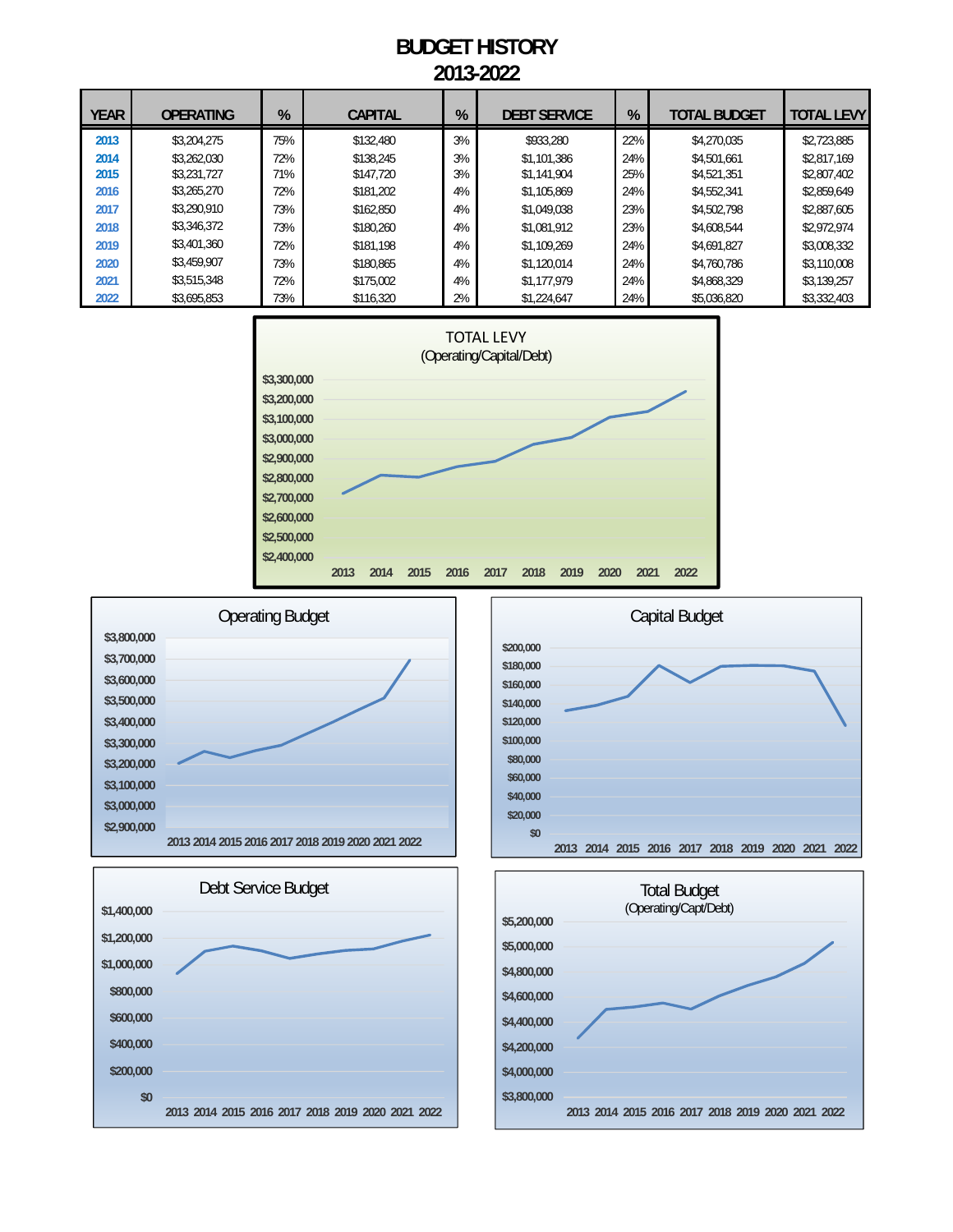# **VILLAGE OF SAUKVILLE**

# **2022 Revenue Budgets**

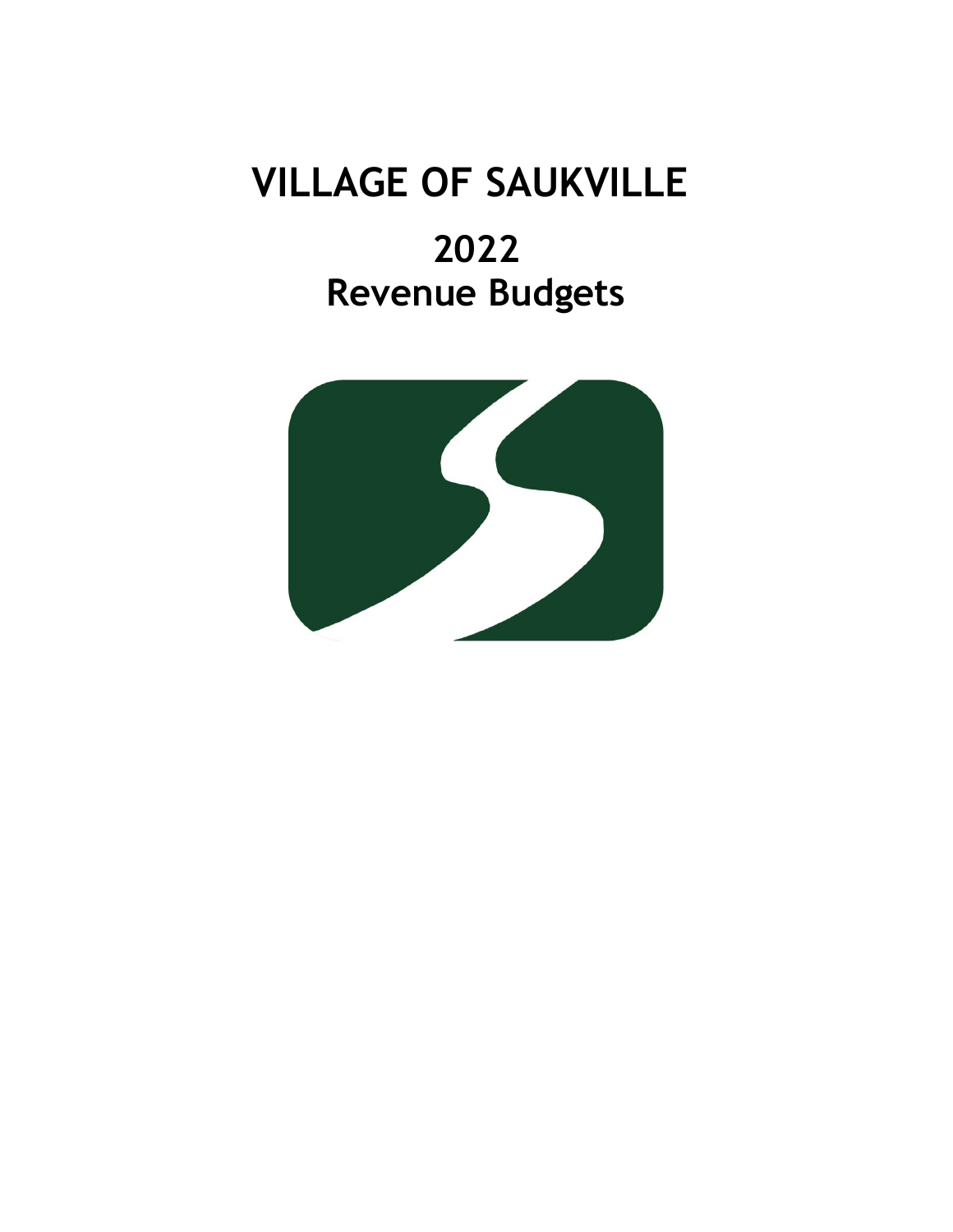| ACCT.               |                                          | 2017          | 2017          | 2018          | 2018          | 2019          | 2019          | 2020          | 2020          | 2021          | 2021             | 2022          |
|---------------------|------------------------------------------|---------------|---------------|---------------|---------------|---------------|---------------|---------------|---------------|---------------|------------------|---------------|
| <b>NUMBER</b>       | <b>ACCOUNT DESCRIPTION</b>               | <b>BUDGET</b> | <b>ACTUAL</b> | <b>BUDGET</b> | <b>ACTUAL</b> | <b>BUDGET</b> | <b>ACTUAL</b> | <b>BUDGET</b> | <b>ACTUAL</b> | <b>BUDGET</b> | <b>PROJECTED</b> | <b>BUDGET</b> |
|                     | <b>GENERAL FUND REVENUES</b>             |               |               |               |               |               |               |               |               |               |                  |               |
| 41110               | GEN. PROPERTY TAXES (w/out Debt Service) | 1,602,164     | 1,602,164     | 1,615,268     | 1,615,293     | 1,628,892     | 1,628,892     | 1,677,516     | 1,677,551     | 1,752,501     | 1,752,503        | 1,966,560     |
| 41120               | OMITTED TAXES (PILOT)                    | 27.000        | 26,600        | 26,800        | 26,120        | 26,800        | 26,858        | 26,900        | 63,015        | 27,420        | 27,771           | 27,771        |
| 41310               | <b>TAXES FROM UTILITIES</b>              | 178,000       | 186.777       | 178,000       | 194,624       | 194,000       | 217,860       | 195,000       | 216,725       | 216,000       | 216,000          | 216,000       |
| 41410               | ROOM TAX                                 | 9,000         | 9.000         | 9,000         | 9,000         | 9,000         | 9,000         | 9,000         | 9.000         | 9,000         | 9.000            | 9,000         |
| 41800               | <b>INTEREST AND PENALTY</b>              | 80            | 80            | 80            | 575           | 80            | 80            | 80            | 244           | 80            | $\mathbf{0}$     | 80            |
| 43000               | INTERGOVERNMENTAL REVENUES               | 780.172       | 794.267       | 816.720       | 818.603       | 813.058       | 836.436       | 829.180       | 832.846       | 816.345       | 817.817          | 793,282       |
| 44000               | <b>LICENSES &amp; PERMITS</b>            | 26.010        | 29.136        | 26.010        | 29.840        | 29.010        | 36.895        | 33.510        | 28.916        | 33.510        | 31.300           | 31,810        |
| 45000               | <b>FINES &amp; FORFEITURES</b>           | 84.800        | 56.700        | 73.500        | 50.964        | 63.500        | 60.189        | 61.500        | 34.354        | 61.500        | 35.280           | 53,750        |
| 46000               | <b>CHARGES FOR SERVICE</b>               | 264.394       | 308,427       | 276,394       | 315,246       | 288,620       | 262,548       | 266,121       | 262,081       | 262,728       | 310,109          | 299,600       |
| 48700               | MISCELLANEOUS REVENUE                    | 181.290       | 173.412       | 176.600       | 195.219       | 185.400       | 280.321       | 198.100       | 168.211       | 173,264       | 134.793          | 136,000       |
| 49100               | OTHER FINANCING SOURCES                  | 138,000       | 48.000        | 148,000       | 58,000        | 163,000       | 73,000        | 163,000       | 73,000        | 163,000       | 73.000           | 162,000       |
|                     | <b>COMBINED TOTAL OF ALL ACCOUNTS:</b>   | \$3,290,910   | \$3,234,563   | \$3,346,372   | \$3,313,484   | \$3,401,360   | \$3,432,079   | \$3,459,907   | \$3,365,943   | \$3,515,348   | \$3,407,573      | \$3,695,853   |
| % Increase/Decrease |                                          | 0.79%         | 1.41%         | 1.69%         |               | 1.64%         |               | 1.72%         |               | 1.60%         |                  | 5.13%         |

| ACCT.         |                                          | 2017          | 2017          | 2018          | 2018          | 2019          | 2019          | 2020          | 2020          | 2021          | 2021             | 2022          |
|---------------|------------------------------------------|---------------|---------------|---------------|---------------|---------------|---------------|---------------|---------------|---------------|------------------|---------------|
| <b>NUMBER</b> | <b>ACCOUNT DESCRIPTION</b>               | <b>BUDGET</b> | <b>ACTUAL</b> | <b>BUDGET</b> | <b>ACTUAL</b> | <b>BUDGET</b> | <b>ACTUAL</b> | <b>BUDGET</b> | <b>ACTUAL</b> | <b>BUDGET</b> | <b>PROJECTED</b> | <b>BUDGET</b> |
|               | <b>CAPITAL &amp; RESERVE REVENUES</b>    |               |               |               |               |               |               |               |               |               |                  |               |
| 41110         | GEN. PROPERTY TAXES (w/out Debt Service) | 156,150       | 156,150       | 172,560       | 172,560       | 166,698       | 166,698       | 171,865       | 171,865       | 161,602       | 161,602          | 91,320        |
| 41106         | <b>RESERVES ON HAND</b>                  | $\mathbf 0$   | 0             | $\mathbf 0$   | $\bf{0}$      | 0             | 0             | 0             | $\bf 0$       | 0             | $\mathbf{0}$     | $\bf{0}$      |
| 42000         | SPECIAL ASSESSMENTS                      | 6,700         | 24,149        | 7,700         | 7,700         | 11,000        | 11,000        | 8,000         | 22,495        | 12,400        | 20,000           | 24,000        |
| 43000         | INTERGOVERNMENTAL REVENUES               | $\mathbf 0$   | 107,633       | $\mathbf{0}$  | 73,190        | 3,500         | 3,500         | 1,000         | 4,162         | 1,000         | 52,269           | 1,000         |
| 48700         | MISCELLANEOUS REVENUE                    | $\mathbf 0$   | $\mathbf 0$   | $\mathbf{0}$  | 32,908        | $\mathbf 0$   | $\mathbf 0$   | $\mathbf 0$   | $\mathbf 0$   | $\mathbf 0$   | $\mathbf{0}$     | $\mathbf{0}$  |
| 49100         | OTHER FINANCING SOURCES                  | $\mathbf 0$   | 0             | $\mathbf{0}$  | $\mathbf{0}$  | $\mathbf 0$   | $\mathbf 0$   | 0             | $\mathbf 0$   | $\mathbf 0$   | $\mathbf{0}$     | $\bf{0}$      |
|               | <b>COMBINED TOTAL OF ALL ACCOUNTS:</b>   | \$162,850     | \$287,932     | \$180,260     | \$286,358     | \$181,198     | \$181,198     | \$180,865     | \$198,522     | \$175,002     | \$233,871        | \$116,320     |
|               |                                          |               |               |               |               |               |               |               |               |               |                  |               |
|               |                                          |               |               |               |               |               |               |               |               |               |                  |               |
|               | <b>GENERAL FUND REVENUES</b>             | 3,290,910     | 3,234,563     | 3,346,372     | 3,313,484     | 3,401,360     | 3,432,079     | 3,459,907     | 3,365,943     | 3,515,348     | 3,407,573        | 3,695,853     |

| CAPITAL & RESERVE REVENUES               | 162.850     | 287.932     | 180.260     | 286.358     | 181.198     | 181.198     | 180.865     | 198.522     | 175.002     | 233.87      | 116.320     |
|------------------------------------------|-------------|-------------|-------------|-------------|-------------|-------------|-------------|-------------|-------------|-------------|-------------|
| TOTAL REVENUE - (GENERAL FUND & CAPITAL) | \$3,453,760 | \$3.522.495 | \$3.526.632 | \$3.599.842 | \$3,582,558 | \$3.613.277 | \$3,640,772 | \$3.564.464 | \$3,690,350 | \$3.641.444 | \$3,812,173 |
| % Increase/Decrease                      | 0.21%       |             | 2.11%       |             | .59%        |             | .62%        |             | .36%        |             | 3.30%       |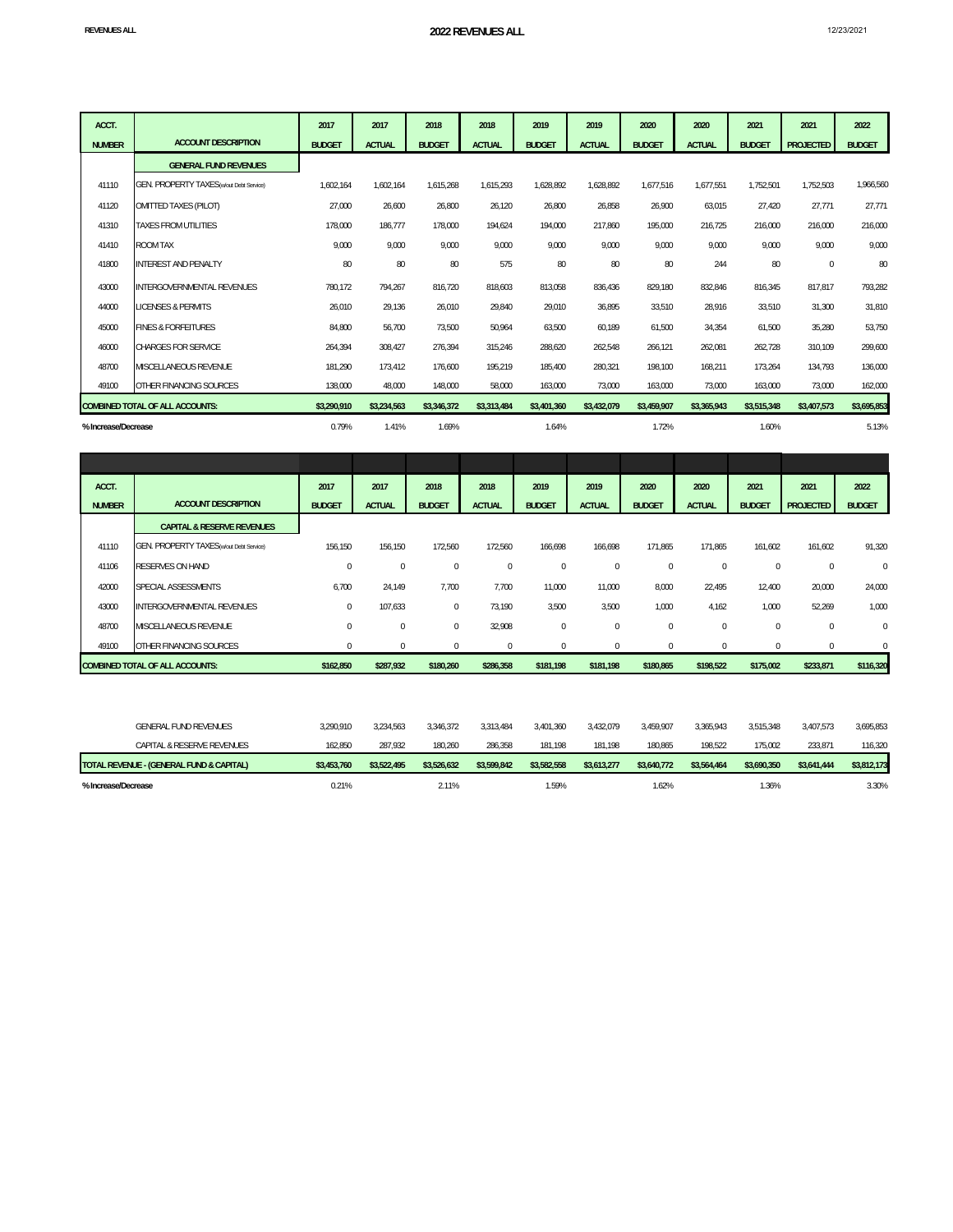| <b>ACCT</b><br><b>NUMBER</b> | <b>ACCOUNT DESCRIPTION</b>                     | 2017<br><b>BUDGET</b> | 2017<br><b>ACTUAL</b> | 2018<br><b>BUDGET</b> | 2018<br><b>ACTUAL</b> | 2019<br><b>BUDGET</b> | 2019<br><b>ACTUAL</b> | 2020<br><b>BUDGET</b> | 2020<br><b>ACTUAL</b> | 2021<br><b>BUDGET</b> | 2021<br><b>PROJECTED</b> | 2022<br><b>BUDGET</b> |
|------------------------------|------------------------------------------------|-----------------------|-----------------------|-----------------------|-----------------------|-----------------------|-----------------------|-----------------------|-----------------------|-----------------------|--------------------------|-----------------------|
| 41110                        | <b>GEN PROPERTY TAXES (w/out Debt Service)</b> | 1,602,164             | 1,602,164             | 1,615,268             | 1,615,293             | 1,628,892             | 1,628,892             | 1,677,516             | 1,677,551             | 1,752,501             | 1,752,503                | 1,966,560             |
| 41120                        | <b>OMITTED TAXES (PILOT)</b>                   | 27,000                | 26,600                | 26,800                | 26,120                | 26,800                | 26,858                | 26,900                | 63,015                | 27,420                | 27,771                   | 27,771                |
| 41310                        | <b>TAXES FROM UTILITIES</b>                    | 178,000               | 186,777               | 178,000               | 194,624               | 194,000               | 217,860               | 195,000               | 216,725               | 216,000               | 216,000                  | 216,000               |
| 41410                        | <b>ROOM TAX</b>                                | 9.000                 | 9,000                 | 9,000                 | 9,000                 | 9,000                 | 9,000                 | 9,000                 | 9.000                 | 9.000                 | 9.000                    | 9,000                 |
| 41800                        | <b>INTEREST AND PENALTY</b>                    | 80                    | 80                    | 80                    | 575                   | 80                    | 80                    | 80                    | 244                   | 80                    | $\mathbf 0$              | 80                    |
|                              | <b>TAXES</b>                                   | \$1,816,244           | \$1,824,621           | \$1,829,148           | \$1,845,612           | \$1,858,772           | \$1,882,690           | \$1,908,496           | \$1,966,535           | \$2,005,001           | \$2,005,274              | 2,219,411             |
|                              |                                                | 5.0115%               |                       | 0.7105%               |                       | 1.6196%               |                       | 2.6751%               |                       | 5.0566%               |                          | 10.6938%              |
|                              |                                                |                       |                       |                       |                       |                       |                       |                       |                       |                       |                          |                       |
| 43410                        | STATE SHARED REVENUES                          | 397,098               | 403,866               | 400,836               | 403,793               | 400,767               | 422,729               | 418,945               | 421,535               | 417,784               | 417,784                  | 418,610               |
| 43420                        | <b>FIRE INSURANCE</b>                          | 15,500                | 17,159                | 17,159                | 16,539                | 16,539                | 18,051                | 18,051                | 18,227                | 18,200                | 19,672                   | 19,600                |
| 43430                        | <b>TRANSPORTATION AIDS</b>                     | 343,605               | 343,627               | 371,163               | 370,868               | 348,193               | 348,032               | 341,107               | 340,644               | 326,379               | 326,379                  | 299,132               |
| 43440                        | <b>EXPEND RESTRAINT PROG</b>                   | $\mathbf 0$           | $\mathbf 0$           | $\bf{0}$              | $\mathbf 0$           | $\mathbf{0}$          | $\mathbf{0}$          | $\mathbf 0$           | $\mathbf 0$           | $\bf{0}$              | $\mathbf 0$              | $\mathbf{0}$          |
| 43450                        | LOCAL ROAD IMPROVEMENT                         | 0                     | $\mathbf 0$           | 0                     | $\mathbf 0$           | $\boldsymbol{0}$      | $\mathbf 0$           | $\mathbf 0$           | 1,768                 | $\bf{0}$              | $\boldsymbol{0}$         | $\bf 0$               |
| 43460                        | PERSONAL PROPERTY AID                          |                       |                       |                       |                       | 18,132                | 18,132                | 17,173                | 17,173                | 16,214                | 16,214                   | 18,172                |
| 43470                        | COMPUTER VALUE TAX AID                         | 22,209                | 25,429                | 25,802                | 25,803                | 26,427                | 26,427                | 26,427                | 26,427                | 26,536                | 26,536                   | 26,536                |
| 43490                        | VIDEO SERVICE PROVIDER AID                     |                       |                       |                       |                       |                       |                       | 4.977                 | 4.977                 | 9,632                 | 9.632                    | 9,632                 |
| 43520                        | PUBLIC SAFETY GRANTS                           | 1.760                 | 4.186                 | 1.760                 | 1,600                 | 3,000                 | 3,065                 | 2,500                 | 2.095                 | 1.600                 | 1.600                    | 1,600                 |
|                              | <b>INTERGOVERNMENTAL REV</b>                   | \$780.172             | \$794.267             | \$816.720             | \$818.603             | \$813.058             | \$836.436             | \$829.180             | \$832.846             | \$816,345             | \$817,817                | \$793,282             |
|                              |                                                | $-9.2029%$            |                       | 4.6846%               |                       | $-0.4484%$            |                       | 1.9829%               |                       | $-1.5479%$            |                          | $-2.8251%$            |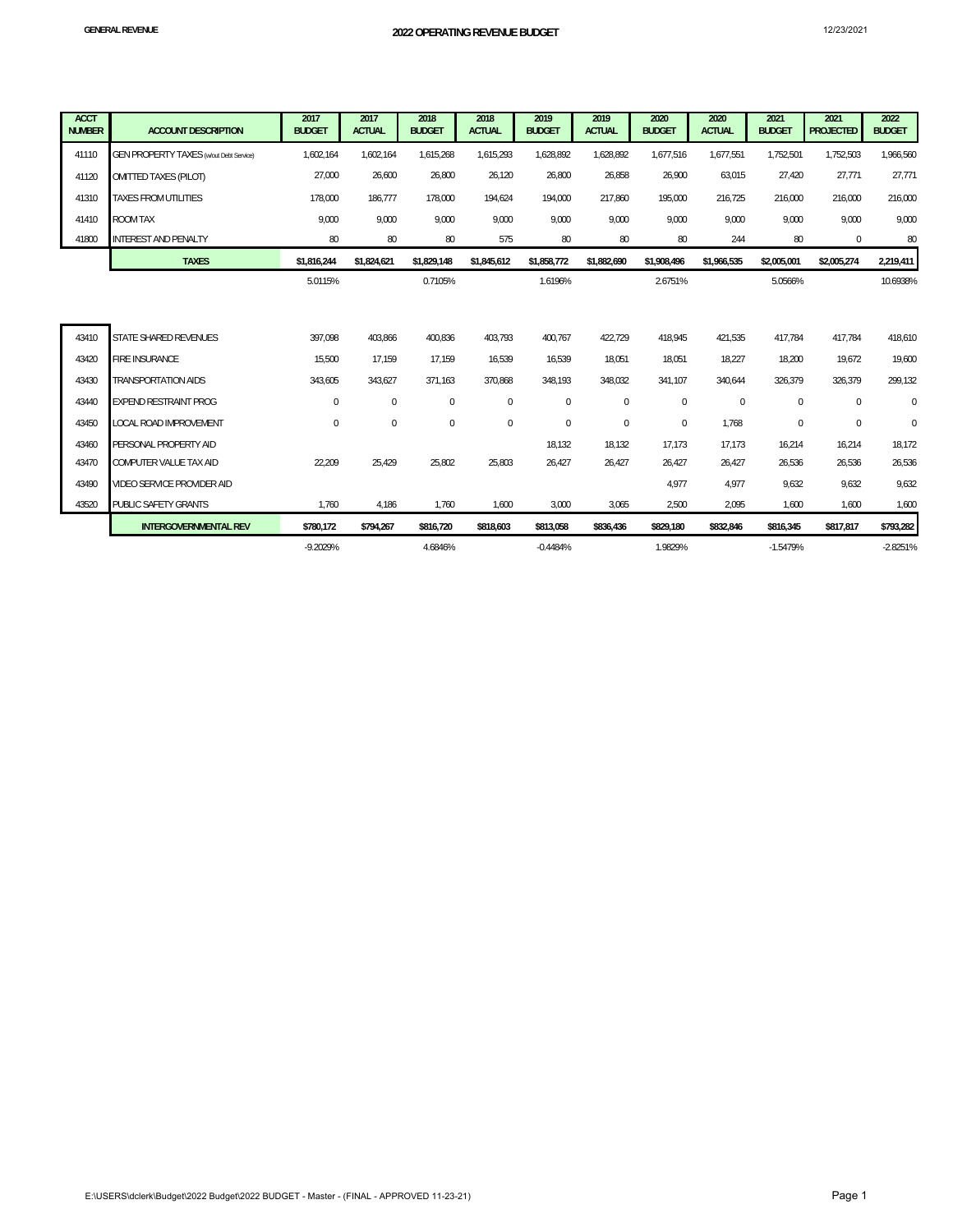| <b>ACCT</b><br><b>NUMBER</b> | <b>ACCOUNT DESCRIPTION</b>    | 2017<br><b>BUDGET</b> | 2017<br><b>ACTUAL</b> | 2018<br><b>BUDGET</b> | 2018<br><b>ACTUAL</b> | 2019<br><b>BUDGET</b> | 2019<br><b>ACTUAL</b> | 2020<br><b>BUDGET</b> | 2020<br><b>ACTUAL</b> | 2021<br><b>BUDGET</b> | 2021<br><b>PROJECTED</b> | 2022<br><b>BUDGET</b> |
|------------------------------|-------------------------------|-----------------------|-----------------------|-----------------------|-----------------------|-----------------------|-----------------------|-----------------------|-----------------------|-----------------------|--------------------------|-----------------------|
|                              |                               |                       |                       |                       |                       |                       |                       |                       |                       |                       |                          |                       |
|                              |                               |                       |                       |                       |                       |                       |                       |                       |                       |                       |                          |                       |
| 44110                        | LIQUOR & MALT BEVERAGES       | 10,500                | 10,280                | 10,500                | 10,333                | 10,500                | 10,760                | 11,000                | 10,555                | 11,000                | 11,000                   | 11,000                |
| 44120                        | OTHER BUSINESS/OCCUPATION     | 5,500                 | 5,730                 | 5,500                 | 8,006                 | 6,500                 | 8,000                 | 7,500                 | 6,605                 | 7,500                 | 6,800                    | 6,800                 |
| 44200                        | <b>BICYCLE</b>                | 10                    | $\overline{3}$        | 10                    | 6                     | 10                    | 10                    | 10                    | 3                     | 10                    | $\mathbf{0}$             | 10                    |
| 44210                        | DOG & CAT                     | 3,000                 | 1,584                 | 3,000                 | 1,677                 | 3,000                 | 1,504                 | 3,000                 | 1,606                 | 3,000                 | 2,000                    | 2,000                 |
| 44400                        | ZONING PERMITS                | 1,000                 | 6,277                 | 1,000                 | 5,200                 | 5,000                 | 6,200                 | 6,000                 | 4,730                 | 6,000                 | 5,500                    | 6,000                 |
| 44910                        | OTHER PERMITS                 | 6,000                 | 5,262                 | 6,000                 | 4,618                 | 4,000                 | 10,421                | 6,000                 | 5,417                 | 6,000                 | 6,000                    | 6,000                 |
|                              | <b>LICENSES &amp; PERMITS</b> | \$26,010              | \$29,136              | \$26,010              | \$29,840              | \$29,010              | \$36,895              | \$33,510              | \$28,916              | \$33,510              | \$31,300                 | \$31,810              |
|                              |                               | $-4.2342%$            |                       | 0.0000%               |                       | 11.5340%              |                       | 15.5119%              |                       | 0.0000%               |                          | $-5.0731%$            |
|                              |                               |                       |                       |                       |                       |                       |                       |                       |                       |                       |                          |                       |
|                              |                               |                       |                       |                       |                       |                       |                       |                       |                       |                       |                          |                       |
| 45110                        | LAW/ORDINANCE VIOLATIONS      | 80,800                | 52,887                | 70,000                | 45,343                | 60,000                | 55,340                | 58,000                | 31,596                | 58,000                | 33,000                   | 51,250                |
| 45130                        | PARKING VIOLATIONS            | 4,000                 | 3,813                 | 3,500                 | 5,621                 | 3,500                 | 4,849                 | 3,500                 | 2,758                 | 3,500                 | 2,280                    | 2,500                 |
|                              | FINES/FORFEITURES/PENALTY     | \$84,800              | \$56,700              | \$73,500              | \$50,964              | \$63,500              | \$60,189              | \$61,500              | \$34,354              | \$61,500              | \$35,280                 | \$53,750              |
|                              |                               | 0.9524%               |                       | $-13.3255%$           |                       | $-13.6054%$           |                       | $-3.1496%$            |                       | 0.0000%               |                          | $-12.6016%$           |
|                              |                               |                       |                       |                       |                       |                       |                       |                       |                       |                       |                          |                       |
| 46110                        | <b>CLERK'S FEES</b>           | 2,200                 | 2,191                 | 2,200                 | 2,731                 | 2,500                 | 3,227                 | 2,500                 | 3,064                 | 3,200                 | 2,300                    | 3,000                 |
| 46120                        | <b>TAXABLE SALES</b>          | 100                   | 100                   | 100                   | 100                   | 100                   | 100                   | 100                   | $\mathbf 0$           | 100                   | $\mathbf 0$              | 100                   |
| 46200                        | <b>LAW ENFORCEMENT FEES</b>   | 80,000                | 125,264               | 90,000                | 130,351               | 100,000               | 63,061                | 81,000                | 78,062                | 85,000                | 132,000                  | 95,000                |
| 46220                        | FIRE PROTECTION FEES          | 90,000                | 91,481                | 92,000                | 91,821                | 92,000                | 91,910                | 92,701                | 92,702                | 93,628                | 93,645                   | 119,000               |
| 46230                        | AMBULANCE (EMS) FEES          | 77,000                | 74,642                | 77,000                | 74,430                | 78,000                | 89,886                | 75,000                | 79,098                | 70,000                | 70,000                   | 70,000                |
| 46300                        | <b>DPW CHARGES</b>            | 100                   | 100                   | 100                   | 268                   | 100                   | 100                   | 100                   | $\mathbf{0}$          | 100                   | $\mathbf 0$              | 100                   |
| 46440                        | WEED & NUISANCE CONTROL       | 200                   | 200                   | 200                   | 433                   | 200                   | 647                   | 200                   | 785                   | 200                   | 131                      | 200                   |
| 46490                        | RECYCLING GRANT               | 2,394                 | 2,521                 | 2,394                 | 2,520                 | 2,520                 | 2,524                 | 2,520                 | 2,523                 | 2,500                 | 2,533                    | 2,500                 |
| 46540                        | CEMETERY                      | 400                   | 600                   | 400                   | $\bf 0$               | 400                   | 200                   | 200                   | $\bf 0$               | 200                   | 200                      | 200                   |
| 46600                        | <b>RECREATION FEES</b>        | 3,000                 | 2,930                 | 3,000                 | 3,230                 | 3,500                 | 2,550                 | 3,500                 | 230                   | 500                   | $\mathbf 0$              | 0                     |
| 46710                        | LIBRARY FEES                  | 7,000                 | 6,348                 | 7,000                 | 6,112                 | 6,500                 | 5,643                 | 5,500                 | 2,857                 | 4,500                 | 3,500                    | 4,500                 |
| 46720                        | <b>PARK RENTALS</b>           | 2,000                 | 2,050                 | 2,000                 | 3,250                 | 2,800                 | 2,700                 | 2,800                 | 2,760                 | 2,800                 | 5,800                    | 5,000                 |
|                              | PUBLIC CHARGE FOR SERVICES    | \$264,394             | \$308,427             | \$276,394             | \$315,246             | \$288,620             | \$262,548             | \$266,121             | \$262,081             | \$262,728             | \$310,109                | \$299,600             |

1.0951% 4.5387% 4.4234% -7.7954% -1.2750% 14.0343%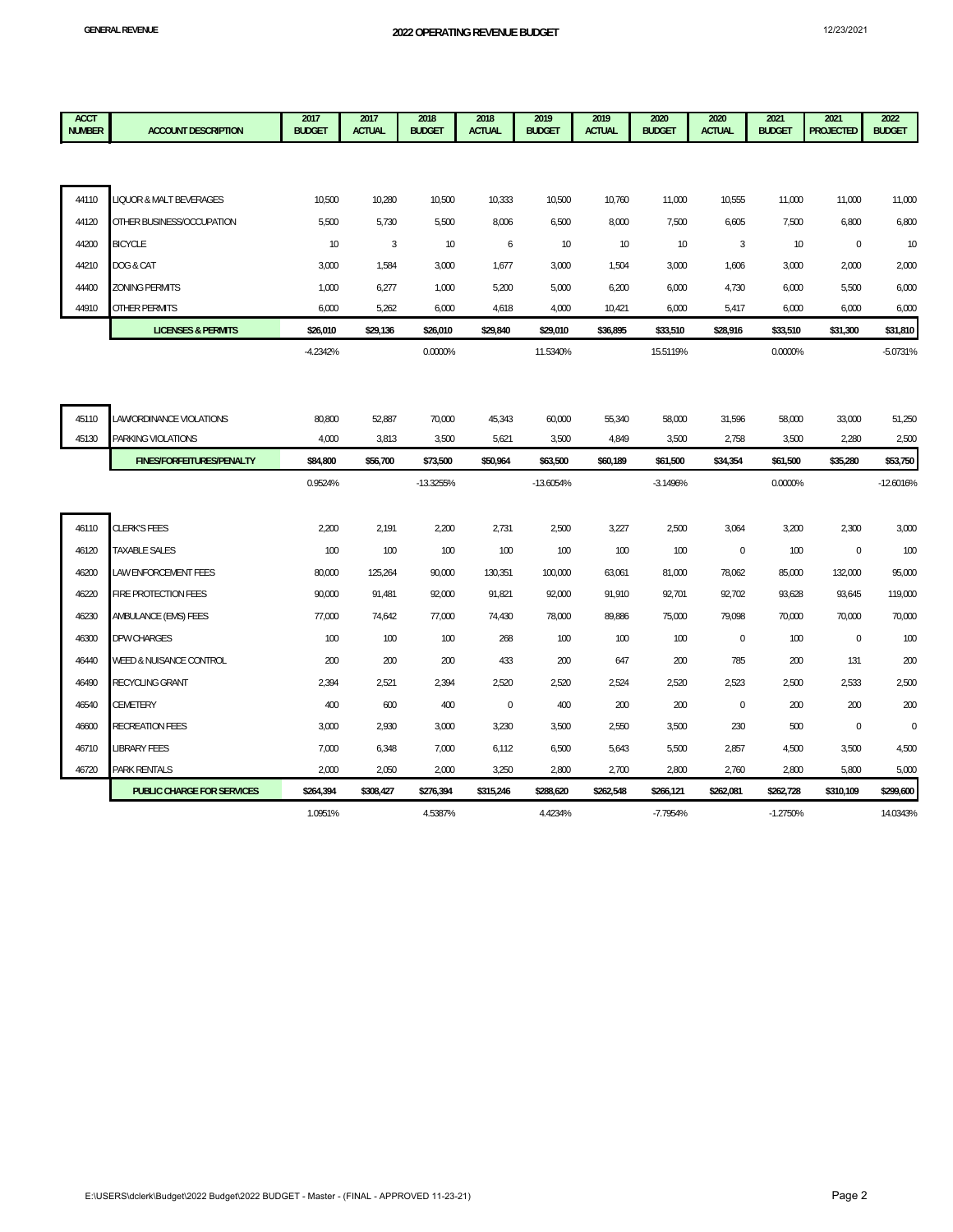| <b>ACCT</b><br><b>NUMBER</b> | <b>ACCOUNT DESCRIPTION</b>         | 2017<br><b>BUDGET</b> | 2017<br><b>ACTUAL</b> | 2018<br><b>BUDGET</b> | 2018<br><b>ACTUAL</b> | 2019<br><b>BUDGET</b> | 2019<br><b>ACTUAL</b> | 2020<br><b>BUDGET</b> | 2020<br><b>ACTUAL</b> | 2021<br><b>BUDGET</b> | 2021<br><b>PROJECTED</b> | 2022<br><b>BUDGET</b> |
|------------------------------|------------------------------------|-----------------------|-----------------------|-----------------------|-----------------------|-----------------------|-----------------------|-----------------------|-----------------------|-----------------------|--------------------------|-----------------------|
|                              |                                    |                       |                       |                       |                       |                       |                       |                       |                       |                       |                          |                       |
| 48100                        | <b>INTEREST</b>                    | 31,000                | 46,261                | 46,000                | 71,440                | 65,000                | 108,564               | 80,000                | 65,827                | 70,000                | 25,000                   | 40,000                |
| 48200                        | <b>RENT (Utility)</b>              | 600                   | 600                   | 600                   | 600                   | 600                   | 600                   | 600                   | 600                   | 600                   | 600                      | 600                   |
| 48400                        | INSURANCE RECOVERIES               | 1,000                 | 1,000                 | 1,000                 | $\mathbf 0$           | 1,000                 | 48,302                | 2,000                 | 1,180                 | 1,000                 | $\mathbf{0}$             | 1,000                 |
| 48500                        | DONATIONS/PRIVATE INDIVID          | 1,000                 | 1,000                 | 1,000                 | 500                   | 1,000                 | 1,000                 | 1,000                 | 100                   | 1,000                 | $\mathbf 0$              | 1,000                 |
| 48600                        | CABLE TV REVENUES                  | 69,690                | 47,736                | 55,000                | 51,551                | 50,000                | 49,025                | 52,000                | 44,446                | 43,664                | 38,000                   | 38,000                |
| 48700                        | OTHER MISCELLANEOUS                | 5,000                 | 3,699                 | 5,000                 | 1,618                 | 5,000                 | 10,830                | 5,000                 | 1,322                 | 5,000                 | 20,720                   | 5,000                 |
| 48803                        | WORKERS COMPENSATION               | 7.000                 | 7,000                 | 7.000                 | 7,510                 | 6,500                 | 6,500                 | 6,500                 | 9,735                 | 9,500                 | 7,973                    | 7,900                 |
| 48804                        | PROPERTY INS REBATE                | 6.000                 | 6.116                 | 6.000                 | 7,000                 | 6,300                 | 5,500                 | 6.000                 | $\mathbf{0}$          | $\mathbf{0}$          | $\mathbf 0$              | $\mathbf{0}$          |
| 48805                        | CDA SERVICES                       | 60.000                | 60,000                | 55,000                | 55,000                | 50,000                | 50,000                | 45,000                | 45,000                | 42,500                | 42,500                   | 42,500                |
|                              | <b>MISCELLANEOUS REVENUES</b>      | \$181,290             | \$173,412             | \$176,600             | \$195,219             | \$185,400             | \$280,321             | \$198,100             | \$168,211             | \$173,264             | \$134,793                | \$136,000             |
|                              |                                    | 0.290%                |                       | $-2.587%$             |                       | 4.983%                |                       | 6.850%                |                       | $-12.537%$            |                          | $-21.507%$            |
|                              |                                    |                       |                       |                       |                       |                       |                       |                       |                       |                       |                          |                       |
|                              |                                    |                       |                       |                       |                       |                       |                       |                       |                       |                       |                          |                       |
| 49240                        | TRANSFER FROM LIBRARY              | $\mathbf{0}$          | $\mathbf 0$           | $\mathbf 0$           | $\mathbf 0$           | 0                     | $\boldsymbol{0}$      | $\bf{0}$              | $\pmb{0}$             | $\bf{0}$              | $\bf 0$                  | $\bf 0$               |
| 49250                        | TIF INCREMENT TRANSFER - TID #4    | 10,000                | 10,000                | 10,000                | 10,000                | 10,000                | 10,000                | 10,000                | 10,000                | 10,000                | 10,000                   | 10,000                |
| 49260                        | TRANSFER - SEWER                   | $\mathbf{0}$          | $\bf 0$               | $\boldsymbol{0}$      | $\mathbf{0}$          | $\pmb{0}$             | $\mathbf 0$           | $\mathbf{0}$          | $\mathbf{0}$          | $\bf 0$               | $\mathbf{0}$             | $\mathbf{0}$          |
| 49280                        | TRANSFER - PERPETUAL CARE          | 3,000                 | 3,000                 | 3.000                 | 3,000                 | 3,000                 | 3,000                 | 3,000                 | 3,000                 | 3.000                 | 3000                     | 2,000                 |
| 49290                        | TRANSFER - BUILDING INSPECTIONS    | 35,000                | 35,000                | 45,000                | 45,000                | 60,000                | 60,000                | 60,000                | 60,000                | 60,000                | 60,000                   | 60,000                |
| 49300                        | FUND BALANCE APPLIED               | 90,000                | $\boldsymbol{0}$      | 90,000                | $\mathbf 0$           | 90,000                | $\mathsf{O}\xspace$   | 90,000                | $\,0\,$               | 90,000                | $\boldsymbol{0}$         | 90,000                |
|                              | <b>OTHER FINANCING SOURCES</b>     | \$138,000             | \$48,000              | \$148,000             | \$58,000              | \$163,000             | \$73,000              | \$163,000             | \$73,000              | \$163,000             | \$73,000                 | \$162,000             |
|                              |                                    | 12.1951%              |                       | 7.2464%               |                       | 10.1351%              |                       | 0.0000%               |                       | 0.0000%               |                          | $-0.6135%$            |
|                              |                                    |                       |                       |                       |                       |                       |                       |                       |                       |                       |                          |                       |
|                              | <b>TOTAL GENERAL FUND REVENUES</b> | \$3,290,910           | \$3,234,563           | \$3,346,372           | \$3,313,484           | \$3,401,360           | \$3,432,079           | \$3,459,907           | \$3,365,943           | \$3,515,348           | \$3,407,573              | \$3,695,853           |
|                              |                                    | 0.7852%               |                       | 1.6853%               |                       | 1.6432%               |                       | 1.7213%               |                       | 1.6024%               |                          | 5.1348%               |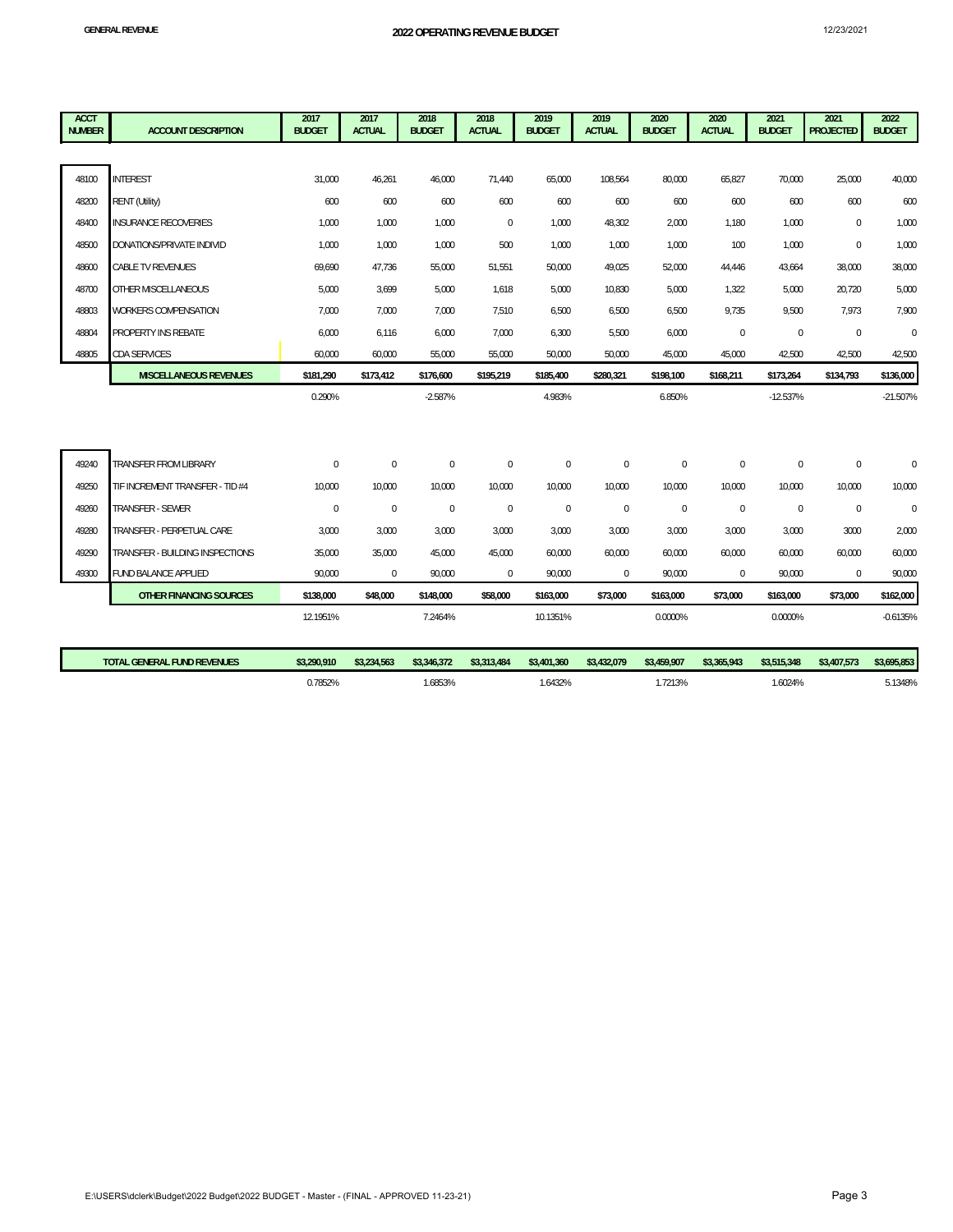| <b>ACCT</b><br><b>NUMBER</b> | <b>DESCRIPTION</b>                              | 2017<br><b>BUDGET</b> | 2017<br><b>ACTUAL</b> | 2018<br><b>BUDGET</b> | 2018<br><b>ACTUAL</b> | 2019<br><b>BUDGET</b> | 2019<br><b>ACTUAL</b> | 2020<br><b>BUDGET</b> | 2020<br><b>ACTUAL</b> | 2021<br><b>BUDGET</b> | 2021<br><b>PROJECTED</b> | 2022<br><b>BUDGET</b> |
|------------------------------|-------------------------------------------------|-----------------------|-----------------------|-----------------------|-----------------------|-----------------------|-----------------------|-----------------------|-----------------------|-----------------------|--------------------------|-----------------------|
| 41110                        | <b>GEN. PROPERTY TAXES (w/out Debt Service)</b> | 156,150               | 156,150               | 172,560               | 172,560               | 166,698               | 166,698               | 171,865               | 171,865               | 161,602               | 161,602                  | 91,320                |
|                              | <b>TAXES</b>                                    | \$156,150             | \$156,150             | \$172,560             | \$172,560             | \$166,698             | \$166,698             | \$171,865             | \$171,865             | \$161,602             | \$161,602                | \$91,320              |
|                              |                                                 |                       |                       |                       |                       |                       |                       |                       |                       |                       |                          |                       |
| 42000                        | TOTAL IMPROVEMENTS                              | 6,700                 | 24,149                | 7,700                 | 7,700                 | 11,000                | 11,000                | 8,000                 | 22,495                | 12,400                | 20,000                   | 24,000                |
|                              | <b>SPECIAL ASSESSMENTS</b>                      | \$6,700               | \$24,149              | \$7,700               | \$7,700               | \$11,000              | \$11,000              | \$8,000               | \$22,495              | \$12,400              | \$20,000                 | \$24,000              |
|                              |                                                 |                       |                       |                       |                       |                       |                       |                       |                       |                       |                          |                       |
| 43420                        | LIBRARY AID - COUNTY                            | $\mathbf 0$           | $\boldsymbol{0}$      | $\mathbf 0$           | $\mathbf 0$           | $\mathbf 0$           | $\mathbf 0$           | $\mathbf 0$           | $\mathbf 0$           | $\mathbf 0$           | $\mathbf 0$              | $\Omega$              |
| 43430                        | SALE FIRE EQUIPMENT                             | $\mathbf{0}$          | $\mathbf 0$           | $\mathbf{0}$          | $\mathbf 0$           | $\mathbf{0}$          | $\mathbf 0$           | $\mathbf{0}$          | 532                   | $\mathbf 0$           | 10,769                   | 0                     |
| 43440                        | SALE POLICE EQUIPMENT                           | $\mathbf 0$           | 3,850                 | $\mathbf{0}$          | 7,076                 | $\mathbf 0$           | $\mathbf 0$           | $\mathbf{0}$          | 3,600                 | $\mathbf 0$           | $\mathbf{0}$             | $\pmb{0}$             |
| 43445                        | SALE-EM EQUIPMENT                               | $\mathbf 0$           | $\boldsymbol{0}$      | $\mathbf 0$           | $\boldsymbol{0}$      | $\mathbf 0$           | $\bf 0$               | $\mathbf{0}$          | $\mathbf 0$           | $\boldsymbol{0}$      | $\mathbf 0$              | $\pmb{0}$             |
| 43450                        | SALE DPW EQUIPMENT                              | $\mathbf{0}$          | 46,709                | $\mathbf{0}$          | 13,397                | 3.500                 | 3,500                 | 1,000                 | 30                    | 1,000                 | 41,500                   | 1,000                 |
| 43452                        | SALE-PARK EQUIPMENT                             | $\boldsymbol{0}$      | 350                   | $\mathbf 0$           | 210                   | $\mathbf 0$           | $\boldsymbol{0}$      | $\pmb{0}$             | $\mathbf 0$           | $\bf 0$               | $\mathbf 0$              | $\pmb{0}$             |
| 43460                        | <b>EXPENDITURE RESTRAINT FUNDS</b>              | $\bf 0$               | 56,724                | $\mathbf 0$           | 52,507                | $\mathbf 0$           | $\mathbf 0$           | $\pmb{0}$             | $\boldsymbol{0}$      | $\boldsymbol{0}$      | $\mathbf 0$              | $\pmb{0}$             |
|                              | <b>INTERGOVERNMENTAL REV</b>                    | \$0                   | \$107,633             | \$0                   | \$73,190              | \$3,500               | \$3,500               | \$1,000               | \$4,162               | \$1,000               | \$52,269                 | \$1,000               |
|                              |                                                 |                       |                       |                       |                       |                       |                       |                       |                       |                       |                          |                       |
| 48010                        | <b>INTEREST</b>                                 | $\mathbf 0$           | $\boldsymbol{0}$      | $\mathbf 0$           | $\mathbf 0$           | $\mathbf 0$           | $\mathbf 0$           | $\mathbf 0$           | 135                   | $\bf{0}$              | $\bf{0}$                 | $\mathbf 0$           |
| 48500                        | DONATIONS/PRIVATE INDIVID                       | $\mathbf 0$           | $\mathbf 0$           | $\mathbf 0$           | $\mathbf 0$           | $\mathbf 0$           | $\boldsymbol{0}$      | $\pmb{0}$             | $\mathbf 0$           | $\pmb{0}$             | $\mathbf 0$              | $\pmb{0}$             |
| 48700                        | OTHER MISCELLANEOUS                             | $\bf 0$               | $\mathbf 0$           | $\mathbf{0}$          | 32,908                | $\mathbf 0$           | $\boldsymbol{0}$      | $\pmb{0}$             | $\pmb{0}$             | $\boldsymbol{0}$      | $\bf 0$                  | $\pmb{0}$             |
|                              | <b>MISCELLANEOUS REVENUES</b>                   | \$0                   | \$0                   | \$0                   | \$32.908              | \$0                   | \$0                   | \$0                   | \$135                 | \$0                   | \$0                      | \$0                   |
|                              |                                                 |                       |                       |                       |                       |                       |                       |                       |                       |                       |                          |                       |
| 49240                        | <b>TRANSFER FROM LIBRARY</b>                    | $\mathbf 0$           | $\mathbf 0$           | $\mathbf{0}$          | $\mathbf 0$           | $\mathbf 0$           | $\mathbf 0$           | $\mathbf{0}$          | $\mathbf 0$           | $\bf 0$               | $\mathbf 0$              | $\mathbf 0$           |
| 49260                        | <b>TRANSFER FROM SEWER</b>                      | $\bf 0$               | $\mathbf 0$           | $\mathbf 0$           | $\mathbf 0$           | $\mathbf 0$           | $\bf 0$               | $\mathbf 0$           | $\mathbf 0$           | $\bf 0$               | $\mathbf{0}$             | $\pmb{0}$             |
| 49280                        | TRANSFER/PERPETUAL CARE                         | $\mathbf 0$           | $\mathbf 0$           | $\boldsymbol{0}$      | $\mathbf 0$           | $\mathbf 0$           | $\mathbf 0$           | $\mathbf 0$           | 0                     | $\pmb{0}$             | $\mathbf{0}$             | $\pmb{0}$             |
|                              | <b>OTHER FINANCING SOURCES</b>                  | \$0                   | \$0                   | \$0                   | \$0                   | \$0                   | \$0                   | \$0                   | \$0                   | \$0                   | \$0                      | \$0                   |

| <b>TOTAL CAPITAL REVENUES</b> | \$162.850 | \$287.932 | \$180.260 | \$286.358 | \$181.198 | \$181.198 | \$180.865 | \$198.657 | \$175,002 | \$233.871 | \$116.320 |
|-------------------------------|-----------|-----------|-----------|-----------|-----------|-----------|-----------|-----------|-----------|-----------|-----------|
|                               |           |           |           |           |           |           |           |           |           |           |           |
|                               |           |           |           |           |           |           |           |           |           |           |           |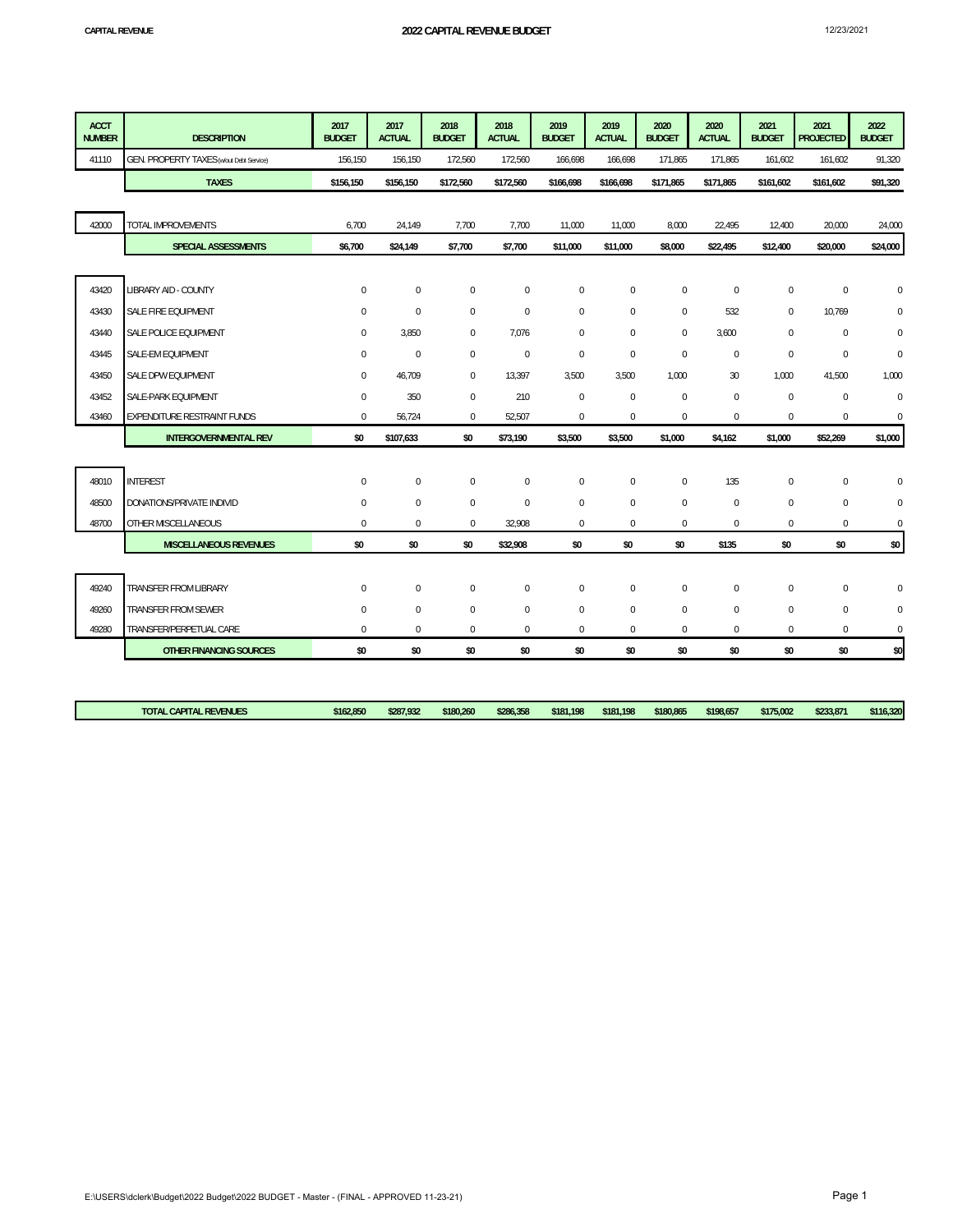# **VILLAGE OF SAUKVILLE**

# **2022 Operating Budget**

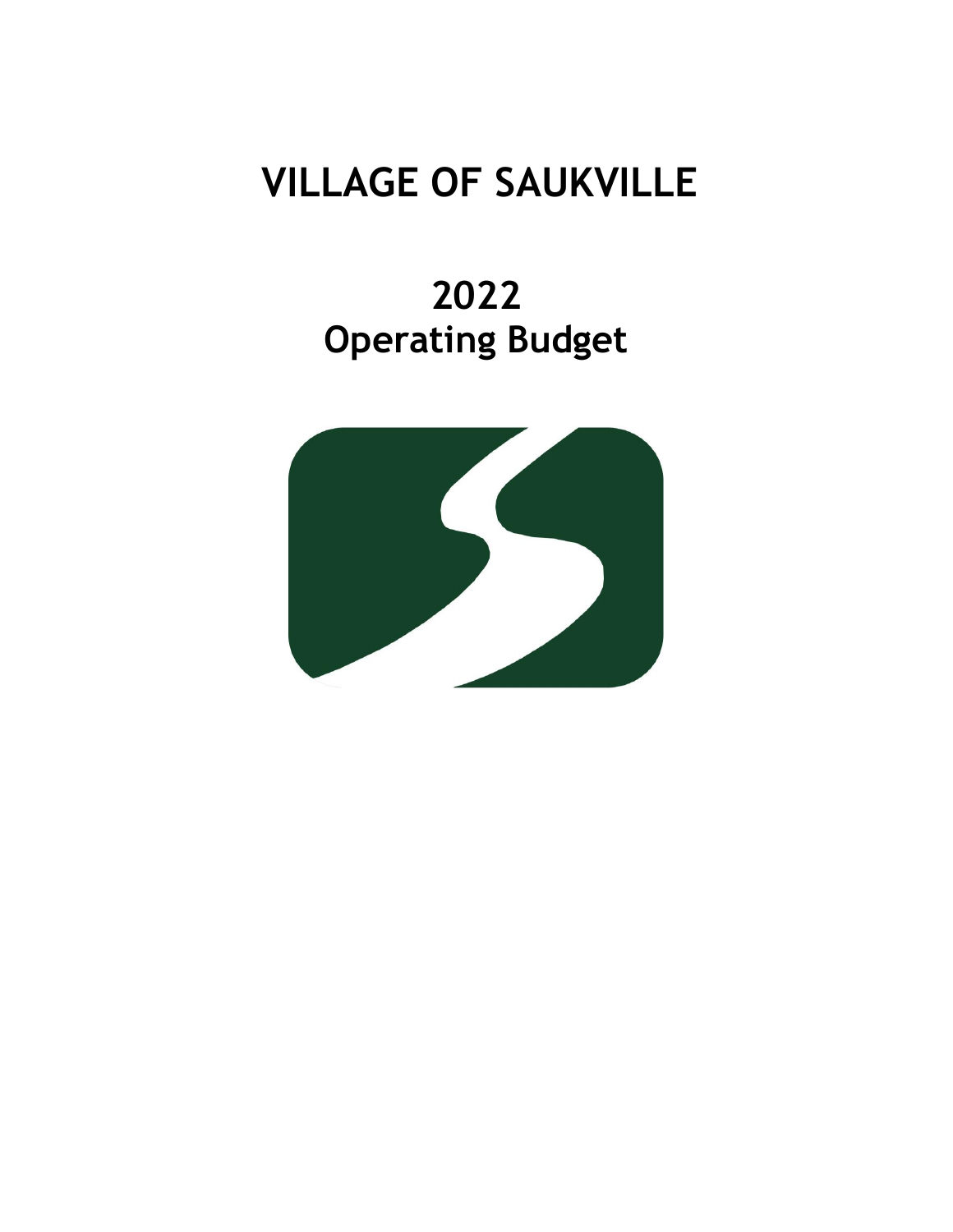|  | 12/26/2 |
|--|---------|
|  |         |
|  |         |

| <b>ACCT</b><br><b>NUMBER</b> | <b>DESCRIPTION</b>                          | 2017<br><b>BUDGET</b> | 2017<br><b>ACTUAL</b> | 2018<br><b>BUDGET</b> | 2018<br><b>ACTUAL</b> | 2019<br><b>BUDGET</b> | 2019<br><b>ACTUAL</b> | 2020<br><b>BUDGET</b> | 2020<br><b>ACTUAL</b> | 2021<br><b>BUDGET</b> | 2021<br><b>ACTUAL</b> | 2022<br><b>BUDGET</b> | %<br>Change |        |
|------------------------------|---------------------------------------------|-----------------------|-----------------------|-----------------------|-----------------------|-----------------------|-----------------------|-----------------------|-----------------------|-----------------------|-----------------------|-----------------------|-------------|--------|
| 51110                        | <b>LEGISLATIVE (Village Board)</b>          | 38.086                | 36.404                | 38.28                 | 36.656                | 38.316                | 36.618                | 38.433                | 35.507                | 38.530                | 35.696                | 38.74                 | 0.56%       |        |
| 51410                        | <b>GENERAL ADMINISTRATION</b>               | 174,840               | 179.146               | 175.569               | 178,010               | 176.542               | 178.73                | 167.61                | 168.61                | 169.846               | 166.246               | 156.65                | $-7.77%$    |        |
| 51510                        | <b>FINANCIAL ADMINISTRATION (Treasurer)</b> | 54,86                 | 55,640                | 56,058                | 55,216                | 56.709                | 54,01                 | 58,724                | 65,711                | 62,500                | 62.283                | 62,190                | $-0.50%$    |        |
| 51610                        | MUNICIPAL BUILDING                          | 31,397                | 29,62                 | 29,357                | 27,116                | 29,53                 | 27,42                 | 29,708                | 30,358                | 25,689                | 30,602                | 28,22                 | 9.88%       |        |
| 51710                        | <b>PROFESSIONAL SERVICES</b>                | 94.02                 | 62,186                | 90,051                | 55,771                | 84,930                | 65,776                | 74,736                | 64,325                | 73,064                | 64,750                | 75.06                 | 2.74%       |        |
| 51810                        | <b>ELECTIONS</b>                            | 3.458                 | 2.570                 | 5,663                 | 4.797                 | 3.118                 | 2,230                 | 5.846                 | 7.660                 | 3.528                 | 2.310                 | 6,742                 | 91.10%      |        |
| 51910                        | OTHER GENERAL GOVT                          | 71.000                | 99.100                | 72.000                | 79.338                | 73.750                | 112.719               | 76.200                | 87.08                 | 75.700                | 72.600                | 77.860                | 2.85%       |        |
|                              | <b>GENERAL GOVT TOTAL</b>                   | 467.67                | 464.673               | 466.979               | 436.904               | 462.897               | 477.512               | 451.257               | 459.255               | 448.857               | 434.487               | 445.480               | $-0.75%$    | 12.05% |
| 52100                        | <b>POLICE DEPARTMENT</b>                    | 1,533,88              | 1,457,397             | 1,560,789             | 1,443,828             | 1,595,089             | 1,503,726             | 1,615,299             | 1,532,530             | 1,656,508             | 1,638,262             | 1,700,13              | 2.63%       |        |
| 52210                        | <b>FIRE PROTECTION</b>                      | 206,240               | 171,672               | 207,858               | 177,957               | 213,162               | 191,769               | 239,606               | 183,828               | 242,171               | 137,950               | 209,18                | $-13.62%$   |        |
| 52310                        | <b>EMERGENCY MED SERVICES</b>               | 159.288               | 137.45                | 178.545               | 138.922               | 185.904               | 129.509               | 181.379               | 113.883               | 179.818               | 126.690               | 342.16                | 90.28%      |        |
| 52410                        | <b>INSPECTIONS</b>                          | 300                   |                       |                       |                       |                       |                       |                       |                       | n                     |                       |                       | 0.00%       |        |
| 52610                        | <b>EMERGENCY MANAGEMENT</b>                 | 7,165                 | 1,967                 | 7,165                 | 3,923                 | 8.486                 | 6,867                 | 9,794                 | 9,447                 | 9.909                 | 9.209                 | 10,40                 | 5.05%       |        |
| 52710                        | <b>CORRECT./DETENT. TOTAL</b>               | 3.800                 | 525                   | 3,800                 | 766                   | 3.000                 | 3.928                 | 2,500                 | 160                   | 2.000                 | 40                    | 2.000                 | 0.00%       |        |
|                              | <b>PUBLIC SAFETY TOTAL</b>                  | 1,910,680             | 1,769,012             | 1,958,157             | 1,765,396             | 2,005,64              | 1,835,799             | 2,048,578             | 1,839,848             | 2,090,406             | 1,912,151             | 2,263,888             | 8.30%       | 61.25% |
| 53110                        | <b>ENGINEERING</b>                          | 7.500                 | 501                   | 5.000                 | 1.050                 | 5.000                 | 2.320                 | 5.000                 | 2.070                 | 4.000                 | 2.000                 | 4.000                 | 0.00%       |        |
| 53210                        | <b>DPW GARAGE</b>                           | 53,66                 | 95.768                | 54,134                | 84,830                | 55.92                 | 94.182                | 58.343                | 104.304               | 56.498                | 91.815                | 59.175                | 4.74%       |        |
| 53310                        | <b>STREETS</b>                              | 303,670               | 314,037               | 282,980               | 296,396               | 285,137               | 307,526               | 289,177               | 284,395               | 294,384               | 277,622               | 290,18                | $-1.43%$    |        |
| 53410                        | <b>STORM SEWER</b>                          | 16.728                | 5.80                  | 20,940                | 5.673                 | 20.964                | 11.421                | 22.768                | 12.37                 | 23.076                | 10.275                | 23.18                 | 0.49%       |        |
| 53510                        | <b>SNOW REMOVAL</b>                         | 82,616                | 72,80                 | 92,172                | 78,971                | 95.959                | 121,517               | 100,382               | 81.260                | 104,969               | 100.950               | 103,675               | $-1.23%$    |        |
| 53610                        | <b>SANITATION (RECYCLING)</b>               | 4,230                 | 3,208                 | 4,294                 | 5,704                 | 4.368                 | 4,71                  | 4,486                 |                       | 4.960                 | 5,759                 | 3,491                 | $-29.62%$   |        |
|                              | <b>PUBLIC WORKS TOTAL</b>                   | 468.412               | 492.121               | 459,520               | 472.624               | 467.349               | 541.680               | 480.156               | 484.404               | 487.887               | 488.421               | 483.716               | $-0.85%$    | 13.09% |
| 54910                        | <b>CEMETERY</b>                             | 1.655                 | 2.545                 | 4,558                 | 1.695                 | 3.478                 | 1.133                 | 3,524                 | 1.678                 | 3.681                 | 3.175                 | 3.58                  | $-2.66%$    |        |
| 55110                        | <b>LIBRARY</b>                              | 258.62                | 258.395               | 268.378               | 265.888               | 274.802               | 269.752               | 287.131               | 276.158               | 294.215               | 288.689               | 309.98                | 5.36%       |        |
| 55210                        | <b>PARKS</b>                                | 124.57                | 116.167               | 119,410               | 150.118               | 116.059               | 117.682               | 118,449               | 116.784               | 122.171               | 125.742               | 122.39                | 0.19%       |        |
| 55310                        | <b>RECREATION</b>                           | 6,566                 | 4.597                 | 5,993                 | 3,650                 | 5.032                 | 3,397                 | 4,532                 | 582                   | 1,175                 | 150                   | 1,175                 | 0.00%       |        |
|                              | <b>CULTURE-PARK-REC. TOTAL</b>              | 389,770               | 379.159               | 393.781               | 419.656               | 395,893               | 390.831               | 410.112               | 393.524               | 417.561               | 414.581               | 437.137               | 4.69%       | 11.83% |
| 56000                        | <b>FORESTRY / WEED CONTROL</b>              | 52,722                | 52.181                | 63,376                | 48.203                | 66,102                | 35.727                | 66,280                | 42.324                | 66,956                | 34.043                | 65,632                | $-1.98%$    | 1.78%  |
|                              | <b>TOTAL OPERATING BUDGET</b>               | 3,290,910             | 3,159,691             | 3,346,372             | 3,144,478             | 3,401,360             | 3,282,681             | 3,459,907             | 3,221,033             | 3,515,348             | 3,286,858             | 3,695,853             |             | 100%   |
|                              |                                             | 0.785%                |                       | 1.685%                |                       | 1.643%                |                       | 1.721%                |                       | 1.602%                |                       | 5.135%                |             |        |

180,505

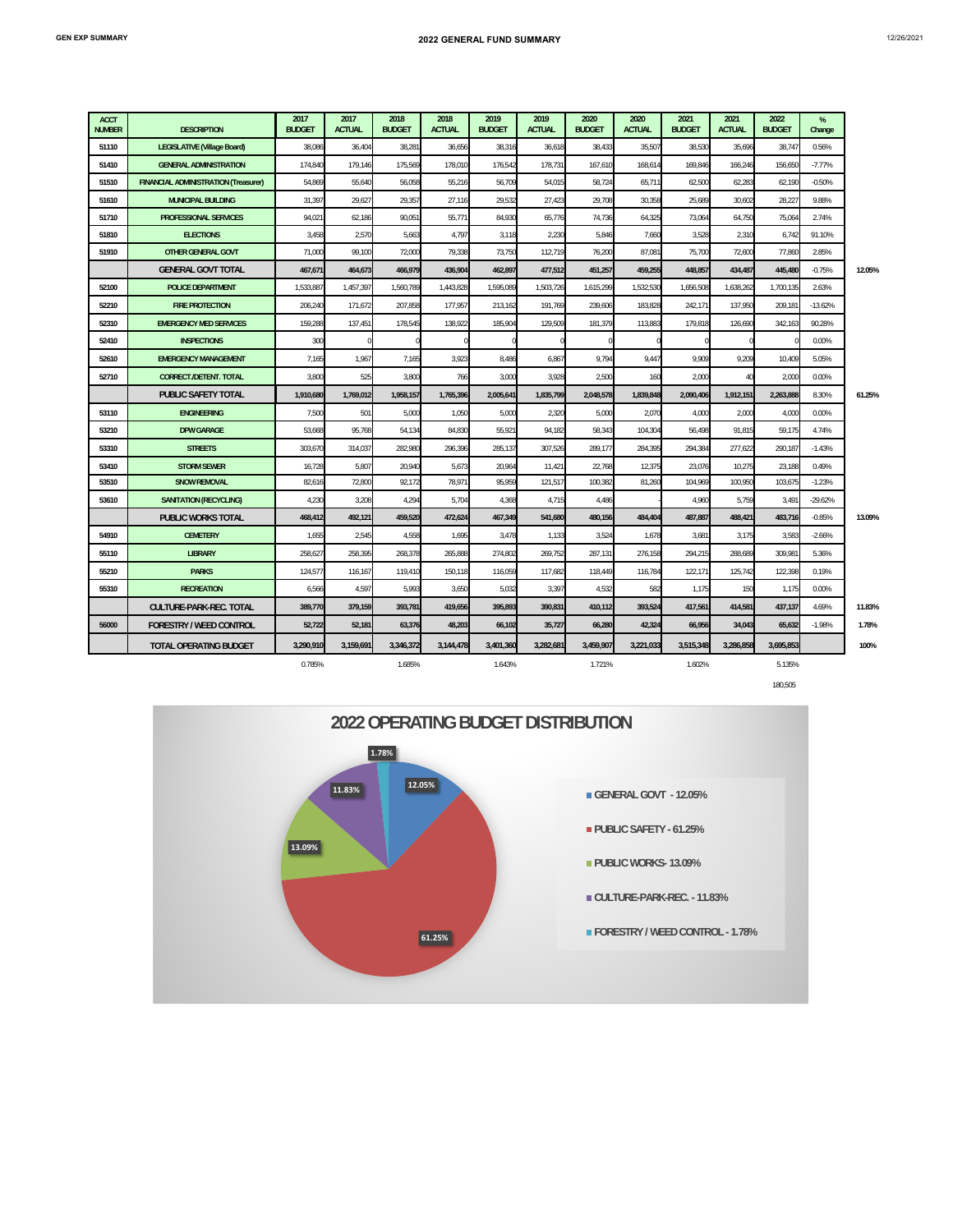| 12/23/2021 |
|------------|
|------------|

| <b>ACCT</b>   |                                    | 2017          | 2017          | 2018          | 2018          | 2019          | 2019          | 2020          | 2020          | 2021          | 2021             | 2022             |
|---------------|------------------------------------|---------------|---------------|---------------|---------------|---------------|---------------|---------------|---------------|---------------|------------------|------------------|
| <b>NUMBER</b> | <b>DESCRIPTION</b>                 | <b>BUDGET</b> | <b>ACTUAL</b> | <b>BUDGET</b> | <b>ACTUAL</b> | <b>BUDGET</b> | <b>ACTUAL</b> | <b>BUDGET</b> | <b>ACTUAL</b> | <b>BUDGET</b> | <b>PROJECTED</b> | <b>BUDGET</b>    |
| 51110         | <b>LEGISLATIVE (Village Board)</b> |               |               |               |               |               |               |               |               |               |                  |                  |
| $-110$        | <b>BOARD STIPENDS</b>              | 25,960        | 24,820        | 25,960        | 25,375        | 25,960        | 25,060        | 25,960        | 25,420        | 25,960        | 25,960           | 25,960           |
| $-130$        | <b>BOARD FRINGES</b>               | 1,986         | 1,899         | 1,986         | 1,941         | 1,986         | 1,917         | 1,986         | 1,945         | 1,986         | 1,986            | 1,986            |
| $-320$        | <b>DUES &amp; SUBSCRIPTIONS</b>    | 2,440         | 2,064         | 2,535         | 1,860         | 2,570         | 1,953         | 2,687         | 2,027         | 2,784         | 2,000            | 3,001            |
| $-330$        | TRAVEL & MEETINGS                  | 2,500         | 2,087         | 2,500         | 1,827         | 2,500         | 2,919         | 2,500         | 516           | 2,500         | 750              | 2,500            |
| $-335$        | <b>GRATUITIES</b>                  | 5,200         | 5,534         | 5,300         | 5,653         | 5,300         | 4,769         | 5,300         | 5,599         | 5,300         | 5,000            | 5,300            |
|               | <b>LEGISLATIVE (Village Board)</b> | \$38,086      | \$36,404      | \$38,281      | \$36,656      | \$38,316      | \$36,618      | \$38,433      | \$35,507      | \$38,530      | 35,696           | 38,747           |
|               |                                    | 0.954%        |               | 0.512%        |               | 0.091%        |               | 0.305%        |               | 0.252%        |                  | 0.563%           |
| 51410         | <b>GENERAL ADMINISTRATION</b>      |               |               |               |               |               |               |               |               |               |                  |                  |
| $-110$        | ADMINISTRATION SALARIES            | 116,412       | 116,829       | 115,611       | 116,374       | 118,207       | 119,205       | 109,954       | 110,078       | 109,954       | 109,954          | 99,509           |
| $-112$        | TEMPORARY PART-TIME                | $\mathbb O$   | $\bf 0$       | $\mathbb O$   | $\mathbf 0$   | $\mathbf 0$   | $\bf 0$       | $\bf 0$       | $\mathbb O$   | $\bf 0$       | $\bf 0$          | $\boldsymbol{0}$ |
| $-130$        | <b>ADMINISTRATION FRINGES</b>      | 44,713        | 48,038        | 45,239        | 43,655        | 43,616        | 42,302        | 42,506        | 46,105        | 44,742        | 44,742           | 41,866           |
| $-310$        | OFFICE SUPPLIES                    | 3,000         | 2,963         | 3,000         | 3,027         | 3,000         | 3,195         | 3,000         | 3,201         | 3,000         | 3,000            | 3,000            |
| $-320$        | <b>DUES &amp; SUBSCRIPTIONS</b>    | 1,845         | 1,606         | 1,935         | 1,974         | 1,935         | 2,302         | 2,000         | 2,436         | 2,000         | 2,000            | 2,075            |
| $-330$        | TRAVEL & MEETINGS (Training)       | 4,620         | 4,151         | 5.084         | 5,650         | 5.084         | 5,463         | 5.150         | 1,652         | 5,150         | 2.500            | 5,700            |
| $-370$        | <b>GAS &amp; OIL</b>               | 500           | 95            | 500           | 288           | 500           | 413           | 500           | 18            | 500           | 50               | $\boldsymbol{0}$ |
| $-390$        | POSTAGE                            | 2,000         | 2,103         | 2,000         | 1,984         | 2,000         | 1,947         | 2,000         | 1,354         | 2,000         | 1,500            | 2,000            |
| $-395$        | <b>PUBLICATIONS</b>                | 1,750         | 3,361         | 2,200         | 5,058         | 2,200         | 3,903         | 2,500         | 3,770         | 2,500         | 2,500            | 2,500            |
|               | <b>GENERAL ADMINISTRATION</b>      | \$174,840     | \$179,146     | \$175,569     | \$178,010     | \$176,542     | \$178,731     | \$167,610     | \$168,614     | \$169,846     | \$166,246        | \$156,650        |
|               |                                    | 2.246%        |               | 0.417%        |               | 0.554%        |               | $-5.059%$     |               | 1.334%        |                  | $-7.769%$        |
| 51510         | <b>FINANCIAL ADMINISTRATION</b>    |               |               |               |               |               |               |               |               |               |                  |                  |
| $-110$        | <b>TREASURER SALARY</b>            | 27,384        | 27,383        | 27,935        | 27,939        | 28,560        | 28,562        | 29,203        | 43,804        | 32,000        | 32,000           | 32,960           |
| $-130$        | <b>TREASURER FRINGES</b>           | 13,630        | 14,372        | 13,863        | 13,072        | 13,969        | 11,104        | 14,921        | 7,351         | 15,770        | 15,770           | 15,200           |
| $-210$        | <b>ASSESSORS SERVICES</b>          | 13,100        | 13,100        | 13,300        | 13,300        | 13,370        | 13,370        | 13,500        | 13,500        | 13,300        | 13,213           | 12,600           |
| $-211$        | <b>BOARD OF REVIEW</b>             | 60            | $\bf 0$       | 60            | 10            | 60            | 3.98          | 60            | $\mathbf{0}$  | 60            | $\mathbf{0}$     | 60               |
| $-330$        | TRAVEL & MEETINGS (Training)       | 485           | 575           | 690           | 685           | 540           | 676           | 740           | 846           | 1070          | 1000             | 1070             |
| $-520$        | <b>BONDS</b>                       | 210           | 210           | 210           | 210           | 210           | 300           | 300           | 210           | 300           | 300              | 300              |
|               | <b>FINANCIAL ADMINISTRATION</b>    | \$54,869      | \$55,640      | \$56,058      | \$55,216      | \$56,709      | \$54,015      | \$58,724      | \$65,711      | \$62,500      | \$62,283         | \$62,190         |
|               |                                    | 0.708%        |               | 2.167%        |               | 1.161%        |               | 3.553%        |               | 6.430%        |                  | $-0.496%$        |

Note: #210 Year 1 (2022) Maintenance, Year 2 \*(2023) Market Revaluation, Year 3 (2024) Maintenance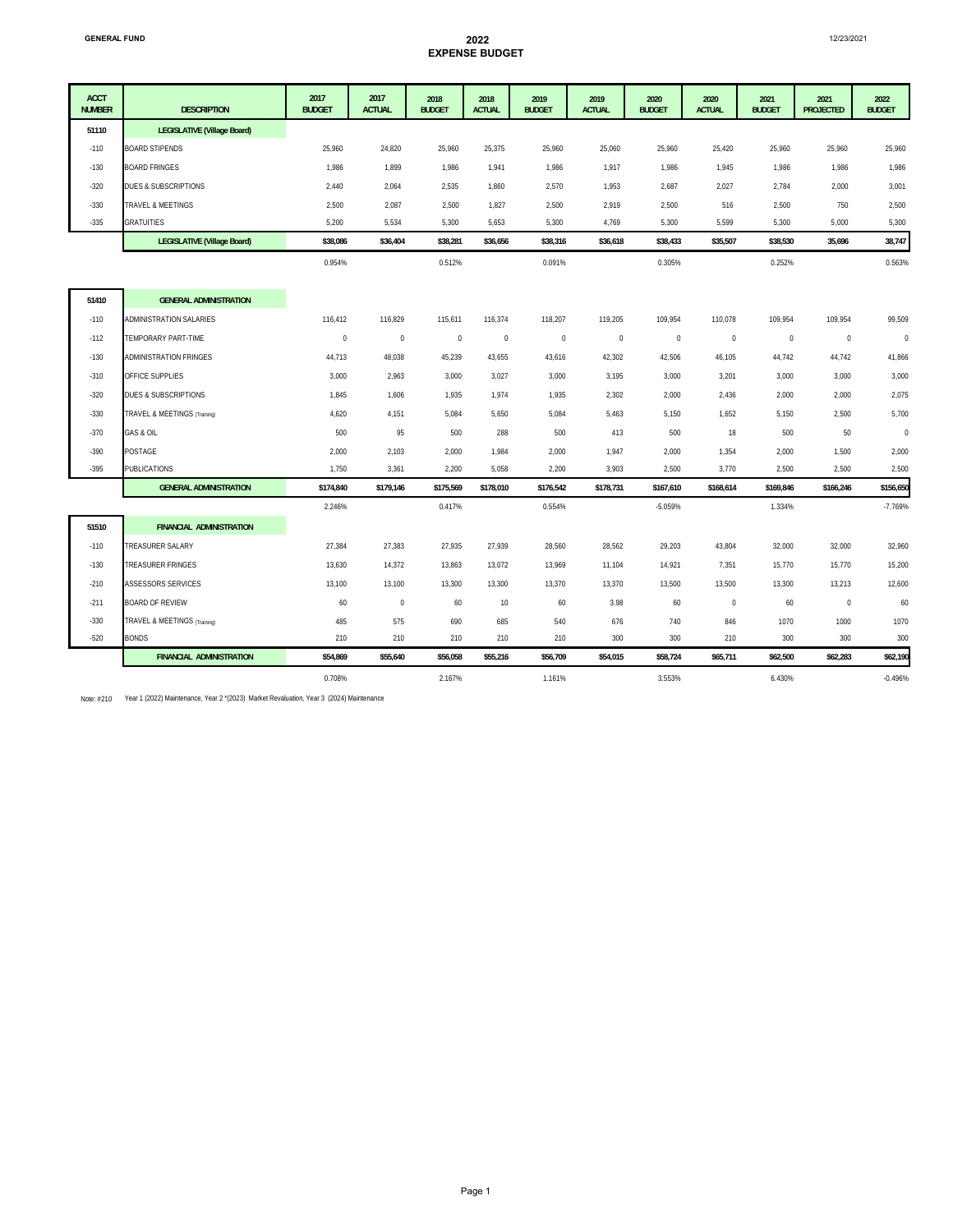#### **GENERAL FUND 2022 EXPENSE BUDGET**

| <b>ACCT</b><br><b>NUMBER</b> | <b>DESCRIPTION</b>                         | 2017<br><b>BUDGET</b> | 2017<br><b>ACTUAL</b> | 2018<br><b>BUDGET</b> | 2018<br><b>ACTUAL</b> | 2019<br><b>BUDGET</b> | 2019<br><b>ACTUAL</b> | 2020<br><b>BUDGET</b> | 2020<br><b>ACTUAL</b> | 2021<br><b>BUDGET</b> | 2021<br><b>PROJECTED</b> | 2022<br><b>BUDGET</b> |
|------------------------------|--------------------------------------------|-----------------------|-----------------------|-----------------------|-----------------------|-----------------------|-----------------------|-----------------------|-----------------------|-----------------------|--------------------------|-----------------------|
| 51610                        | <b>MUNICIPAL BUILDING</b>                  |                       |                       |                       |                       |                       |                       |                       |                       |                       |                          |                       |
| $-120$                       | <b>CUSTODIAL LABOR</b>                     | 5,600                 | 3,920                 | 5,712                 | 3,760                 | 5,840                 | 3,182                 | 5,971                 | 1,269                 | 3,506                 | 2,000                    | 3,663                 |
| $-122$                       | MUNICIPAL BLDG DPW LABOR                   | 1,131                 | 5,655                 | 1,153                 | 5,618                 | 1,180                 | 6,403                 | 1,206                 | 8,203                 | 1,200                 | 6,000                    | 1,184                 |
| $-126$                       | MUNI BLDG DPW FRINGES                      | 438                   | 2,785                 | 455                   | 2,091                 | 465                   | 2,143                 | 475                   | 3,659                 | 465                   | 2,400                    | 400                   |
| $-135$                       | <b>CUSTODIAL FRINGES</b>                   | 428                   | 300                   | 437                   | 288                   | 447                   | 243                   | 456                   | 97                    | 268                   | 150                      | 280                   |
| $-219$                       | CONTRACT SERVICES                          | 1,200                 | 53                    | 1,500                 | 213                   | 1,500                 | 1,108                 | 1,500                 | 567                   | 1,500                 | 1,678                    | 1,500                 |
| $-220$                       | UTILITIES                                  | 16,500                | 13,270                | 14,000                | 12,643                | 14,000                | 12,313                | 14,000                | 12,823                | 12,750                | 15,150                   | 15,200                |
| $-311$                       | <b>GENERAL SUPPLIES</b>                    | 1,500                 | 475                   | 1,500                 | 720                   | 1,500                 | 1,186                 | 1,500                 | 1,631                 | 1,500                 | 300                      | 1,500                 |
| $-350$                       | EQUIPMENT REPAIR                           | 1,500                 | $\,0\,$               | 1,500                 | $\mathbf 0$           | 1,500                 | 91                    | 1,500                 | $\bf{0}$              | 1,500                 | 750                      | 1,500                 |
| $-355$                       | <b>BUILDING REPAIR</b>                     | 3,000                 | 3,059                 | 3,000                 | 1,783                 | 3,000                 | 753                   | 3,000                 | 2,109                 | 3,000                 | 2,174                    | 3,000                 |
| $-370$                       | GAS & OIL                                  | 100                   | 110                   | 100                   | $\mathbf 0$           | 100                   | $\bf 0$               | 100                   | $\pmb{0}$             | $\mathbb O$           | $\,0\,$                  | $\,0\,$               |
|                              | <b>MUNICIPAL BUILDING</b>                  | \$31,397              | \$29,627              | \$29,357              | \$27,116              | \$29,532              | \$27,423              | \$29,708              | \$30,358              | \$25,689              | \$30,602                 | \$28,227              |
|                              |                                            | $-13.414%$            |                       | $-6.497%$             |                       | 0.596%                |                       | 0.596%                |                       | $-13.528%$            |                          | 9.880%                |
|                              |                                            |                       |                       |                       |                       |                       |                       |                       |                       |                       |                          |                       |
| 51710                        | PROFESSIONAL SERVICES                      |                       |                       |                       |                       |                       |                       |                       |                       |                       |                          |                       |
| $-212$                       | LEGAL SERVICES                             | 35,000                | 29,439                | 35,000                | 26,233                | 35,000                | 36,914                | 35,000                | 37,826                | 35,000                | 35,000                   | 35,500                |
| $-213$                       | ACCOUNTING/AUDIT                           | 12,800                | 12,800                | 12,930                | 12,930                | 13,059                | 13,058                | 13,255                | 13,262                | 13,500                | 13,500                   | 15,000                |
| $-214$                       | DATA PROCESSING (GIS)                      | 1,000                 | $\mathbf 0$           | 1,000                 | 1,000                 | 750                   | 591                   | 750                   | 500                   | 750                   | 750                      | 750                   |
| $-215$                       | MAINTENANCE AGREEMTS                       | 9,721                 | 7,751                 | 9,621                 | 10,002                | 9,621                 | 9,469                 | 9,231                 | 6,695                 | 10,314                | 8,000                    | 10,314                |
| $-216$                       | MUNICIPAL CODE                             | 5,500                 | 2,911                 | 5,500                 | 3,535                 | 5,500                 | 4,270                 | 5,500                 | 2,886                 | 5,000                 | 5,000                    | 5,500                 |
| $-219$                       | CONTRACTED SERVICES                        | 30,000                | 9,285                 | 26,000                | 2,071                 | 21,000                | 1,474                 | 11,000                | 3,156                 | 8,500                 | 2,500                    | 8,000                 |
|                              | PROFESSIONAL SERVICES                      | \$94,021              | \$62,186              | \$90,051              | \$55,771              | \$84,930              | \$65,776              | \$74,736              | \$64,325              | \$73,064              | \$64,750                 | \$75,064              |
|                              |                                            | 47.516%               |                       | $-4.222%$             |                       | $-5.687%$             |                       | $-12.003%$            |                       | $-2.237%$             |                          | 2.737%                |
| Note: #219                   | Economic Development/Planning Services     |                       |                       |                       |                       |                       |                       |                       |                       |                       |                          |                       |
|                              |                                            |                       |                       |                       |                       |                       |                       |                       |                       |                       |                          |                       |
| 51810                        | <b>ELECTIONS</b>                           |                       |                       |                       |                       |                       |                       |                       |                       |                       |                          |                       |
| $-110$                       | ELECTION SALARIES                          | 1,587                 | 1,497                 | 3,773                 | 3,417                 | 1,724                 | 1,349                 | 3,691                 | 3,577                 | 1,861                 | 1,500                    | 4,034                 |
| $-122$                       | ELECTION DPW LABOR                         | 110                   | 114                   | 115                   | 21                    | 118                   | $\bf 0$               | 139                   | 1,358                 | 120                   | 20                       | 118                   |
| $-136$                       | ELECTION DPW FRINGES                       | 43                    | 53                    | 45                    | $\overline{7}$        | 46                    | $\bf 0$               | 56                    | 578                   | 47                    | 135                      | 40                    |
| $-215$                       | MAINTENANCE AGREEMTS                       | 803                   | $\bf 0$               | $\mathbb O$           | $\mathbb O$           | $\mathbb O$           | $\bf 0$               | $\bf 0$               | $\mathbb O$           | $\mathbb O$           | $\mathbb O$              | $\bf 0$               |
| $-311$                       | GENERAL SUPPLIES                           | 815                   | 906                   | 1,630                 | 1,236                 | 1,130                 | 881                   | 1,860                 | 2,147                 | 1,400                 | 655                      | 2,450                 |
| $-330$                       | TRAVEL & MEETINGS (Training)               | 100                   | $\mathbf 0$           | 100                   | 116                   | 100                   | $\mathbf 0$           | 100                   | $\mathbf 0$           | 100                   | $\mathbf 0$              | 100                   |
|                              | <b>ELECTIONS</b>                           | \$3,458               | \$2,570               | \$5,663               | \$4,797               | \$3,118               | \$2,230               | \$5,846               | \$7,660               | \$3,528               | \$2,310                  | \$6,742               |
|                              |                                            | $-50.663%$            |                       | 63.765%               |                       | -44.941%              |                       | 87.492%               |                       | $-39.651%$            |                          | 91.100%               |
| Note: 4 Elections            |                                            |                       |                       |                       |                       |                       |                       |                       |                       |                       |                          |                       |
|                              |                                            |                       |                       |                       |                       |                       |                       |                       |                       |                       |                          |                       |
| 51910<br>$-110$              | OTHER GENERAL GOVT<br>WORKERS COMPENSATION | $\mathbf 0$           | $\bf{0}$              | $\mathbf 0$           | $\mathbf 0$           | $\mathbf 0$           | $\bf{0}$              | 0                     | $\bf{0}$              | $\mathbf 0$           | $\bf 0$                  | $\,0\,$               |
| $-130$                       | WORKERS COMP FRINGES                       | $\mathbf 0$           | $\mathbf 0$           | $\mathbf 0$           | $\mathbf 0$           | $\bf{0}$              | $\bf 0$               | $\bf{0}$              | $\mathbf 0$           | $\mathbf 0$           | $\bf 0$                  | $\,0\,$               |
| $-219$                       | CONTRACT SERVICES                          | 3,000                 | 1,566                 | 3,000                 | 2,700                 | 2,750                 | 2,106                 | 2,200                 | 1,972                 | 2,200                 | 2,000                    | 2,200                 |
| $-510$                       | PROPERTY/LIABILITY INS                     | 67,000                | 63,755                | 68,000                | 58,009                | 70,000                | 62,985                | 73,000                | 62,958                | 72,000                | 70,600                   | 74,160                |
| $-530$                       | UNEMPLOYMENT ASSESSMENTS                   | 1,000                 | 68                    | 1,000                 | 5,528                 | 1,000                 | 496                   | 1,000                 | 1,061                 | 1,000                 | $\pmb{0}$                | 1,000                 |
| $-540$                       | <b>BAD DEBTS</b>                           | $\,0\,$               | 5,598                 | $\sim$                | 1,283                 | $\mathbf 0$           | $\mathbf 0$           | $\bf{0}$              | 11,180                | 500                   | $\bf{0}$                 | 500                   |
| $-560$                       | INSURANCE REIMBURSEMENT                    | $\bf{0}$              | $\cdot$               | $\cdot$               | 1,321                 | $\cdot$               | 47,132                | $\bf{0}$              | 9,910                 | $\mathbf 0$           | $\bf{0}$                 | $\mathbf 0$           |
| $-591$                       | ILLEGAL TAX-TAX REFUND                     | $\bf{0}$              | 28,113                | $\sim$                | 10,497                | $\sim$                | $\sim$                | $\bf{0}$              | $\pmb{0}$             | $\,0\,$               | $\bf{0}$                 | $\bf{0}$              |
|                              | OTHER GENERAL GOVT                         | \$71,000              | \$99,100              | \$72,000              | \$79,338              | \$73,750              | \$112,719             | \$76,200              | \$87,081              | \$75,700              | \$72,600                 | \$77,860              |
|                              |                                            | $-5.648%$             |                       | 1.408%                |                       | 2.431%                |                       | 3.322%                |                       | $-0.656%$             |                          | 2.853%                |
|                              |                                            |                       |                       |                       |                       |                       |                       |                       |                       |                       |                          |                       |

| <b>GENERAL GOVT TOTAL</b> | \$467,671 | \$464,673 | \$466,979 | \$436.904 | \$462.897 | \$477.512 | \$451.257 | \$459.255 | \$448.857 | \$434.487 | \$445,480 |
|---------------------------|-----------|-----------|-----------|-----------|-----------|-----------|-----------|-----------|-----------|-----------|-----------|
|                           | 1,985%    |           | 0.148%    |           | $-0.874%$ |           | 2.515%    |           | 0.532%    |           | 0.752%    |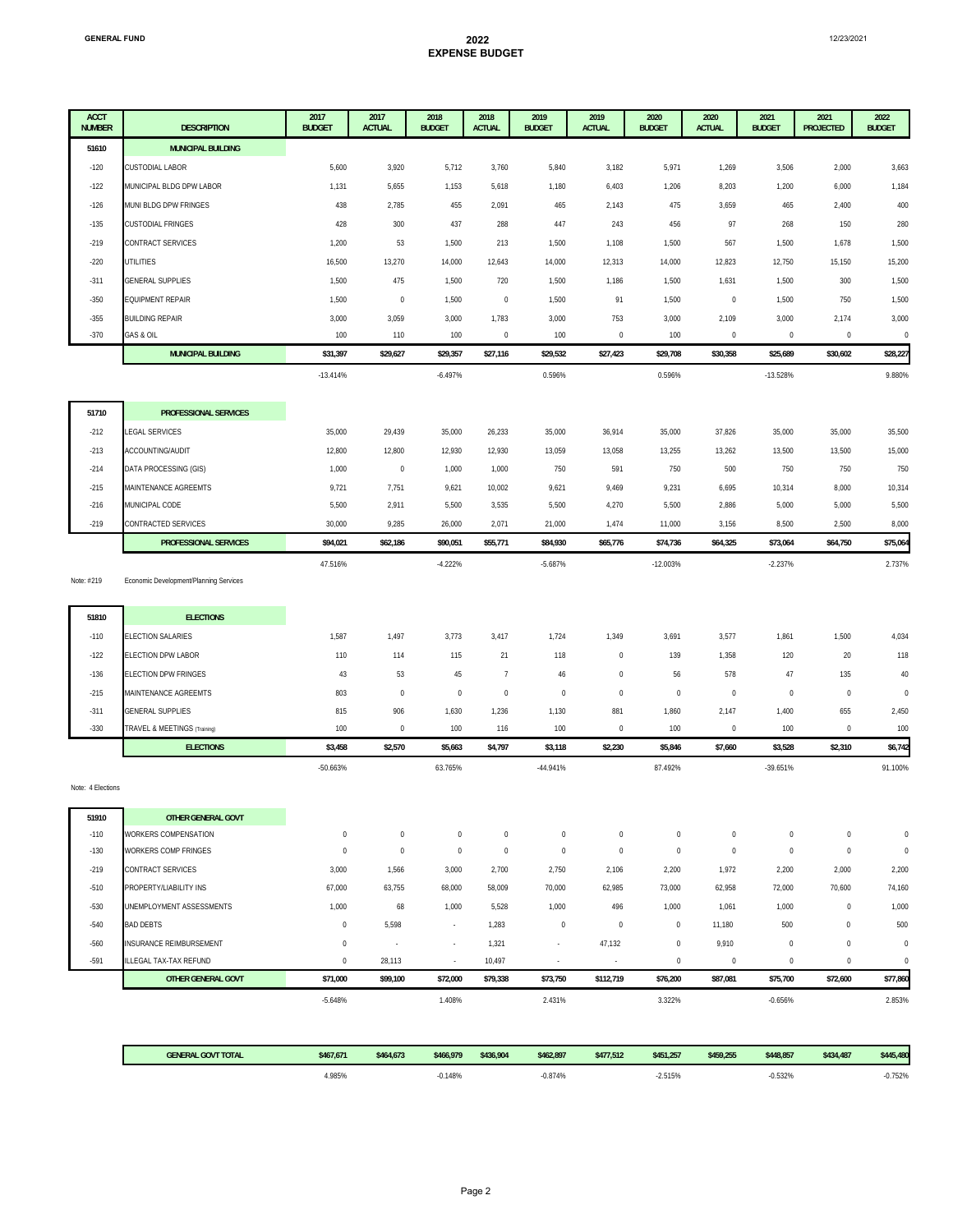| <b>ACCT</b><br><b>NUMBER</b> | <b>DESCRIPTION</b>              | 2017<br><b>BUDGET</b> | 2017<br><b>ACTUAL</b> | 2018<br><b>BUDGET</b> | 2018<br><b>ACTUAL</b> | 2019<br><b>BUDGET</b> | 2019<br><b>ACTUAL</b> | 2020<br><b>BUDGET</b> | 2020<br><b>ACTUAL</b> | 2021<br><b>BUDGET</b> | 2021<br><b>PROJECTED</b> | 2022<br><b>BUDGET</b> |
|------------------------------|---------------------------------|-----------------------|-----------------------|-----------------------|-----------------------|-----------------------|-----------------------|-----------------------|-----------------------|-----------------------|--------------------------|-----------------------|
| 52100                        | <b>POLICE DEPARTMENT</b>        |                       |                       |                       |                       |                       |                       |                       |                       |                       |                          |                       |
| $-110$                       | POLICE LABOR                    | 968,203               | 932,640               | 966,520               | 923,338               | 997.075               | 953,111               | 1,015,855             | 969,798               | 1,032,212             | 1,032,212                | 1,078,864             |
| $-120$                       | <b>CUSTODIAL LABOR</b>          | 5,200                 | 6,200                 | 6,365                 | 6,344                 | 6,633                 | 5,495                 | 6,780                 | 4,232                 | 6,870                 | 1,862                    | 6,780                 |
| $-122$                       | POLICE BUILDING DPW - LABOR     | 2,116                 | 433                   | 2,158                 | 1,152                 | 3,069                 | 353                   | 3,146                 | 466                   | 3,117                 | 3,117                    | 3,078                 |
| $-130$                       | POLICE FRINGES                  | 404,722               | 373,794               | 429,703               | 373,570               | 435,233               | 407,301               | 436,220               | 433,995               | 466,469               | 466,469                  | 458,033               |
| $-135$                       | <b>CUSTODIAL FRINGES</b>        | 398                   | 474                   | 486                   | 485                   | 507                   | 420                   | 519                   | 323                   | 519                   | 100                      | 519                   |
| $-136$                       | POLICE BUILDING DPW - FRINGES   | 1,140                 | 86                    | 1,037                 | 345                   | 1.077                 | $\mathbf{0}$          | 1.144                 | 35                    | 1,169                 | 1.169                    | 1,041                 |
| $-210$                       | PARKING SUSPENSION FEES         | 150                   | 65                    | 150                   | 35                    | 150                   | $\mathbf{0}$          | 150                   | $\mathbf{0}$          | 150                   | 50                       | 150                   |
| $-217$                       | PUBLIC RELATIONS                | 600                   | 500                   | 600                   | 552                   | 600                   | 421                   | 600                   | 54                    | 600                   | 600                      | 600                   |
| $-218$                       | MUNICIPAL COURT                 | $\mathbf{0}$          | $\mathbf 0$           | $\mathbf{0}$          | $\mathbf{0}$          | $\mathbf{0}$          | $\mathbf{0}$          | $\mathbf{0}$          | $\mathbf{0}$          | $\mathbf{0}$          | $\mathbf{0}$             | $\mathbf{0}$          |
| $-219$                       | CONTRACT SERVICES               | 18,836                | 19,092                | 20,540                | 16,566                | 15,380                | 14,153                | 16,455                | 15,688                | 16,257                | 16,257                   | 16,100                |
| $-220$                       | UTILITIES                       | 55,500                | 54,199                | 57,630                | 52,296                | 58,525                | 45,940                | 54,715                | 42,613                | 51,545                | 42,460                   | 53,370                |
| $-310$                       | OFFICE SUPPLIES                 | 4,000                 | 4,092                 | 4,000                 | 3,945                 | 4,000                 | 4,079                 | 4,000                 | 3,536                 | 4,000                 | 4,000                    | 4,000                 |
| $-311$                       | <b>GENERAL SUPPLIES</b>         | 6,500                 | 6,622                 | 7,000                 | 5,410                 | 7,000                 | 7,877                 | 7,000                 | 10,652                | 7,000                 | 7,000                    | 7,000                 |
| $-320$                       | <b>DUES &amp; SUBSCRIPTIONS</b> | 600                   | 566                   | 600                   | 605                   | 600                   | 480                   | 600                   | 350                   | 600                   | 540                      | 600                   |
| $-330$                       | TRAVEL & MEETINGS (Training)    | 13,000                | 12,645                | 13,000                | 13,065                | 13,000                | 13,314                | 13,000                | 12,444                | 13,000                | 13,000                   | 13,000                |
| $-340$                       | <b>UNIFORMS</b>                 | 6,000                 | 6,144                 | 6,000                 | 5,202                 | 6,000                 | 4,914                 | 6,000                 | 5,709                 | 6,000                 | 6,000                    | 6,000                 |
| $-350$                       | EQUIPMENT REPAIR                | 9,500                 | 13,102                | 12,000                | 9,140                 | 12,000                | 12,000                | 14,000                | 13,850                | 14,000                | 14,000                   | 14,000                |
| $-355$                       | <b>BUILDING REPAIR</b>          | 7,500                 | 7,616                 | 10.000                | 8,768                 | 10.000                | 13,592                | 11,000                | 3,472                 | 10,000                | 10.616                   | 10,000                |
| $-370$                       | <b>GAS &amp; OIL</b>            | 29,172                | 18,273                | 22,000                | 22,136                | 23,240                | 19,498                | 23,115                | 14,634                | 22,000                | 17,881                   | 26,000                |
| $-390$                       | POSTAGE                         | 750                   | 854                   | 1,000                 | 874                   | 1,000                 | 777                   | 1,000                 | 680                   | 1,000                 | 929                      | 1,000                 |
|                              | <b>LAW ENFORCEMENT TOTAL</b>    | \$1,533,887           | \$1,457,397           | \$1,560,789           | \$1,443,828           | \$1,595,089           | \$1,503,726           | \$1,615,299           | \$1,532,530           | \$1,656,508           | \$1,638,262              | \$1,700,135           |
|                              |                                 | 3.536%                |                       | 1.754%                |                       | 2.198%                |                       | 1.267%                |                       | 2.551%                |                          | 2.634%                |
|                              |                                 | \$52,384              |                       | \$26,902              |                       | \$34,300              |                       | \$20,210              |                       | \$41,209              |                          | \$43,627              |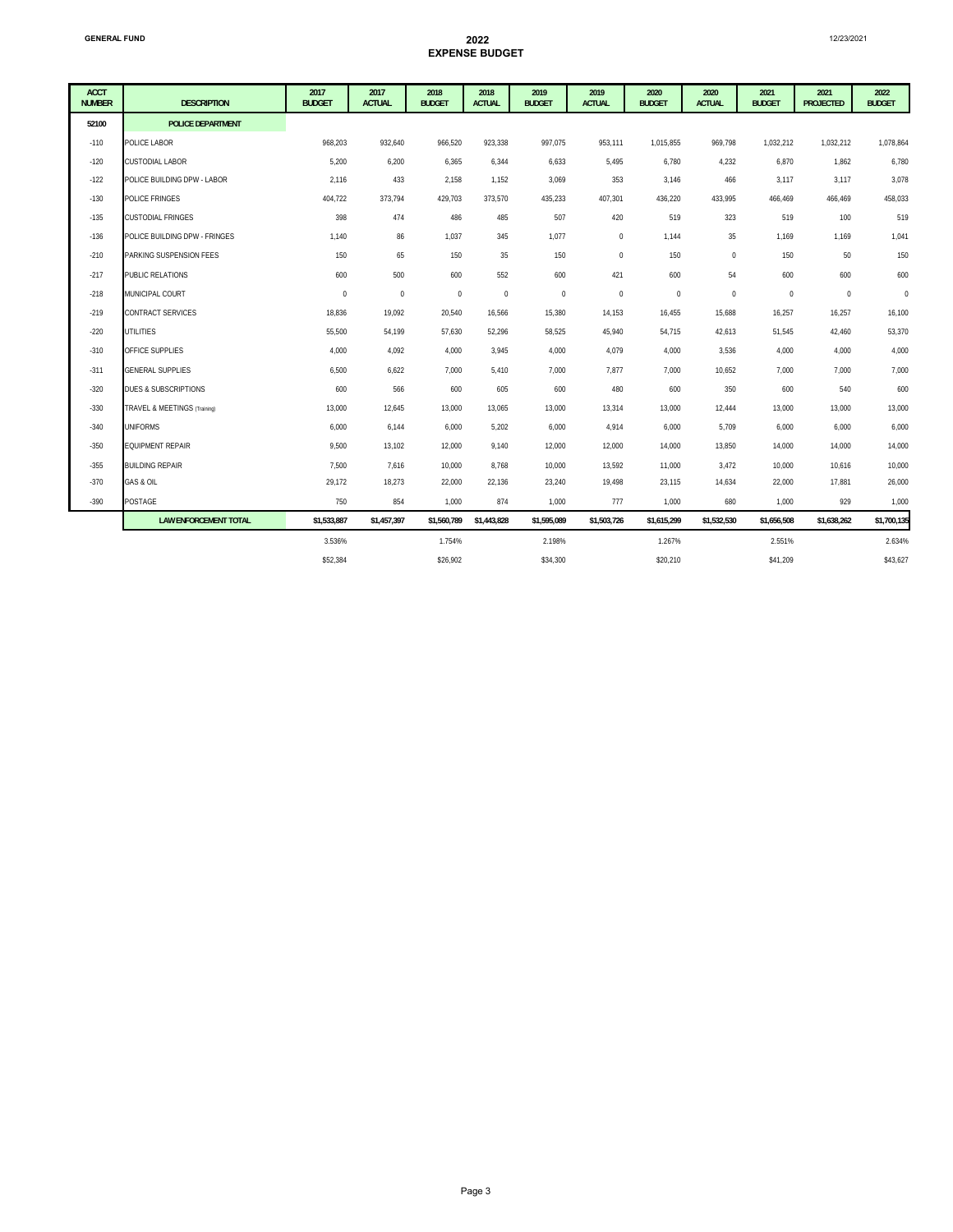| <b>ACCT</b><br><b>NUMBER</b> | <b>DESCRIPTION</b>              | 2017<br><b>BUDGET</b> | 2017<br><b>ACTUAL</b> | 2018<br><b>BUDGET</b> | 2018<br><b>ACTUAL</b> | 2019<br><b>BUDGET</b> | 2019<br><b>ACTUAL</b> | 2020<br><b>BUDGET</b> | 2020<br><b>ACTUAL</b> | 2021<br><b>BUDGET</b> | 2021<br><b>PROJECTED</b> | 2022<br><b>BUDGET</b> |
|------------------------------|---------------------------------|-----------------------|-----------------------|-----------------------|-----------------------|-----------------------|-----------------------|-----------------------|-----------------------|-----------------------|--------------------------|-----------------------|
| 52210                        | <b>FIRE PROTECTION</b>          |                       |                       |                       |                       |                       |                       |                       |                       |                       |                          |                       |
| $-110$                       | <b>FIRE LABOR</b>               | 89,098                | 74,181                | 89,984                | 68,586                | 89,984                | 74,257                | 109,673               | 82,201                | 93,820                | 30,000                   | 54,300                |
| $-120$                       | CUSTODIAL LABOR                 | 2,816                 | 770                   | 2,872                 | 1,053                 | 2,937                 | 747                   | 3,003                 | 497                   | 3,003                 | 150                      | 1,832                 |
| $-122$                       | DPW LABOR                       | 226                   | 1,869                 | 230                   | 3,021                 | 236                   | 552                   | 242                   | 1,185                 | 240                   | 400                      | 237                   |
| $-130$                       | <b>FIRE FRINGES</b>             | 15,726                | 16,700                | 15,882                | 13,625                | 15,882                | 14,227                | 15,800                | 10,645                | 15,672                | 7,150                    | 9,584                 |
| $-135$                       | <b>CUSTODIAL FRINGES</b>        | 215                   | 59                    | 217                   | 81                    | 224                   | 57                    | 230                   | 38                    | 230                   | $\bf 0$                  | 140                   |
| $-136$                       | <b>DPW FRINGES</b>              | 84                    | 560                   | 91                    | 334                   | 92                    | 110                   | 92                    | 92                    | 90                    | $\bf 0$                  | 80                    |
| $-217$                       | PUBLIC RELATIONS                | 2,100                 | 2,064                 | 2,100                 | 1,758                 | 2,100                 | 1,863                 | 2,100                 | 1,444                 | 1,800                 | 650                      | 2,000                 |
| $-219$                       | CONTRACT SERVICES               | 25,525                | 22,854                | 31,182                | 29,619                | 31,502                | 31,872                | 34,866                | 30,520                | 54,916                | 45,000                   | 66,408                |
| $-220$                       | <b>UTILITIES</b>                | 27,000                | 24,182                | 23,000                | 25,660                | 24,000                | 25,309                | 25,000                | 20,954                | 25,000                | 20.000                   | 25,000                |
| $-310$                       | OFFICE SUPPLIES                 | 2,000                 | 764                   | 1,500                 | 1,249                 | 1,500                 | 1,575                 | 1,500                 | 1,405                 | 1,500                 | 1.000                    | 2,000                 |
| $-311$                       | <b>GENERAL SUPPLIES</b>         | 6,350                 | 5,831                 | 5,700                 | 5,316                 | 5,700                 | 3,922                 | 5,700                 | 2,800                 | 5,700                 | 3,000                    | 6,000                 |
| $-312$                       | RESCUE SUPPLIES                 | 2,400                 | 2,274                 | 2,400                 | 2,082                 | 2,400                 | 3,220                 | 2,800                 | 2,680                 | 2,800                 | 600                      | 3,500                 |
| $-320$                       | <b>DUES &amp; SUBSCRIPTIONS</b> | 1,200                 | 760                   | 1,200                 | 660                   | 1,200                 | 835                   | 1,200                 | 390                   | 1,000                 | 100                      | 1,000                 |
| $-330$                       | TRAVEL & MEETINGS (Training)    | 7,000                 | 4,083                 | 7,000                 | 4,266                 | 7,000                 | 8,319                 | 7,000                 | 2,001                 | 7,000                 | 2,000                    | 7,000                 |
| $-340$                       | <b>UNIFORMS</b>                 | 7,500                 | 1,796                 | 7,500                 | 7,500                 | 7,500                 | 7,487                 | 8,500                 | 8,300                 | 8,500                 | 8.000                    | 9,200                 |
| $-350$                       | <b>EQUIPMENT REPAIR</b>         | 6,500                 | 5,926                 | 6,500                 | 6,150                 | 8.905                 | 8.193                 | 8.900                 | 9.640                 | 8.900                 | 8.900                    | 8,900                 |
| $-355$                       | <b>BUILDING REPAIR</b>          | 6,000                 | 3.998                 | 6,000                 | 4,151                 | 8,000                 | 5,968                 | 9,000                 | 7,398                 | 8,500                 | 8.500                    | 8,500                 |
| $-370$                       | GAS & OIL                       | 4,500                 | 3.001                 | 4,500                 | 2.846                 | 4,000                 | 3,256                 | 4,000                 | 1,638                 | 3,500                 | 2.500                    | 3,500                 |
|                              | <b>FIRE PROTECTION TOTAL</b>    | \$206,240             | \$171,672             | \$207,858             | \$177,957             | \$213,162             | \$191,769             | \$239,606             | \$183,828             | \$242,171             | \$137,950                | \$209,181             |
|                              |                                 | $-3.293%$             |                       | 0.785%                |                       | 2.552%                |                       | 12.406%               |                       | 1.071%                |                          | $-13.623%$            |

```
Note:
```
Acct# 217, 219 & 340 - State of Wisconsin Dept of Safety and Professional Services - **2 % Fire Dues - 2022 Est. Contribution =** \$19,600 (See Revenue Account 101-43420)

**ACCT NESCRIPTION 2017 BUDGET 2017 ACTUAL 2018 BUDGET 2018 ACTUAL 2019 BUDGET 2019 ACTUAL 2020 BUDGET 2020 ACTUAL 2021 BUDGET 2021 PROJECTED BUDGET 52310 EMERGENCY MED SERVICES** -110 AMBULANCE SALARIES 98,995 91,746 113,068 96,560 119,638 84,238 116,004 67,696 116,292 82,000 110,452 -130 AMBULANCE FRINGES 17,473 13,529 19,957 17,051 21,116 14,935 20,475 13,034 20,526 14,000 19,495 -217 PUBLIC RELATIONS 1,300 0 1,000 480 700 700 505 600 00 600 -219 CONTRACT SERVICES 8,000 5,565 8,000 6,767 7,500 5,358 7,750 6,364 7,750 4,000 177,966 -310 OFFICE SUPPLIES 900 148 900 0 500 0 500 128 500 40 500 -311 GENERAL SUPPLIES 16,500 16,972 17,500 11,808 18,500 13,947 18,500 14,203 17,500 14,000 17,000 -320 DUES & SUBSCRIPTIONS 620 484 620 0 650 0 650 450 650 450 650 -330 TRAVEL & MEETINGS (Training) 4,500 1,766 4,500 1,263 4,500 2,336 4,500 1,765 4,000 2,500 4,000 -340 UNIFORMS 3,500 1,961 4,000 1,689 3,800 1,069 3,800 3,625 3,500 3,500 4,000 -350 EQUIPMENT REPAIR 5,000 3,852 6,000 1,607 6,000 6,297 5,500 4,925 5,500 5,000 5,000 -370 GAS & OIL 2,500 1,428 3,000 1,697 3,000 1,329 3,000 1,188 3,000 1,200 2,500 **EMS TOTAL \$159,288 \$137,451 \$178,545 \$138,922 \$185,904 \$129,509 \$181,379 \$113,883 \$179,818 \$126,690 \$342,163** -2.397% 12.089% 4.122% -2.434% -0.861% 90.283% **\$365,528 \$309,123 \$386,403 \$316,879 \$399,066 \$321,278 \$420,985 \$297,710 \$421,989 \$264,640 \$551,344 FIRE-EMS TOTAL**

5.711% 3.277% 5.493% 0.238% 30.654%

\$129,355

 **2022**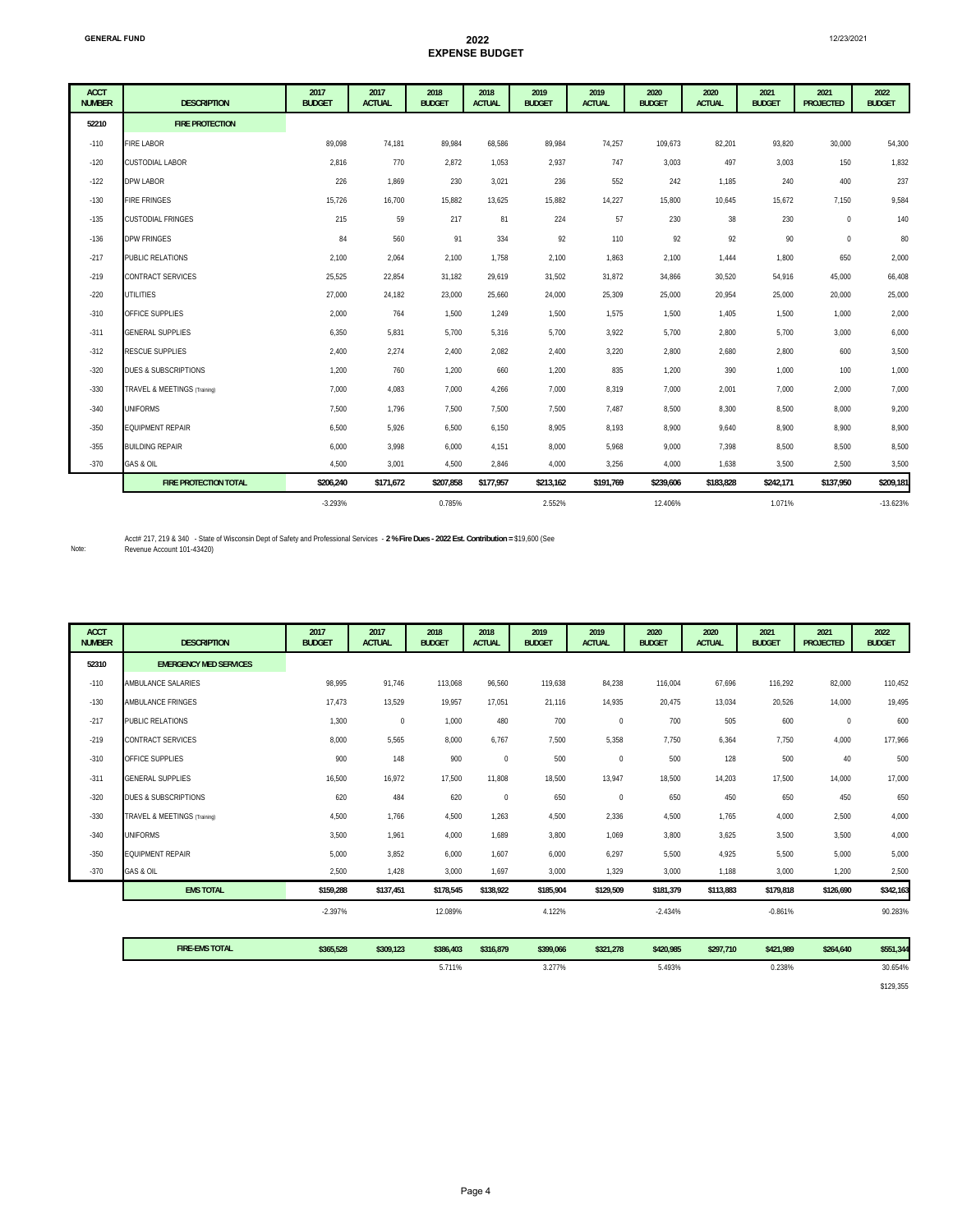12/23/2021

| <b>ACCT</b><br><b>NUMBER</b> | <b>DESCRIPTION</b>                | 2017<br><b>BUDGET</b> | 2017<br><b>ACTUAL</b> | 2018<br><b>BUDGET</b> | 2018<br><b>ACTUAL</b> | 2019<br><b>BUDGET</b> | 2019<br><b>ACTUAL</b> | 2020<br><b>BUDGET</b> | 2020<br><b>ACTUAL</b> | 2021<br><b>BUDGET</b> | 2021<br><b>PROJECTED</b> | 2022<br><b>BUDGET</b> |
|------------------------------|-----------------------------------|-----------------------|-----------------------|-----------------------|-----------------------|-----------------------|-----------------------|-----------------------|-----------------------|-----------------------|--------------------------|-----------------------|
| 52610                        | <b>EMERGENCY MANAGEMENT</b>       |                       |                       |                       |                       |                       |                       |                       |                       |                       |                          |                       |
| $-110$                       | EM MANAGEMENT - DIR. WAGE         | 4.798                 | 504                   | 4,798                 | 1,008                 | 5,050                 | 4,250                 | 6,000                 | 5,200                 | 6,000                 | 6,000                    | 6,000                 |
| $-130$                       | EM MANAGEMENT FRINGES             | 367                   | 39                    | 367                   | 77                    | 386                   | 325                   | 394                   | 398                   | 459                   | 459                      | 459                   |
| $-219$                       | CONTRACT SERVICES                 | 1,500                 | 1,374                 | 1,500                 | 2,496                 | 2,500                 | 1,618                 | 2,500                 | 3,041                 | 2,500                 | 2,500                    | 3,000                 |
| $-311$                       | <b>GENERAL SUPPLIES</b>           | 200                   | 25                    | 200                   | 342                   | 250                   | 309                   | 400                   | 343                   | 400                   | 250                      | 400                   |
| $-330$                       | TRAVEL & MEETINGS (Training)      | 300                   | 25                    | 300                   | $\mathbf{0}$          | 300                   | 364                   | 500                   | 465                   | 550                   | $\mathbf 0$              | 550                   |
|                              | <b>EMERGENCY MANAGEMENT TOTAL</b> | \$7,165               | \$1,967               | \$7,165               | \$3,923               | \$8,486               | \$6,867               | \$9,794               | \$9,447               | \$9,909               | \$9,209                  | \$10,409              |
|                              |                                   | $-1.022%$             |                       | 0.000%                |                       | 18.437%               |                       | 15.414%               |                       | 1.174%                |                          | 5.046%                |

| <b>ACCT</b><br><b>NUMBER</b> | <b>DESCRIPTION</b>            | 2017<br><b>BUDGET</b> | 2017<br><b>ACTUAL</b> | 2018<br><b>BUDGET</b> | 2018<br><b>ACTUAL</b> | 2019<br><b>BUDGET</b> | 2019<br><b>ACTUAL</b> | 2020<br><b>BUDGET</b> | 2020<br><b>ACTUAL</b> | 2021<br><b>BUDGET</b> | 2021<br><b>PROJECTED</b> | 2022<br><b>BUDGET</b> |
|------------------------------|-------------------------------|-----------------------|-----------------------|-----------------------|-----------------------|-----------------------|-----------------------|-----------------------|-----------------------|-----------------------|--------------------------|-----------------------|
| $-221$                       | <b>COUNTY JAIL</b>            | 2,500                 |                       | 2,500                 |                       | 2,000                 | 3,613                 | 1,500                 |                       | 1,500                 |                          | 1,500                 |
| $-222$                       | DOG POUND FEES                | 1,300                 | 525                   | 1,300                 | 766                   | 1,000                 | 315                   | 1,000                 | 160                   | 500                   | 40                       | 500                   |
|                              | <b>CORRECT./DETENT. TOTAL</b> | \$3,800               | \$525                 | \$3,800               | \$766                 | \$3,000               | \$3,928               | \$2,500               | \$160                 | \$2,000               | \$40                     | \$2,000               |
|                              |                               | 0.000%                |                       | 0.000%                |                       | $-21.053%$            |                       | $-16.667%$            |                       | $-20.000\%$           |                          | 0.000%                |

| <b>PUBLIC SAFETY TOTAL</b> | \$1.910.680 | \$1.769.012 | \$1,958,157 | \$1,765,396 | \$2,005.641 | \$1,835,799 | \$2,048,578 | \$1,839,848 | \$2.090.406 | \$1,912.151 | \$2,263,888 |
|----------------------------|-------------|-------------|-------------|-------------|-------------|-------------|-------------|-------------|-------------|-------------|-------------|
|                            | 2.202%      |             | 2.485%      |             | 2.425%      |             | 141%        |             | 2.042%      |             | 8.299%      |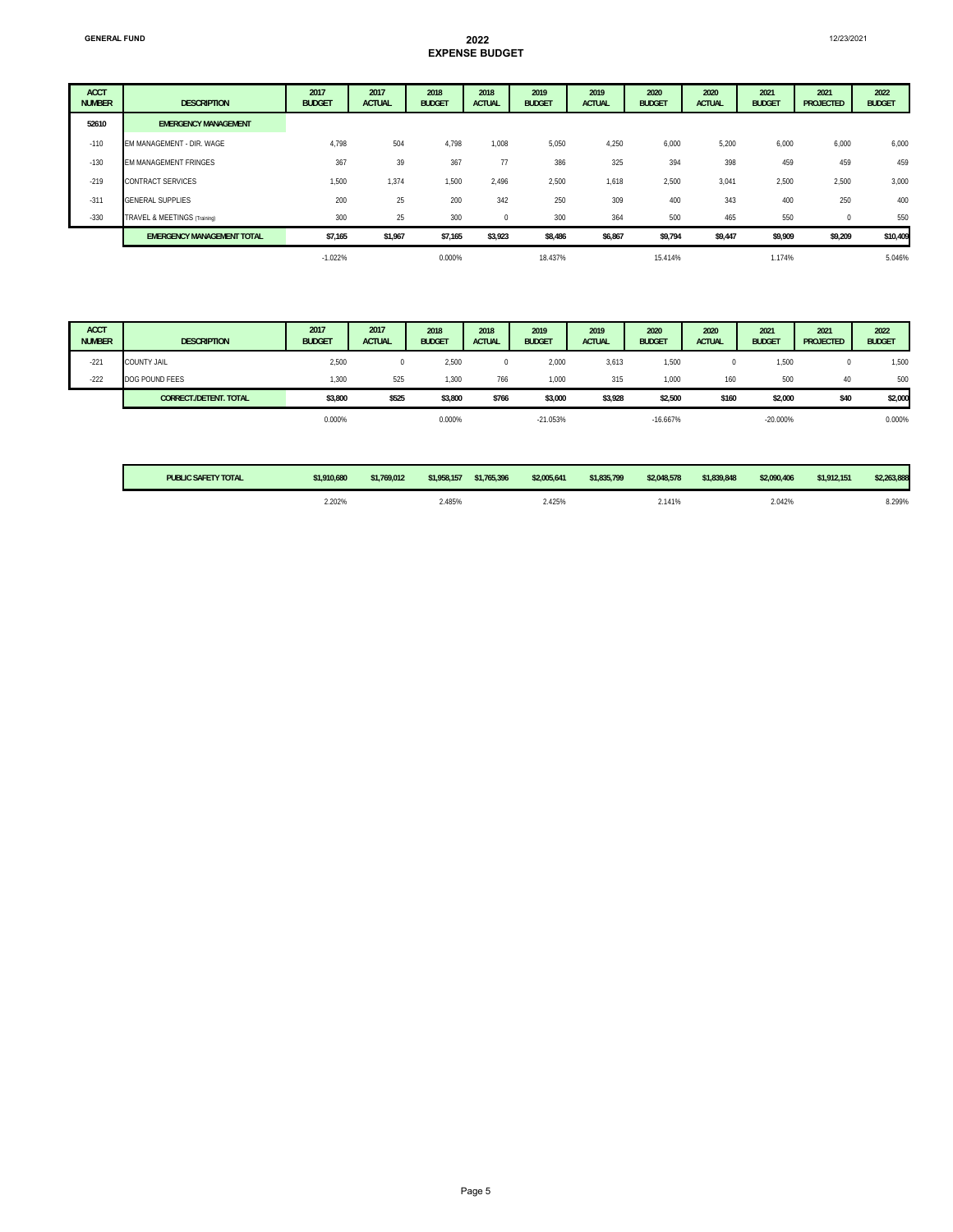12/23/2021

| <b>ACCT</b><br><b>NUMBER</b> | <b>DESCRIPTION</b>       | 2017<br><b>BUDGET</b> | 2017<br><b>ACTUAL</b> | 2018<br><b>BUDGET</b> | 2018<br><b>ACTUAL</b> | 2019<br><b>BUDGET</b> | 2019<br><b>ACTUAL</b> | 2020<br><b>BUDGET</b> | 2020<br><b>ACTUAL</b> | 2021<br><b>BUDGET</b> | 2021<br><b>PROJECTED</b> | 2022<br><b>BUDGET</b> |
|------------------------------|--------------------------|-----------------------|-----------------------|-----------------------|-----------------------|-----------------------|-----------------------|-----------------------|-----------------------|-----------------------|--------------------------|-----------------------|
| 53110                        | <b>ENGINEERING</b>       |                       |                       |                       |                       |                       |                       |                       |                       |                       |                          |                       |
| $-219$                       | <b>CONTRACT SERVICES</b> | 7,500                 | 501                   | 5,000                 | 1,050                 | 5.000                 | 2,320                 | 5,000                 | 2,070                 | 4,000                 | 2,000                    | 4,000                 |
|                              | <b>ENGINEERING TOTAL</b> | \$7,500               | \$501                 | \$5,000               | \$1,050               | \$5,000               | \$2,320               | \$5,000               | \$2,070               | \$4,000               | \$2,000                  | \$4,000               |
|                              |                          | $-25.000\%$           |                       | -33.333%              |                       | 0.000%                |                       | 0.000%                |                       | $-20.000\%$           |                          | 0.000%                |

| <b>ACCT</b><br><b>NUMBER</b> | <b>DESCRIPTION</b>        | 2017<br><b>BUDGET</b> | 2017<br><b>ACTUAL</b> | 2018<br><b>BUDGET</b> | 2018<br><b>ACTUAL</b> | 2019<br><b>BUDGET</b> | 2019<br><b>ACTUAL</b> | 2020<br><b>BUDGET</b> | 2020<br><b>ACTUAL</b> | 2021<br><b>BUDGET</b> | 2021<br><b>PROJECTED</b> | 2022<br><b>BUDGET</b> |
|------------------------------|---------------------------|-----------------------|-----------------------|-----------------------|-----------------------|-----------------------|-----------------------|-----------------------|-----------------------|-----------------------|--------------------------|-----------------------|
| 53210                        | <b>DPW GARAGE</b>         |                       |                       |                       |                       |                       |                       |                       |                       |                       |                          |                       |
| $-120$                       | <b>CUSTODIAL LABOR</b>    | $\bf{0}$              | $\mathbf{0}$          | $\mathbf{0}$          | $\mathbf{0}$          | $\mathbf 0$           | 281                   | $\mathbf 0$           | 66                    | $\mathbf{0}$          | $\mathbf 0$              | $\mathbf{0}$          |
| $-122$                       | <b>GARAGE DPW LABOR</b>   | 13,573                | 38,486                | 13,840                | 36,606                | 14,166                | 45,068                | 14,520                | 47,680                | 14,386                | 45,978                   | 14,204                |
| $-135$                       | <b>CUSTODIAL FRINGES</b>  | $\bf{0}$              | $\mathbf{0}$          | $\mathbf 0$           | $\mathbf{0}$          | $\mathbf 0$           | 120                   | $\mathbf 0$           | 5                     | $\mathbf{0}$          | $\mathbf 0$              | $\mathbf{0}$          |
| $-136$                       | <b>GARAGE DPW FRINGES</b> | 5,263                 | 16,874                | 5,463                 | 13,580                | 4,969                 | 11,737                | 5,281                 | 18,003                | 5,397                 | 1,450                    | 4,805                 |
| $-219$                       | CONTRACT SERVICES         | 4,332                 | 5,736                 | 5,331                 | 2,628                 | 6,336                 | 4,212                 | 7,128                 | 2,610                 | 6,215                 | 9,267                    | 9,216                 |
| $-220$                       | <b>UTILITIES</b>          | 16,000                | 14,493                | 15,000                | 14,289                | 15,450                | 14,383                | 15,914                | 13,695                | 15,000                | 14,000                   | 15,450                |
| $-311$                       | <b>GENERAL SUPPLIES</b>   | 7,000                 | 8,229                 | 7,500                 | 7,754                 | 7,500                 | 9,591                 | 7,500                 | 10,795                | 7,500                 | 11,187                   | 7,500                 |
| $-340$                       | <b>UNIFORMS</b>           | 5,000                 | 5,469                 | 4,000                 | 5,644                 | 4,000                 | 5,687                 | 4,000                 | 7,200                 | 4,000                 | 5,933                    | 4,000                 |
| $-355$                       | <b>BUILDING REPAIR</b>    | 2,500                 | 6,481                 | 3,000                 | 4,329                 | 3,500                 | 3,102                 | 4,000                 | 4,251                 | 4,000                 | 4,000                    | 4,000                 |
|                              | <b>GARAGE TOTAL</b>       | \$53,668              | \$95,768              | \$54,134              | \$84,830              | \$55,921              | \$94,182              | \$58,343              | \$104,304             | \$56,498              | \$91,815                 | \$59,175              |
|                              |                           | $-4.600%$             |                       | 0.868%                |                       | 3.301%                |                       | 4.331%                |                       | $-3.162%$             |                          | 4.738%                |

| <b>ACCT</b><br><b>NUMBER</b> | <b>DESCRIPTION</b>           | 2017<br><b>BUDGET</b> | 2017<br><b>ACTUAL</b> | 2018<br><b>BUDGET</b> | 2018<br><b>ACTUAL</b> | 2019<br><b>BUDGET</b> | 2019<br><b>ACTUAL</b> | 2020<br><b>BUDGET</b> | 2020<br><b>ACTUAL</b> | 2021<br><b>BUDGET</b> | 2021<br><b>PROJECTED</b> | 2022<br><b>BUDGET</b> |
|------------------------------|------------------------------|-----------------------|-----------------------|-----------------------|-----------------------|-----------------------|-----------------------|-----------------------|-----------------------|-----------------------|--------------------------|-----------------------|
| 53310                        | <b>STREETS</b>               |                       |                       |                       |                       |                       |                       |                       |                       |                       |                          |                       |
| $-122$                       | <b>STREETS DPW LABOR</b>     | 74,593                | 59.179                | 69,202                | 72,136                | 70,830                | 72,214                | 72,602                | 51,194                | 71,929                | 83,357                   | 71,020                |
| $-123$                       | STREETS PART-TIME LABOR      | 2,889                 | 5.963                 | 9.911                 | 7.112                 | 10,134                | 7,931                 | 10,362                | 3,158                 | 14,022                | 6,168                    | 13,518                |
| $-125$                       | DPW LABOR (HOLIDAY/PTO)      | 22,335                | 27,535                | 23,067                | 27.941                | 23.610                | 27,299                | 24,200                | 31,531                | 23,976                | 14.667                   | 23,674                |
| $-136$                       | <b>STREETS DPW FRINGES</b>   | 26,315                | 25,702                | 27,318                | 19,036                | 24,845                | 24,968                | 26,405                | 27,619                | 26,984                | 27,032                   | 24,027                |
| $-138$                       | DPW FRINGE (HOLIDAY/PTO)     | 8,818                 | 8,880                 | 8,818                 | 8,521                 | 9,038                 | 8,432                 | 8,818                 | 2,412                 | 8,995                 | $\mathbf{0}$             | 8,009                 |
| $-137$                       | STREETS PART-TIME FRINGES    | 115                   | 385                   | 759                   | 758                   | 775                   | 606                   | 785                   | 242                   | 1,073                 | $\mathbf{0}$             | 1,034                 |
| $-219$                       | CONTRACT SERVICES            | 25,905                | 26,044                | 6,905                 | 9,752                 | 7,905                 | 9,275                 | 7,005                 | $\mathbf{0}$          | 6,905                 | 2,785                    | 6,405                 |
| $-220$                       | <b>STREETS UTILITIES</b>     | 102,500               | 105,017               | 102,500               | 103.294               | 103.000               | 102,538               | 103,000               | 121,235               | 103,000               | 103,000                  | 103,000               |
| $-311$                       | <b>GENERAL SUPPLIES</b>      | 7,000                 | 7.466                 | 7,000                 | 9,708                 | 7,000                 | 8,243                 | 7,000                 | 8,891                 | 7,000                 | 11,028                   | 7,500                 |
| $-330$                       | TRAVEL & MEETINGS (Training) | 1,200                 | 2,293                 | 1,500                 | 2,177                 | 1,500                 | 1,100                 | 2,000                 | 937                   | 2,000                 | 949                      | 2,000                 |
| $-350$                       | <b>EQUIPMENT REPAIR</b>      | 10.000                | 29,580                | 12.000                | 17,220                | 12.000                | 24.566                | 12,000                | 26,332                | 13,000                | 14.000                   | 14,000                |
| $-370$                       | GAS & OIL (FUEL)             | 22,000                | 15,993                | 14,000                | 18,741                | 14,500                | 20,354                | 15,000                | 10,844                | 15,500                | 14,636                   | 16,000                |
|                              | <b>STREETS TOTAL</b>         | \$303,670             | \$314,037             | \$282,980             | \$296,396             | \$285,137             | \$307,526             | \$289,177             | \$284,395             | \$294,384             | \$277,622                | \$290,187             |
|                              |                              | $-2.260%$             |                       | $-6.813%$             |                       | 0.762%                |                       | 1.417%                |                       | 1.801%                |                          | $-1.426%$             |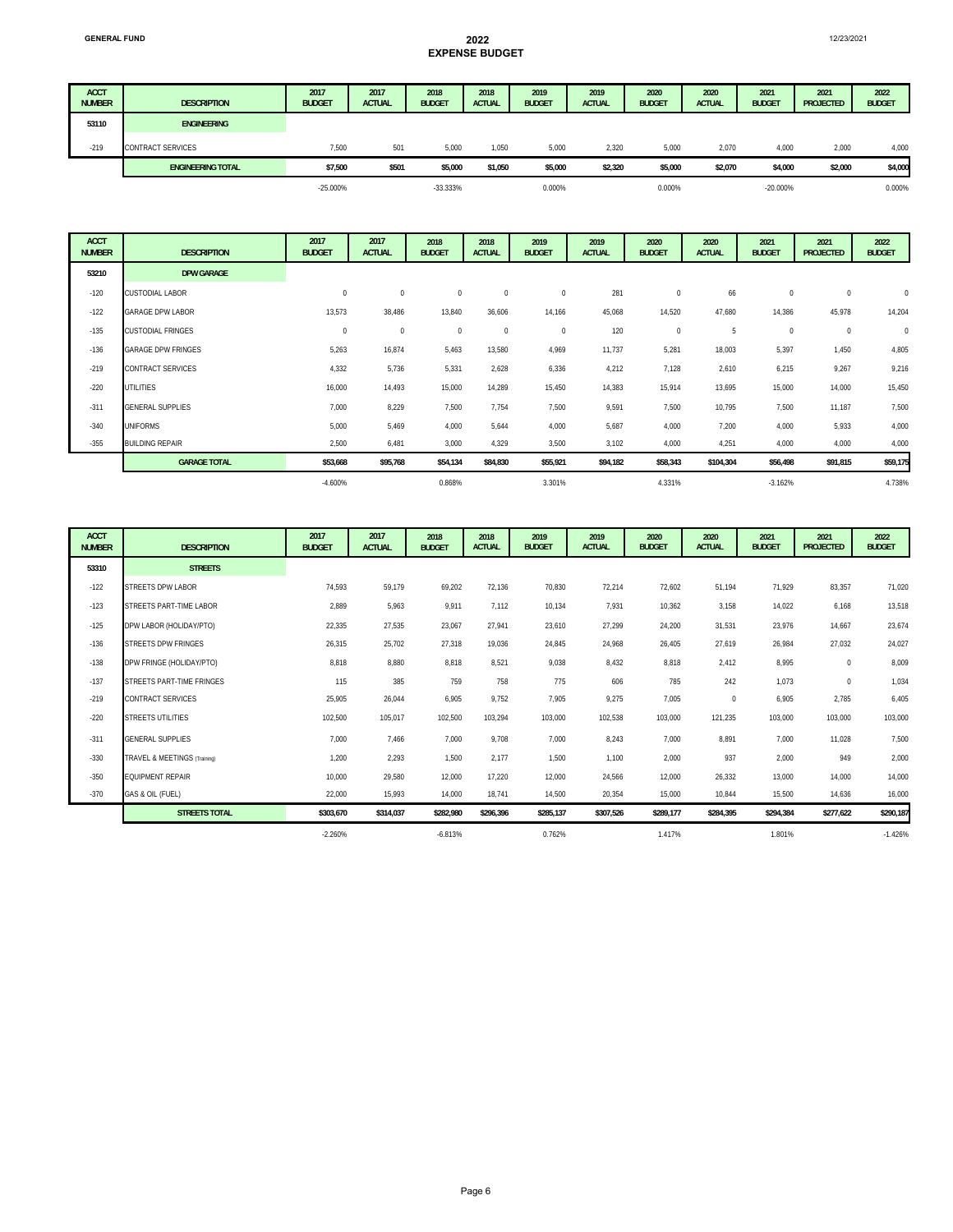| <b>ACCT</b><br><b>NUMBER</b> | <b>DESCRIPTION</b>               | 2017<br><b>BUDGET</b> | 2017<br><b>ACTUAL</b> | 2018<br><b>BUDGET</b> | 2018<br><b>ACTUAL</b> | 2019<br><b>BUDGET</b> | 2019<br><b>ACTUAL</b> | 2020<br><b>BUDGET</b> | 2020<br><b>ACTUAL</b> | 2021<br><b>BUDGET</b> | 2021<br><b>PROJECTED</b> | 2022<br><b>BUDGET</b> |
|------------------------------|----------------------------------|-----------------------|-----------------------|-----------------------|-----------------------|-----------------------|-----------------------|-----------------------|-----------------------|-----------------------|--------------------------|-----------------------|
| 53410                        | <b>STORM SEWER</b>               |                       |                       |                       |                       |                       |                       |                       |                       |                       |                          |                       |
| $-122$                       | SEWER CLEANING DPW LABOR         | 4,524                 | 774                   | 4,613                 | $\mathbf{0}$          | 4,722                 | 338                   | 4,840                 | 0                     | 4,795                 | 600                      | 4,735                 |
| $-123$                       | SEWER CLEANING PART TIME LABOR   | $\pmb{0}$             | $\mathbf{0}$          | 3,303                 | $\mathbf{0}$          | 3,378                 | $\mathbf{0}$          | 3,454                 |                       | 4,674                 | 250                      | 4,506                 |
| $-136$                       | SEWER CLEANING FRINGES           | 1,754                 | 307                   | 1,821                 | $\mathbf{0}$          | 1,656                 | 126                   | 1,760                 | 0                     | 1,799                 | 75                       | 1,602                 |
| $-137$                       | SEWER CLEANING PART TIME FRINGES | $\pmb{0}$             | $\mathbf{0}$          | 253                   | $\mathbf 0$           | 258                   | $\mathbf{0}$          | 264                   | $\bf{0}$              | 358                   | 50                       | 345                   |
| $-219$                       | <b>CONTRACT SERVICES</b>         | 9,450                 | 4,055                 | 9,450                 | 5,334                 | 9,450                 | 8,996                 | 10,450                | 12,033                | 9,450                 | 8,500                    | 10,000                |
| $-311$                       | <b>GENERAL SUPPLIES</b>          | 1,000                 | 671                   | 1,500                 | 339                   | 1,500                 | 1,961                 | 2,000                 | 342                   | 2,000                 | 800                      | 2,000                 |
|                              | <b>STORM SEWER TOTAL</b>         | \$16,728              | \$5,807               | \$20,940              | \$5,673               | \$20,964              | \$11,421              | \$22,768              | \$12,375              | \$23,076              | \$10,275                 | \$23,188              |
|                              |                                  | 3.285%                |                       | 25.179%               |                       | 0.115%                |                       | 8.605%                |                       | 1.353%                |                          | 0.485%                |

Note: #219 Annual Permit Fee, Street Sweepings Dumpster & Culvert Repairs

| <b>ACCT</b><br><b>NUMBER</b> | <b>DESCRIPTION</b>               | 2017<br><b>BUDGET</b> | 2017<br><b>ACTUAL</b> | 2018<br><b>BUDGET</b> | 2018<br><b>ACTUAL</b> | 2019<br><b>BUDGET</b> | 2019<br><b>ACTUAL</b> | 2020<br><b>BUDGET</b> | 2020<br><b>ACTUAL</b> | 2021<br><b>BUDGET</b> | 2021<br><b>PROJECTED</b> | 2022<br><b>BUDGET</b> |
|------------------------------|----------------------------------|-----------------------|-----------------------|-----------------------|-----------------------|-----------------------|-----------------------|-----------------------|-----------------------|-----------------------|--------------------------|-----------------------|
| 53510                        | <b>SNOW REMOVAL</b>              |                       |                       |                       |                       |                       |                       |                       |                       |                       |                          |                       |
| $-122$                       | SNOW REMOVAL DPW LABOR           | 33,933                | 18,225                | 34,601                | 22,158                | 35,415                | 29,714                | 36,301                | 15,971                | 35,964                | 41,358                   | 35,510                |
| $-123$                       | SNOW REMOVAL - PART TIME DPW     | 674                   | 2,688                 | 6,607                 | 4,113                 | 6,755                 | 5,373                 | 6,907                 | 3,647                 | 9,348                 | 1,000                    | 9,012                 |
| $-136$                       | SNOW REMOVAL DPW FRINGES         | 13,157                | 5,622                 | 13,659                | 7,613                 | 12,423                | 10,284                | 13,246                | 5,797                 | 13,492                | 3,327                    | 12,014                |
| $-137$                       | SNOW REMOVAL - PART TIME DPW     | 52                    | 205                   | 505                   | 315                   | 516                   | 410                   | 528                   | $\Omega$              | 715                   | $\mathbf 0$              | 689                   |
| $-219$                       | SNOW REMOVAL - CONTRACT SERVICES | 300                   | 48                    | 300                   | 409                   | 350                   | 202                   | 400                   | 350                   | 450                   | 450                      | 450                   |
| $-350$                       | <b>EQUIPMENT REPAIR</b>          | 7,500                 | 5,271                 | 7,500                 | 7,451                 | 7,500                 | 13,427                | 8,000                 | 9,652                 | 8,000                 | 10,860                   | 8,500                 |
| $-360$                       | <b>MATERIALS</b>                 | 27,000                | 40,741                | 29,000                | 36,912                | 33,000                | 62,107                | 35,000                | 45,843                | 37,000                | 43,955                   | 37,500                |
|                              | <b>SNOW REMOVAL TOTAL</b>        | \$82,616              | \$72,800              | \$92,172              | \$78,971              | \$95,959              | \$121,517             | \$100,382             | \$81,260              | \$104,969             | \$100,950                | \$103,675             |
|                              |                                  | 5.309%                |                       | 11.567%               |                       | 4.109%                |                       | 4.609%                |                       | 4.569%                |                          | $-1.233%$             |

| <b>ACCT</b><br><b>NUMBER</b> | <b>DESCRIPTION</b>            | 2017<br><b>BUDGET</b> | 2017<br><b>ACTUAL</b> | 2018<br><b>BUDGET</b> | 2018<br><b>ACTUAL</b> | 2019<br><b>BUDGET</b> | 2019<br><b>ACTUAL</b> | 2020<br><b>BUDGET</b> | 2020<br><b>ACTUAL</b> | 2021<br><b>BUDGET</b> | 2021<br><b>PROJECTED</b> | 2022<br><b>BUDGET</b> |
|------------------------------|-------------------------------|-----------------------|-----------------------|-----------------------|-----------------------|-----------------------|-----------------------|-----------------------|-----------------------|-----------------------|--------------------------|-----------------------|
| 53610                        | <b>SANITATION (RECYCLING)</b> |                       |                       |                       |                       |                       |                       |                       |                       |                       |                          |                       |
| $-123$                       | RECYCLING PT LABOR            | 1,713                 | 2,202                 | 1,713                 | 2,106                 | 1,713                 | 2,101                 | 1,752                 |                       | 2,120                 | 310                      | 456                   |
| $-137$                       | <b>RECYCLING PT FRINGES</b>   | 131                   | 168                   | 131                   | 161                   | 131                   | 169                   | 134                   | $\Omega$              | 162                   | $^{\circ}$               | 35                    |
| $-219$                       | <b>CONTRACT SERVICES</b>      | 2,386                 | 838                   | 2,450                 | 3,437                 | 2,524                 | 2,444                 | 2,600                 |                       | 2,678                 | 5,449                    | 3,000                 |
|                              | <b>SANITATION TOTAL</b>       | \$4,230               | \$3,208               | \$4,294               | \$5,704               | \$4,368               | \$4,715               | \$4,486               | \$0                   | \$4,960               | \$5,759                  | \$3,491               |
|                              |                               | 2.770%                |                       | 1.513%                |                       | 1.723%                |                       | 2.701%                |                       | 10.566%               |                          | $-29.617%$            |

| <b>PUBLIC WORKS TOTAL</b> | \$468,412 | \$492.121 | \$459.520   | \$472.624 | \$467.349 | \$541.680 | \$480.156 | \$484,404 | \$487.887 | \$488,421 | \$483,716 |
|---------------------------|-----------|-----------|-------------|-----------|-----------|-----------|-----------|-----------|-----------|-----------|-----------|
|                           | $-1.535%$ |           | $-1.898%$   |           | 1.704%    |           | 2.740%    |           | 1.610%    |           | $-0.855%$ |
|                           | $-$7,300$ |           | $-$ \$8,892 |           | \$7,829   |           | \$12,807  |           | \$7,731   |           | $-$4,171$ |

| <b>ACCT</b><br><b>NUMBER</b> | <b>DESCRIPTION</b>          | 2017<br><b>BUDGET</b> | 2017<br><b>ACTUAL</b> | 2018<br><b>BUDGET</b> | 2018<br><b>ACTUAL</b> | 2019<br><b>BUDGET</b> | 2019<br><b>ACTUAL</b> | 2020<br><b>BUDGET</b> | 2020<br><b>ACTUAL</b> | 2021<br><b>BUDGET</b> | 2021<br><b>PROJECTED</b> | 2022<br><b>BUDGET</b> |
|------------------------------|-----------------------------|-----------------------|-----------------------|-----------------------|-----------------------|-----------------------|-----------------------|-----------------------|-----------------------|-----------------------|--------------------------|-----------------------|
| 54910                        | <b>CEMETERY</b>             |                       |                       |                       |                       |                       |                       |                       |                       |                       |                          |                       |
| $-122$                       | CEMETERY DPW LABOR          | 113                   | 801                   | 115                   | 675                   | 118                   | 630                   | 121                   | 1,203                 | 120                   | 1,472                    | 118                   |
| $-123$                       | CEMETERY PART TIME LABOR    | $\mathbf 0$           | 207                   | 2,692                 | 800                   | 1.689                 | 283                   | 1,727                 | 19                    | 2,337                 | 514                      | 2,253                 |
| $-136$                       | <b>CEMETERY DPW FRINGES</b> | 42                    | 266                   | 45                    | 142                   | 42                    | 34                    | 44                    | 456                   | 45                    | 588                      | 40                    |
| $-137$                       | CEMETERY PART TIME FRINGES  | $\mathbf 0$           | 16                    | 206                   | 71                    | 129                   | 186                   | 132                   | 0                     | 179                   | $\mathbf{0}$             | 172                   |
| $-219$                       | <b>CONTRACT SERVICES</b>    | 1,000                 | 1,255                 | 1,000                 | $\mathbf{0}$          | 1,000                 | 0                     | 1,000                 | 0                     | 500                   | 500                      | 500                   |
| $-311$                       | <b>GENERAL SUPPLIES</b>     | 500                   | $\Omega$              | 500                   |                       | 500                   | $\Omega$              | 500                   | 0                     | 500                   | 101                      | 500                   |
|                              | <b>CEMETERY TOTAL</b>       | \$1,655               | \$2,545               | \$4,558               | \$1,695               | \$3,478               | \$1,133               | \$3,524               | \$1,678               | \$3,681               | \$3,175                  | \$3,583               |
|                              |                             | 0.060%                |                       | 175.408%              |                       | $-23.695%$            |                       | 1.323%                |                       | 4.455%                |                          | $-2.662%$             |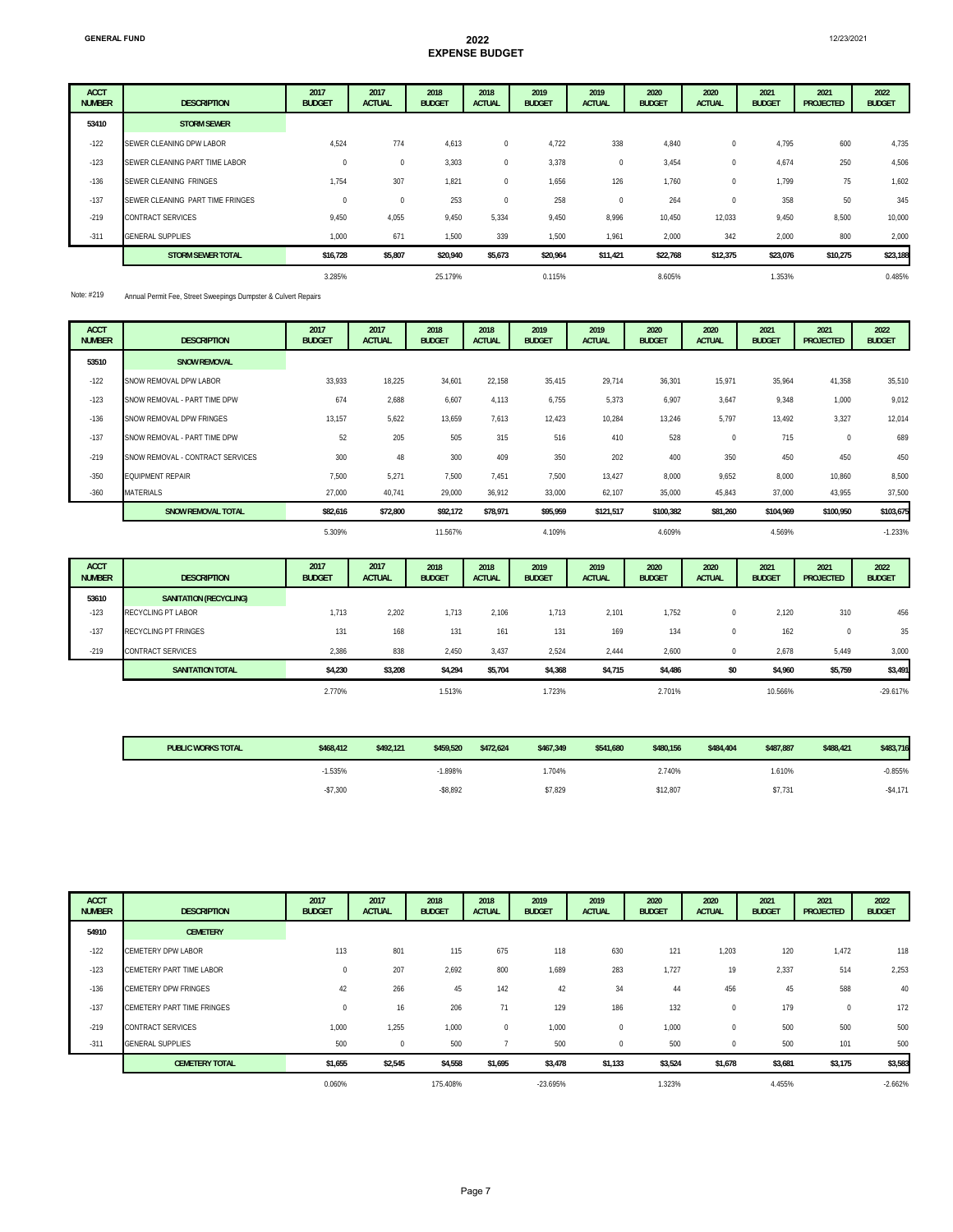12/23/2021

| <b>ACCT</b><br><b>NUMBER</b> | <b>DESCRIPTION</b>              | 2017<br><b>BUDGET</b> | 2017<br><b>ACTUAL</b> | 2018<br><b>BUDGET</b> | 2018<br><b>ACTUAL</b> | 2019<br><b>BUDGET</b> | 2019<br><b>ACTUAL</b> | 2020<br><b>BUDGET</b> | 2020<br><b>ACTUAL</b> | 2021<br><b>BUDGET</b> | 2021<br><b>PROJECTED</b> | 2022<br><b>BUDGET</b> |
|------------------------------|---------------------------------|-----------------------|-----------------------|-----------------------|-----------------------|-----------------------|-----------------------|-----------------------|-----------------------|-----------------------|--------------------------|-----------------------|
| 55110                        | <b>LIBRARY</b>                  |                       |                       |                       |                       |                       |                       |                       |                       |                       |                          |                       |
| $-110$                       | <b>LIBRARY SALARIES</b>         | 174,355               | 172,558               | 177,910               | 177,504               | 184,581               | 184,132               | 196,877               | 187,955               | 196,877               | 196,877                  | 212,231               |
| $-120$                       | <b>CUSTODIAL LABOR</b>          | 8.289                 | 6,896                 | 8,455                 | 5,310                 | 8.645                 | 4,205                 | 8,840                 | 3,646                 | 5,190                 | 4.684                    | 5,125                 |
| $-122$                       | LIBRARY DPW LABOR               | 4,526                 | 5,731                 | 4,613                 | 4,230                 | 4,722                 | 2,496                 | 4,840                 | 2,383                 | 4,795                 | 2,148                    | 4,597                 |
| $-130$                       | <b>LIBRARY FRINGES</b>          | 23,920                | 24,641                | 32,915                | 31,714                | 33,487                | 34,919                | 35,838                | 40,096                | 52,607                | 54,608                   | 60,734                |
| $-135$                       | <b>CUSTODIAL FRINGES</b>        | 633                   | 527                   | 646                   | 406                   | 661                   | 321                   | 676                   | 279                   | 397                   | 397                      | 392                   |
| $-136$                       | <b>LIBRARY DPW FRINGES</b>      | 1,754                 | 1,209                 | 1,789                 | 1,269                 | 1,656                 | 514                   | 1,760                 | 477                   | 1,799                 | 1,000                    | 1,602                 |
| $-219$                       | <b>CONTRACT SERVICES</b>        | $\mathbb O$           | $\mathbf 0$           | $\mathbb O$           | $\mathbf{0}$          | $\mathbb O$           | $\mathbf{0}$          | $\bf 0$               | $\mathbf 0$           | $\mathbb O$           | $\mathbb O$              | $\mathbf 0$           |
| $-220$                       | <b>UTILITIES</b>                | 19,500                | 17,572                | 19,500                | 17,837                | 18,000                | 15,939                | 18,000                | 14,258                | 16,500                | 12,675                   | 14,500                |
| $-310$                       | OFFICE SUPPLIES                 | 6.000                 | 6,841                 | 6,000                 | 5,614                 | 6.500                 | 6.969                 | 6,500                 | 6,715                 | 5,000                 | 5.500                    | $\mathbf{0}$          |
| $-312$                       | <b>CUSTODIAL SUPPLIES</b>       | 700                   | 728                   | 700                   | 773                   | 700                   | 424                   | 700                   | 938                   | 700                   | 750                      | 700                   |
| $-320$                       | <b>DUES &amp; SUBSCRIPTIONS</b> | 3,100                 | 3,442                 | $\bf{0}$              | $\mathbf 0$           | $\mathbf 0$           | $\bf{0}$              | $\bf{0}$              | 58                    | $\mathbf 0$           | $\bf{0}$                 | $\bf{0}$              |
| $-326$                       | <b>PROGRAMS</b>                 | 5.500                 | 4,812                 | 5,500                 | 5,188                 | 5.500                 | 5,301                 | 2,750                 | 1,579                 | $\bf 0$               | $\mathbf 0$              | $\mathbf 0$           |
| $-330$                       | TRAVEL & MEETINGS (Training)    | $\mathbb O$           | $\mathbf{0}$          | $\bf{0}$              | $\mathbf{0}$          | $\mathbf 0$           | 30                    | $\bf{0}$              | $\mathbf 0$           | $\mathbf{0}$          | $\mathbf 0$              | $\mathbf{0}$          |
| $-355$                       | <b>BUILDING REPAIR</b>          | $\mathbf 0$           | $\mathbf 0$           | $\bf 0$               | $\mathbf{0}$          | $\mathbf{0}$          | $\mathbf{0}$          | $\bf{0}$              | 1,155                 | $\mathbf 0$           | 0                        | $\mathbf{0}$          |
| $-390$                       | POSTAGE                         | 350                   | 99                    | 350                   | 282                   | 350                   | $\mathbf{0}$          | 350                   | 98                    | 350                   | 50                       | 100                   |
| $-395$                       | BOOKS, AUDIOVISUAL MATERIALS    | 10,000                | 13,339                | 10,000                | 15,761                | 10,000                | 14,502                | 10,000                | 16,521                | 10,000                | 10,000                   | 10,000                |
|                              | <b>LIBRARY TOTAL</b>            | \$258,627             | \$258,395             | \$268,378             | \$265,888             | \$274,802             | \$269,752             | \$287,131             | \$276,158             | \$294,215             | \$288,689                | \$309,981             |
|                              |                                 | $-0.983%$             |                       | 3.770%                |                       | 2.394%                |                       | 4.487%                |                       | 2.467%                |                          | 5.359%                |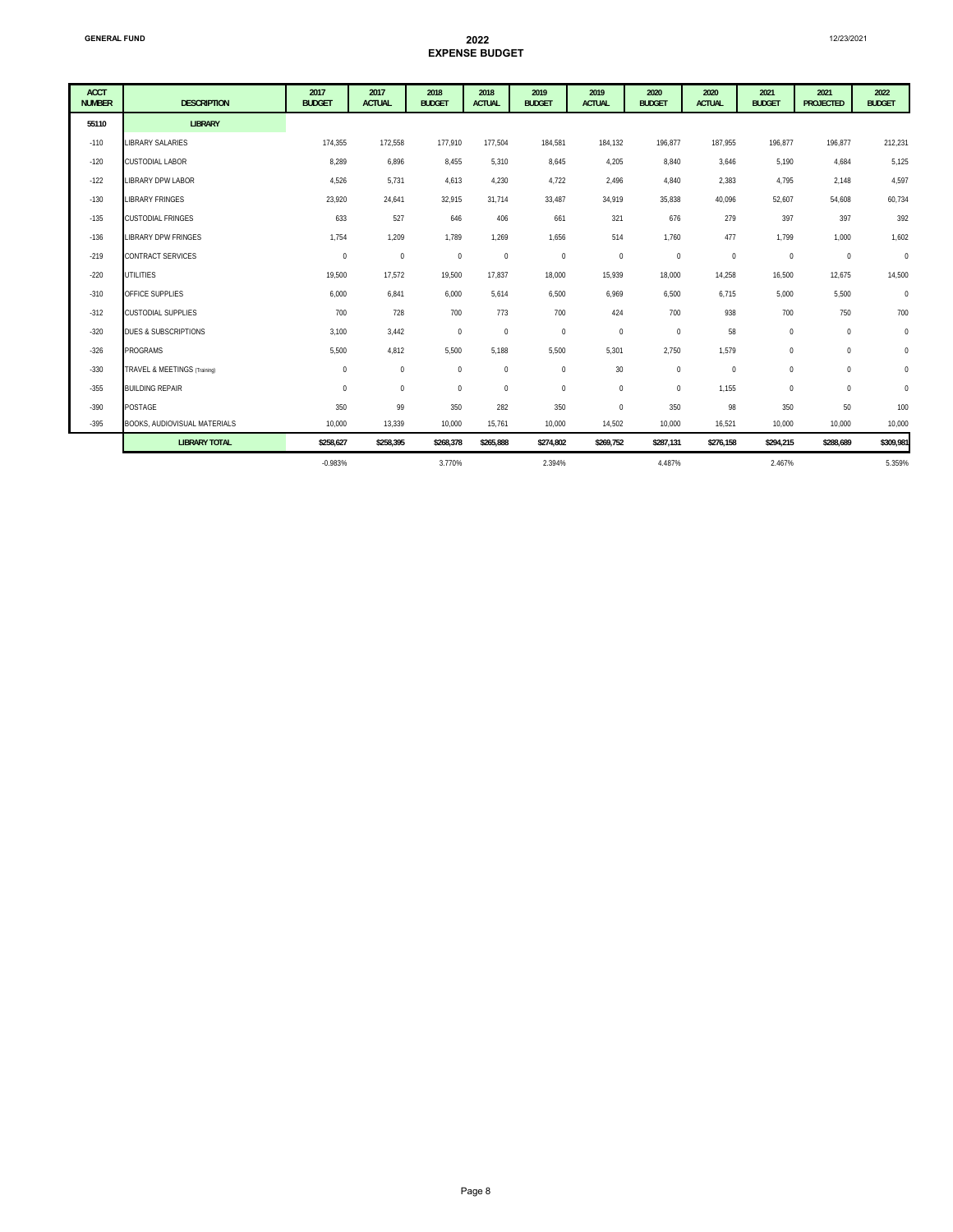| <b>GENERAL FUND</b>          |                          |                       |                       |                       | 2022<br><b>EXPENSE BUDGET</b> |                       |                       |                       |                       |                       | 12/23/2021               |                       |
|------------------------------|--------------------------|-----------------------|-----------------------|-----------------------|-------------------------------|-----------------------|-----------------------|-----------------------|-----------------------|-----------------------|--------------------------|-----------------------|
| <b>ACCT</b><br><b>NUMBER</b> | <b>DESCRIPTION</b>       | 2017<br><b>BUDGET</b> | 2017<br><b>ACTUAL</b> | 2018<br><b>BUDGET</b> | 2018<br><b>ACTUAL</b>         | 2019<br><b>BUDGET</b> | 2019<br><b>ACTUAL</b> | 2020<br><b>BUDGET</b> | 2020<br><b>ACTUAL</b> | 2021<br><b>BUDGET</b> | 2021<br><b>PROJECTED</b> | 2022<br><b>BUDGET</b> |
| 55210                        | <b>PARKS</b>             |                       |                       |                       |                               |                       |                       |                       |                       |                       |                          |                       |
| $-122$                       | <b>PARKS DPW LABOR</b>   | 65,906                | 40,610                | 43,828                | 59,310                        | 44,859                | 37,528                | 45,981                | 55,360                | 45,555                | 46,373                   | 44,979                |
| $-123$                       | PARKS PART-TIME LABOR    | 2,556                 | 12,831                | 10,768                | 12,327                        | 6,755                 | 12,191                | 6,907                 | 479                   | 9,348                 | 7,513                    | 9,012                 |
| $-136$                       | <b>PARKS DPW FRINGES</b> | 10,493                | 16,504                | 17,300                | 19,741                        | 15,736                | 11,527                | 16,724                | 20,730                | 17,090                | 18,100                   | 15,217                |
| $-137$                       | PARKS PART-TIME FRINGES  | 187                   | 635                   | 824                   | 943                           | 517                   | 3,935                 | 528                   | 36                    | 715                   | 600                      | 689                   |
| $-219$                       | <b>CONTRACT SERVICES</b> | 7,935                 | 9,476                 | 7,940                 | 11,060                        | 10,764                | 10,651                | 10,074                | 14,493                | 10,482                | 14,000                   | 12,620                |
| $-220$                       | <b>UTILITIES</b>         | 11,000                | 9,433                 | 11,550                | 9,016                         | 12,128                | 10,818                | 12,735                | 10,589                | 13,181                | 11,000                   | 13,181                |
| $-311$                       | <b>GENERAL SUPPLIES</b>  | 13,000                | 16,987                | 13,000                | 25,398                        | 10,000                | 14.849                | 10,000                | 8,730                 | 10,000                | 9,500                    | 10,500                |
| $-350$                       | <b>EQUIPMENT REPAIR</b>  | 8,000                 | 5,537                 | 8,000                 | 4,194                         | 8,000                 | 7,901                 | 8,000                 | 2,713                 | 8,000                 | 8,526                    | 8,000                 |
| $-355$                       | <b>BUILDING REPAIR</b>   | 2,000                 | 823                   | 2,000                 | 3,453                         | 3,000                 | 3,367                 | 3,000                 | 16                    | 3,000                 | 5.274                    | 3,000                 |
| $-370$                       | <b>GAS &amp; OIL</b>     | 3,500                 | 3,331                 | 4,200                 | 4,676                         | 4,300                 | 4,916                 | 4,500                 | 3,638                 | 4,800                 | 4,856                    | 5,200                 |
|                              | <b>PARKS TOTAL</b>       | \$124,577             | \$116,167             | \$119,410             | \$150,118                     | \$116,059             | \$117,682             | \$118,449             | \$116,784             | \$122,171             | \$125,742                | \$122,398             |

-30.275% -4.148% -2.806% 2.059% 3.142% 0.186%

| <b>ACCT</b><br><b>NUMBER</b> | <b>DESCRIPTION</b>              | 2017<br><b>BUDGET</b> | 2017<br><b>ACTUAL</b> | 2018<br><b>BUDGET</b> | 2018<br><b>ACTUAL</b> | 2019<br><b>BUDGET</b> | 2019<br><b>ACTUAL</b> | 2020<br><b>BUDGET</b> | 2020<br><b>ACTUAL</b> | 2021<br><b>BUDGET</b> | 2021<br><b>PROJECTED</b> | 2022<br><b>BUDGET</b> |
|------------------------------|---------------------------------|-----------------------|-----------------------|-----------------------|-----------------------|-----------------------|-----------------------|-----------------------|-----------------------|-----------------------|--------------------------|-----------------------|
| 55310                        | <b>RECREATION</b>               |                       |                       |                       |                       |                       |                       |                       |                       |                       |                          |                       |
| $-112$                       | <b>RECREATION SALARIES</b>      | 2,500                 | 2,601                 | 2,200                 | 2,290                 | 2,000                 | 2,505                 | 2,000                 | 297                   | $\bf{0}$              | $\bf{0}$                 | $\bf{0}$              |
| $-122$                       | RECREATION DPW LABOR            | $\mathbf 0$           | $\bf 0$               | $\bf{0}$              | $\mathbf{0}$          | $\mathbf{0}$          | $\mathbf{0}$          | $\mathbf{0}$          | $\mathbf 0$           | $\mathbf{0}$          | $\mathbf 0$              | $\mathbf{0}$          |
| $-136$                       | <b>RECREATION - DPW FRINGES</b> | $\mathbf 0$           | $\bf{0}$              | $\bf{0}$              | $\bf 0$               | $\pmb{0}$             | $\pmb{0}$             | $\mathbf 0$           | 0                     | $\bf{0}$              | $\mathbf 0$              | $\bf{0}$              |
| $-137$                       | <b>RECREATION FRINGES</b>       | 191                   | 250                   | 168                   | 175                   | 157                   | 216                   | 157                   | 25                    | $\mathbf{0}$          | $\mathbf 0$              | $\mathbf{0}$          |
| $-217$                       | PUBLIC RELATIONS                | $\mathbf{0}$          | $\bf 0$               | $\bf{0}$              | $\mathbf{0}$          | $\mathbf 0$           | $\mathbf{0}$          | $\mathbf{0}$          | $\mathbf 0$           | $\mathbf{0}$          | $\mathbf 0$              | $\mathbf{0}$          |
| $-219$                       | CONTRACT SERVICES               | 3,000                 | 822                   | 2,700                 | 581                   | 2,000                 | $\mathbf{0}$          | 1,500                 | $\mathbf 0$           | 625                   | 150                      | 625                   |
| $-311$                       | <b>GENERAL SUPPLIES</b>         | 250                   | 664                   | 250                   | $\mathbf{0}$          | 200                   | 116                   | 200                   | $\mathbf 0$           | $\mathbf{0}$          | $\mathbf{0}$             | $\mathbf{0}$          |
| $-330$                       | TRAVEL & MEETINGS (Training)    | 125                   | $\bf 0$               | 125                   | $\mathbf{0}$          | 125                   | $\mathbf{0}$          | 125                   | $\Omega$              | $\mathbf{0}$          | $\mathbf 0$              | $\mathbf{0}$          |
| $-350$                       | EQUIPMENT REPAIR                | 150                   | $\bf 0$               | 150                   | 204                   | 150                   | $\bf{0}$              | 150                   | 0                     | $\bf{0}$              | $\bf 0$                  | $\bf{0}$              |
| $-397$                       | <b>EVENTS</b>                   | 250                   | $\bf{0}$              | 300                   | 300                   | 300                   | 459                   | 300                   | $\mathbf 0$           | 250                   | $\mathbf{0}$             | 250                   |
| $-398$                       | VOLLEYBALL PROGRAM              | 100                   | 260                   | 100                   | 100                   | 100                   | 100                   | 100                   | 260                   | 300                   | $\bf{0}$                 | 300                   |
|                              | <b>RECREATION TOTAL</b>         | \$6,566               | \$4,597               | \$5,993               | \$3,650               | \$5,032               | \$3,397               | \$4,532               | \$582                 | \$1,175               | \$150                    | \$1,175               |
|                              |                                 | 6.6602%               |                       | $-8.7268%$            |                       | $-16.0354%$           |                       | -9.9364%              |                       | -74.0733%             |                          | 0.0000%               |

| <b>CULTURE-PARK-REC. TOTAL</b> | \$389,770  | \$379,159 | \$393.781 | \$419.656 | \$395.893 | \$390,831 | \$410.112 | \$393.524 | \$417.561 | \$414,581 | \$437,137 |
|--------------------------------|------------|-----------|-----------|-----------|-----------|-----------|-----------|-----------|-----------|-----------|-----------|
|                                | $-12.611%$ |           | 1.029%    |           | 0.536%    |           | 3.592%    |           | .816%     |           | 1.688%    |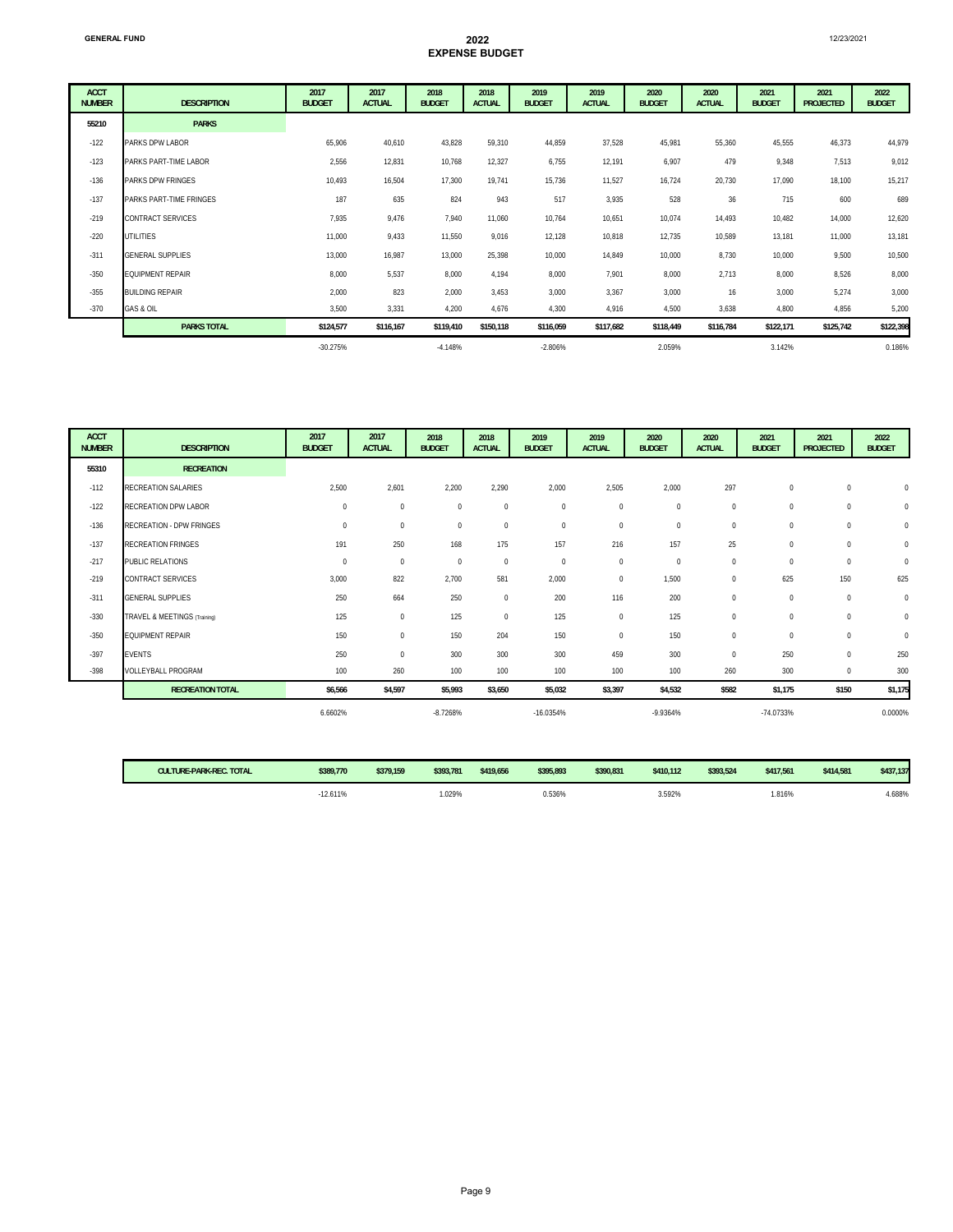#### **GENERAL FUND 2022 EXPENSE BUDGET**

12/23/2021

| <b>ACCT</b><br><b>NUMBER</b> | <b>DESCRIPTION</b>                   | 2017<br><b>BUDGET</b> | 2017<br><b>ACTUAL</b> | 2018<br><b>BUDGET</b> | 2018<br><b>ACTUAL</b> | 2019<br><b>BUDGET</b> | 2019<br><b>ACTUAL</b> | 2020<br><b>BUDGET</b> | 2020<br><b>ACTUAL</b> | 2021<br><b>BUDGET</b> | 2021<br><b>PROJECTED</b> | 2022<br><b>BUDGET</b> |
|------------------------------|--------------------------------------|-----------------------|-----------------------|-----------------------|-----------------------|-----------------------|-----------------------|-----------------------|-----------------------|-----------------------|--------------------------|-----------------------|
| 56000                        | <b>FORESTRY/WEED CONTROL</b>         |                       |                       |                       |                       |                       |                       |                       |                       |                       |                          |                       |
| $-122$                       | <b>FORESTRY DPW LABOR</b>            | 31,670                | 26,158                | 32,294                | 16.948                | 33,054                | 16,570                | 33,881                | 25,070                | 33,567                | 15,533                   | 33,143                |
| $-123$                       | <b>FORESTRY PART TIME LABOR</b>      | 0                     | 5,259                 | 4,955                 | 7,301                 | 5,066                 | 2,172                 | 5,180                 | 2,191                 | 7,011                 | 3,028                    | 6,759                 |
| $-136$                       | <b>FORESTRY DPW FRINGES</b>          | 8,552                 | 9,075                 | 12,748                | 5,736                 | 11,595                | 5,596                 | 12,323                | 8,672                 | 12,592                | 6,125                    | 11,213                |
| $-137$                       | <b>FORESTRY PART TIME FRINGES</b>    | $^{\circ}$            | 402                   | 379                   | 558                   | 387                   | 166                   | 396                   | 167                   | 536                   | 200                      | 517                   |
| $-219$                       | <b>CONTRACT SERVICES</b>             | 7,500                 | 7,379                 | 8,000                 | 13,345                | 11,000                | 7,854                 | 9,000                 | 104                   | 8,000                 | 3,533                    | 8,000                 |
| $-311$                       | <b>GENERAL SUPPLIES</b>              | 1,000                 | 1,596                 | 1,000                 | 166                   | 1,000                 | 683                   | 1,000                 | 202                   | 750                   | 312                      | 1,000                 |
| $-350$                       | <b>EQUIPMENT REPAIR</b>              | 4,000                 | 2,312                 | 4,000                 | 4,149                 | 4,000                 | 2,686                 | 4,500                 | 5,918                 | 4,500                 | 5,312                    | 5,000                 |
|                              | <b>FORESTRY / WEED CONTROL TOTAL</b> | \$52,722              | \$52,181              | \$63,376              | \$48,203              | \$66,102              | \$35,727              | \$66,280              | \$42,324              | \$66,956              | \$34,043                 | \$65,632              |
|                              |                                      | 95.883%               |                       | 20.208%               |                       | 4.301%                |                       | 0.269%                |                       | 1.020%                |                          | $-1.977%$             |

| <b>TOTAL OPERATING BUDGET</b> | \$3,290,910 | \$3,159,691 | \$3,346,372 | \$3,144,478 | \$3,401.360 | \$3,282,681 | \$3.459.907 | \$3,221,033 | \$3,515,348 | \$3,286,858 | \$3,695,853 |
|-------------------------------|-------------|-------------|-------------|-------------|-------------|-------------|-------------|-------------|-------------|-------------|-------------|
|                               | 0.7852%     |             | '.685%      |             | 1.643%      |             | 1.721%      |             | 1.602%      |             | 5.135%      |
|                               | \$25.640    |             | \$55.462    |             | \$54.988    |             | \$58,547    |             | \$55,441    |             | \$180,505   |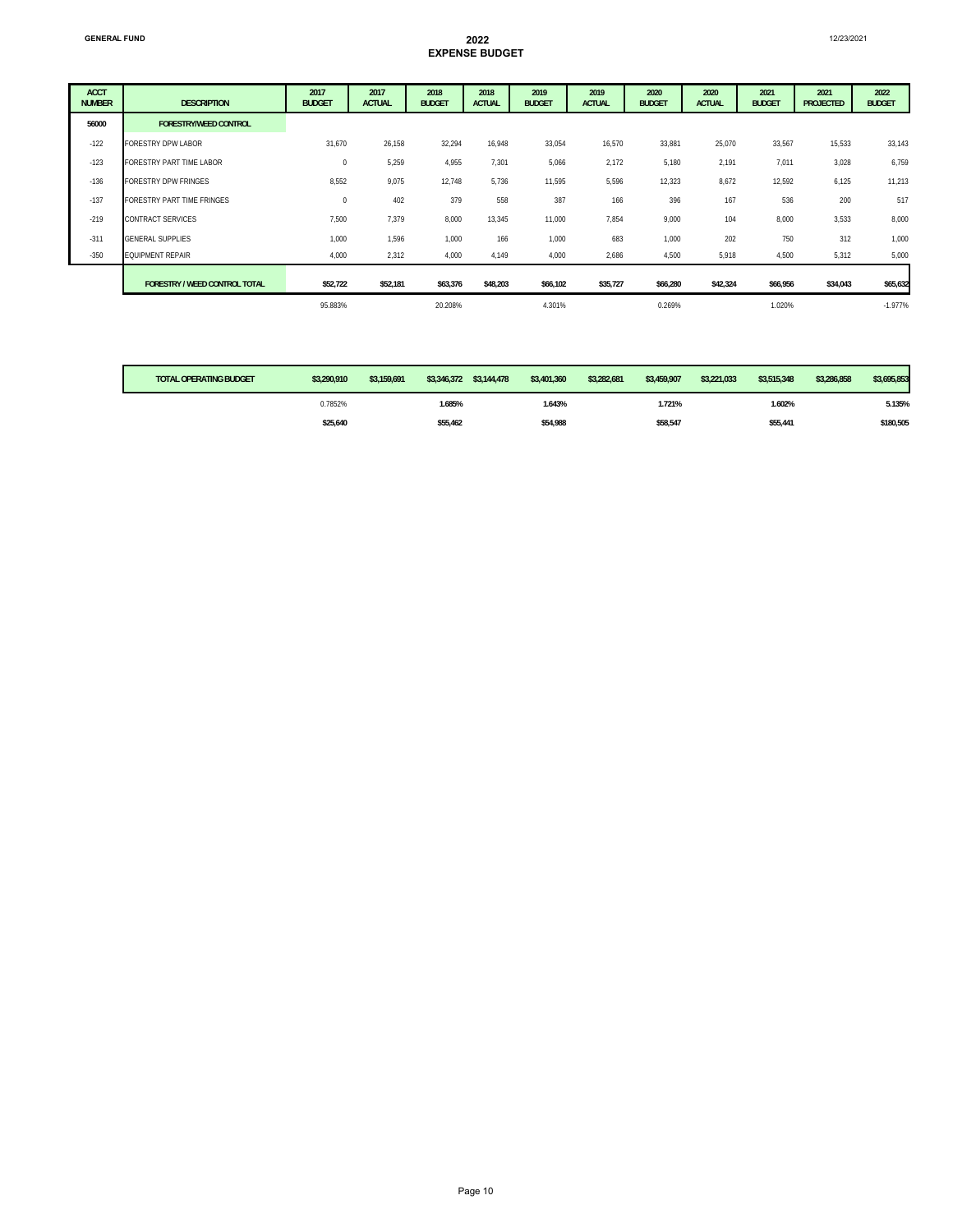# **VILLAGE OF SAUKVILLE**

**2022 Capital Budget**

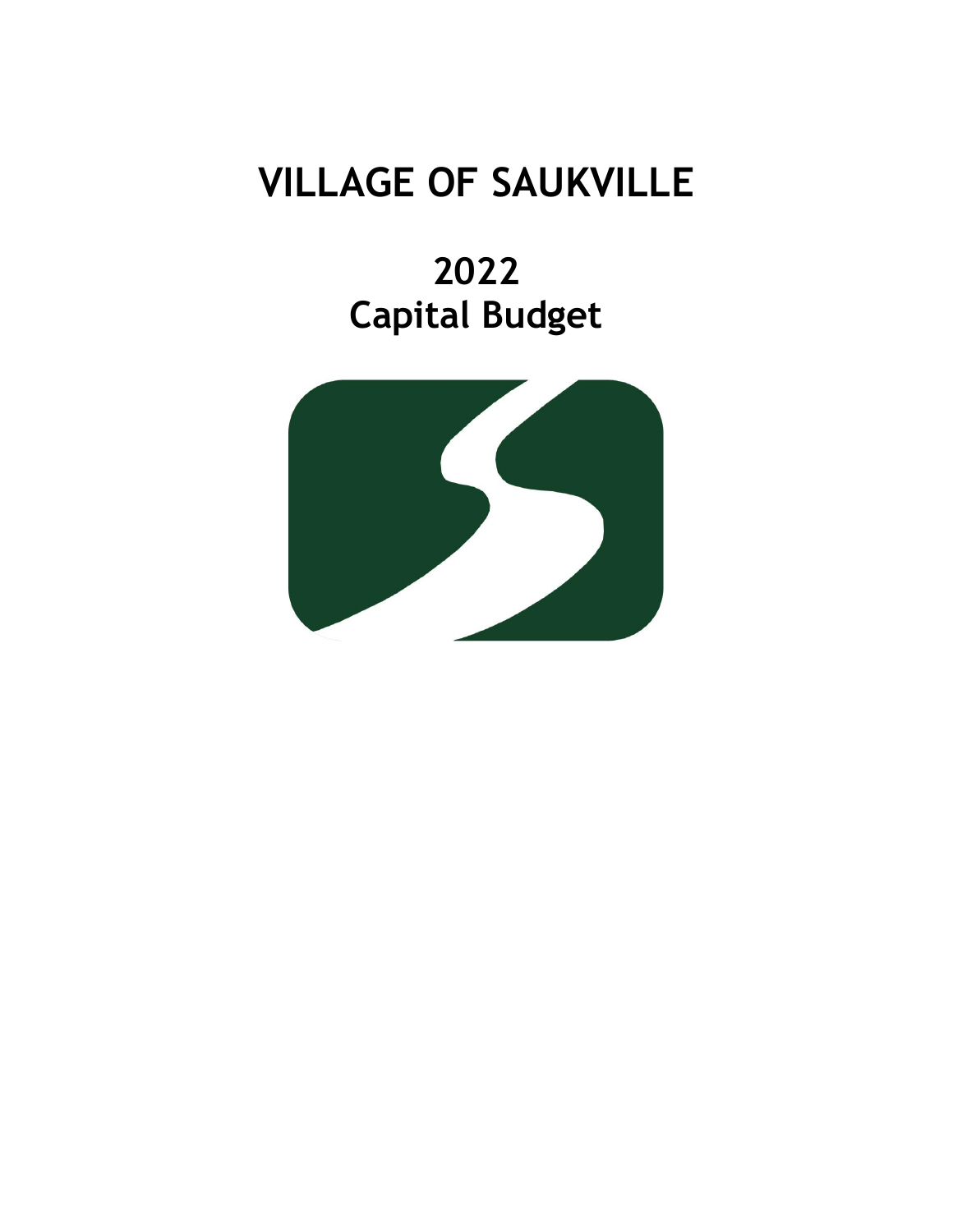|                              |                                      |                       |                       |                       |                       | <b>2022 CAPITAL BUDGET</b> |                       |                       |                       |                       |                       |                       |             |        |
|------------------------------|--------------------------------------|-----------------------|-----------------------|-----------------------|-----------------------|----------------------------|-----------------------|-----------------------|-----------------------|-----------------------|-----------------------|-----------------------|-------------|--------|
| <b>ACCT</b><br><b>NUMBER</b> | <b>DESCRIPTION</b>                   | 2017<br><b>BUDGET</b> | 2017<br><b>ACTUAL</b> | 2018<br><b>BUDGET</b> | 2018<br><b>ACTUAL</b> | 2019<br><b>BUDGET</b>      | 2019<br><b>ACTUAL</b> | 2020<br><b>BUDGET</b> | 2020<br><b>ACTUAL</b> | 2021<br><b>BUDGET</b> | 2021<br><b>ACTUAL</b> | 2022<br><b>BUDGET</b> | %<br>Change |        |
| 57161                        | <b>MUNICIPAL CENTER</b>              |                       | $\Omega$              |                       | $\Omega$              | $\theta$                   |                       | $\Omega$              |                       | 2.000                 |                       |                       | $-100.00\%$ | 0.0%   |
| 57171                        | <b>GENERAL GOVERNMENT</b>            | 46.900                | 45,357                | 47,300                | 45.490                | 47,300                     | 47,300                | 42,100                | 42,100                | 42,100                | 42,100                | 45,600                | 8.31%       | 39.2%  |
| 57210                        | <b>LAW ENFORCEMENT</b>               | 60.430                | 61.443                | 67,920                | 67.585                | 61,310                     | 61,310                | 72.360                | 72.360                | 62.731                | 59.220                | 7,220                 | $-88.49%$   | 6.2%   |
| 57221                        | <b>FIRE DEPARTMENT</b>               | 4,520                 | 4.520                 | 4.540                 | 4.540                 | 5.491                      | 5.491                 | 5.360                 | 5.360                 | 7.171                 | 7.171                 | 7.000                 | $-2.38%$    | 6.0%   |
| 57231                        | <b>EMERGENCY MED SERVICES (EMS)</b>  |                       | $\Omega$              |                       |                       | $\sqrt{2}$                 |                       | $\Omega$              |                       | 4,500                 |                       |                       | $-100.00\%$ | 0.0%   |
| 57261                        | <b>EMERGENCY MANAGEMENT</b>          |                       | n                     |                       |                       | n                          |                       | n                     |                       | £                     |                       |                       | 0.00%       | 0.0%   |
| 57321                        | <b>PUBLIC WORKS</b>                  |                       | n                     |                       | $\sqrt{2}$            | 3,675                      | 3,675                 | $\Omega$              |                       | c                     |                       |                       | 0.00%       | 0.0%   |
| 57331                        | <b>STREET RECONSTRUCTION</b>         | 35,000                | 35.000                | 44,500                | 44.500                | 44.500                     | 44.500                | 45.000                | 45.000                | 40.000                | 40.000                | 40,000                | 0.00%       | 34.4%  |
| 57341                        | <b>STORM SEWER</b>                   | 8,000                 | 6,033                 | 8,000                 | 4.918                 | 8,000                      | 8.000                 | 8.000                 | 8.000                 | 8.000                 | 8,000                 | 8,000                 | 0.00%       | 6.9%   |
| 57343                        | <b>SIDEWALK</b>                      | 3.500                 | 3.037                 | 3,500                 |                       | 3,500                      | 3.500                 | 3.500                 | 3.500                 | 3.000                 | 3.000                 | 3,000                 | 0.00%       | 2.6%   |
| 57500                        | <b>CEMETERY</b>                      |                       | n                     |                       | $\Omega$              | n                          |                       | $\Omega$              |                       | n                     |                       |                       | 0.00%       | 0.0%   |
| 57551                        | <b>LIBRARY</b>                       | 2,500                 | 5.000                 | 2,500                 | 2.500                 | 2,500                      | 2.500                 | 2.500                 | 2,500                 | 2.500                 | 2,500                 | 2,500                 | 0.00%       | 2.1%   |
| 57552                        | <b>PARKS</b>                         |                       |                       |                       |                       | 1.922                      | 1.922                 | 2.000                 | 2.000                 | c                     | 325                   |                       | 0.00%       | 0.0%   |
| 57600                        | <b>FORESTRY</b>                      | 2.000                 | 2,000                 | 2.000                 | 2.000                 | 3,000                      | 3.000                 | 3,000                 | 3,000                 | 3.000                 | 3,000                 | 3,000                 | 0.00%       | 2.6%   |
|                              | <b>TOTAL CAPITAL BUDGET</b>          | 162.850               | 162.390               | 180.260               | 171.533               | 181,198                    | 181.198               | 183.820               | 183,820               | 175.002               | 165.316               | 116,320               |             | 100.0% |
|                              |                                      | $-10.128%$            |                       | 10.691%               |                       | 0.520%                     |                       | 1.447%                |                       | $-4.797%$             |                       | $-33.532%$            |             |        |
|                              |                                      |                       |                       |                       |                       |                            |                       |                       |                       |                       |                       | (58,682)              |             |        |
|                              |                                      |                       |                       |                       |                       |                            |                       |                       |                       |                       |                       |                       |             |        |
|                              | <b>TOTAL OPERATING &amp; CAPITAL</b> | 3.453.760             | 3.322.081             | 3.526.632             | 3.316.011             | 3.582.558                  | 3.463.879             | 3.643.727             | 3,404,853             | 3.690.350             | 3,452,174             | 3,812,173             |             |        |
|                              |                                      | 0.211%                |                       | 2.110%                |                       | 1.586%                     |                       | 1.707%                |                       | 1.280%                |                       | 3.301%                |             |        |
|                              |                                      |                       |                       |                       |                       |                            |                       |                       |                       |                       |                       |                       |             |        |

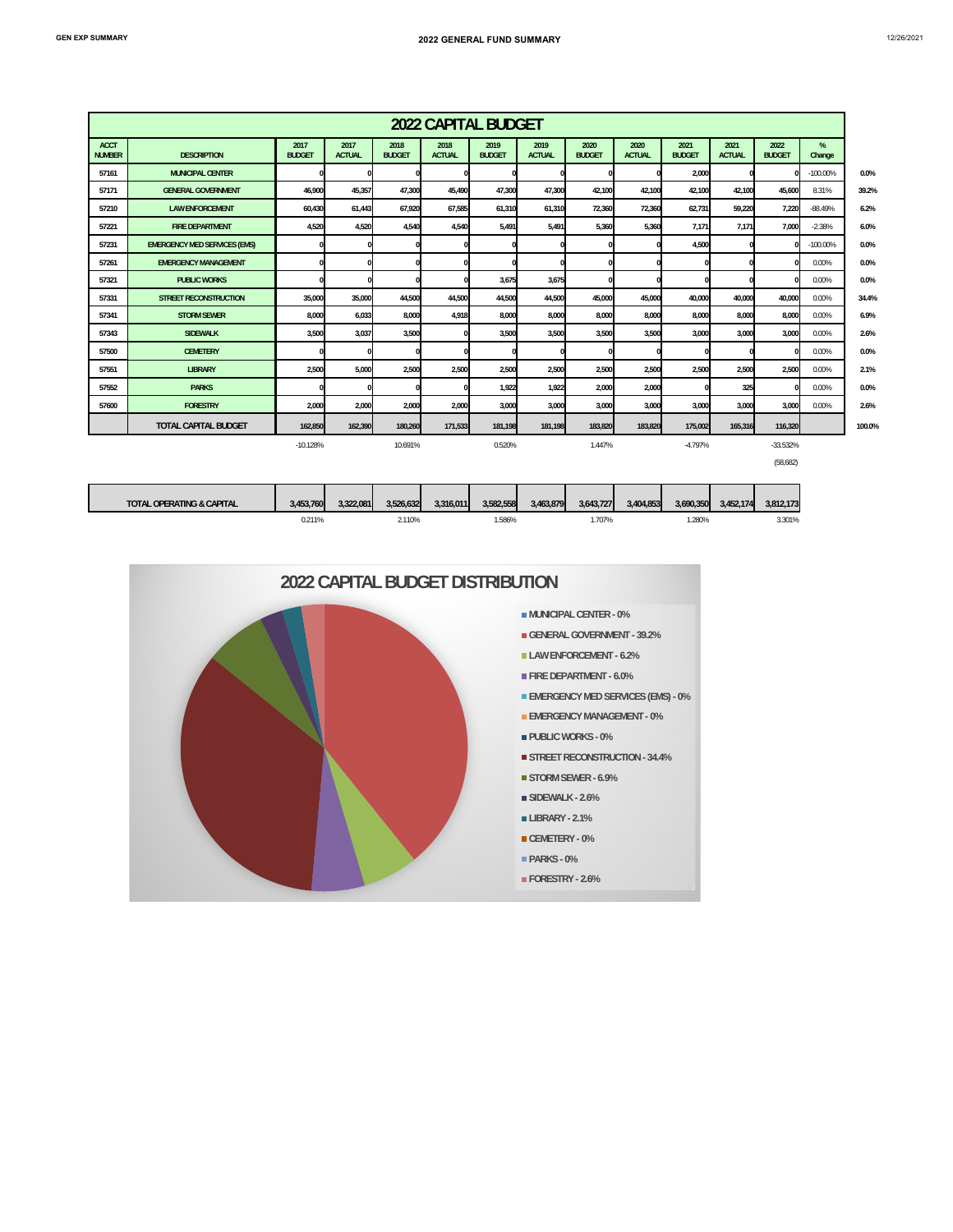#### **GENERAL FUND** 2022 **EXPENSE BUDGET**

12/26/2021

|                              | <b>2022 CAPITAL BUDGET</b> |                       |                       |                       |                       |                       |                       |                       |                       |                       |                          |                       |  |  |
|------------------------------|----------------------------|-----------------------|-----------------------|-----------------------|-----------------------|-----------------------|-----------------------|-----------------------|-----------------------|-----------------------|--------------------------|-----------------------|--|--|
| <b>ACCT</b><br><b>NUMBER</b> | <b>DESCRIPTION</b>         | 2017<br><b>BUDGET</b> | 2017<br><b>ACTUAL</b> | 2018<br><b>BUDGET</b> | 2018<br><b>ACTUAL</b> | 2019<br><b>BUDGET</b> | 2019<br><b>ACTUAL</b> | 2020<br><b>BUDGET</b> | 2020<br><b>ACTUAL</b> | 2021<br><b>BUDGET</b> | 2021<br><b>PROJECTED</b> | 2022<br><b>BUDGET</b> |  |  |
| 57161                        | <b>MUNICIPAL CENTER</b>    |                       |                       |                       |                       |                       |                       |                       |                       |                       |                          |                       |  |  |
| $-810$                       | CAPITAL OUTLAY EXPEND      | $^{\circ}$            | $\theta$              | $\mathbf{0}$          | $\Omega$              | $\Omega$              | $\Omega$              | $\mathbf{0}$          | $\mathbf 0$           | 2,000                 | $\mathbf 0$              | 0                     |  |  |
|                              |                            | 0                     | $\Omega$              | $\mathbf{0}$          | $\Omega$              | $\Omega$              | $\Omega$              | $\mathbf{0}$          | $\Omega$              | $\mathbf{0}$          | $\Omega$                 | 0                     |  |  |
|                              | <b>MUNICIPAL CENTER</b>    | \$0                   | \$0                   | \$0                   | \$0                   | \$0                   | \$0                   | \$0                   | \$0                   | \$2,000               | \$0                      | \$0                   |  |  |

#### Note: #810 **Capital Outlay:**

Village Hall & Police Station LED Lighting Upgrade 20,984 OTHER FUNDING - FUTURE PROJECT

| 57171  | <b>GENERAL GOVERNMENT</b>              |           |              |          |          |          |          |            |             |             |             |              |
|--------|----------------------------------------|-----------|--------------|----------|----------|----------|----------|------------|-------------|-------------|-------------|--------------|
| $-800$ | CAPITAL OUTLAY - CONTINGENCY           | 30,000    | 30,000       | 30,000   | 30,000   | 30,000   | 30,000   | 30,000     | 30,000      | 30,000      | 30,000      | 30,000       |
|        |                                        |           |              |          |          |          |          |            |             |             |             |              |
| $-810$ | CAPITAL OUTLAY EXPEND                  | 5,000     | 5,000        | 7,200    | 7,200    | 7,200    | 7,200    | 5,000      | 5,000       | 5,000       | 5,000       | 7,000        |
|        | -Special Projects                      | 11,900    | 10,357       | 7,100    | 7,100    | 7,100    | 7,100    | 7,100      | 7,100       | 7,100       | 7,100       | 8,600        |
|        | <b>CAPT OUTLAY EXPEND TOTAL</b>        | \$46,900  | \$45,357     | \$44,300 | \$44,300 | \$44,300 | \$44,300 | \$42,100   | \$42,100    | \$42,100    | \$42,100    | \$45,600     |
| $-830$ | RESERVE (EQUIPT REPLNT / PROJECT FUND) | $\pmb{0}$ | $\mathbf{0}$ | 3,000    | 1,190    | 3,000    | 3,000    | $\bf{0}$   | $\mathbf 0$ | $\mathbf 0$ | $\mathbf 0$ | $\mathbf{0}$ |
|        | <b>GENERAL GOVT TOTAL</b>              | \$46,900  | \$45,357     | \$47,300 | \$45,490 | \$47,300 | \$47,300 | \$42,100   | \$42,100    | \$42,100    | \$42,100    | \$45,600     |
|        |                                        | 11.933%   |              | 0.853%   |          | 0.000%   |          | $-10.994%$ |             | 0.000%      |             | 8.314%       |

#### Note: #810 **Capital Outlay:**

IT Upgrades - (VH & PD - IT SYSTEM) (\$14,000) **7,000** 

7,000 CONT FUND

#### **Capital Outlay - Special Projects:**

| Assessment Services - Maintenance (2022) | 8.600  |  |
|------------------------------------------|--------|--|
| <b>Total Capt Outlay</b>                 | 15.600 |  |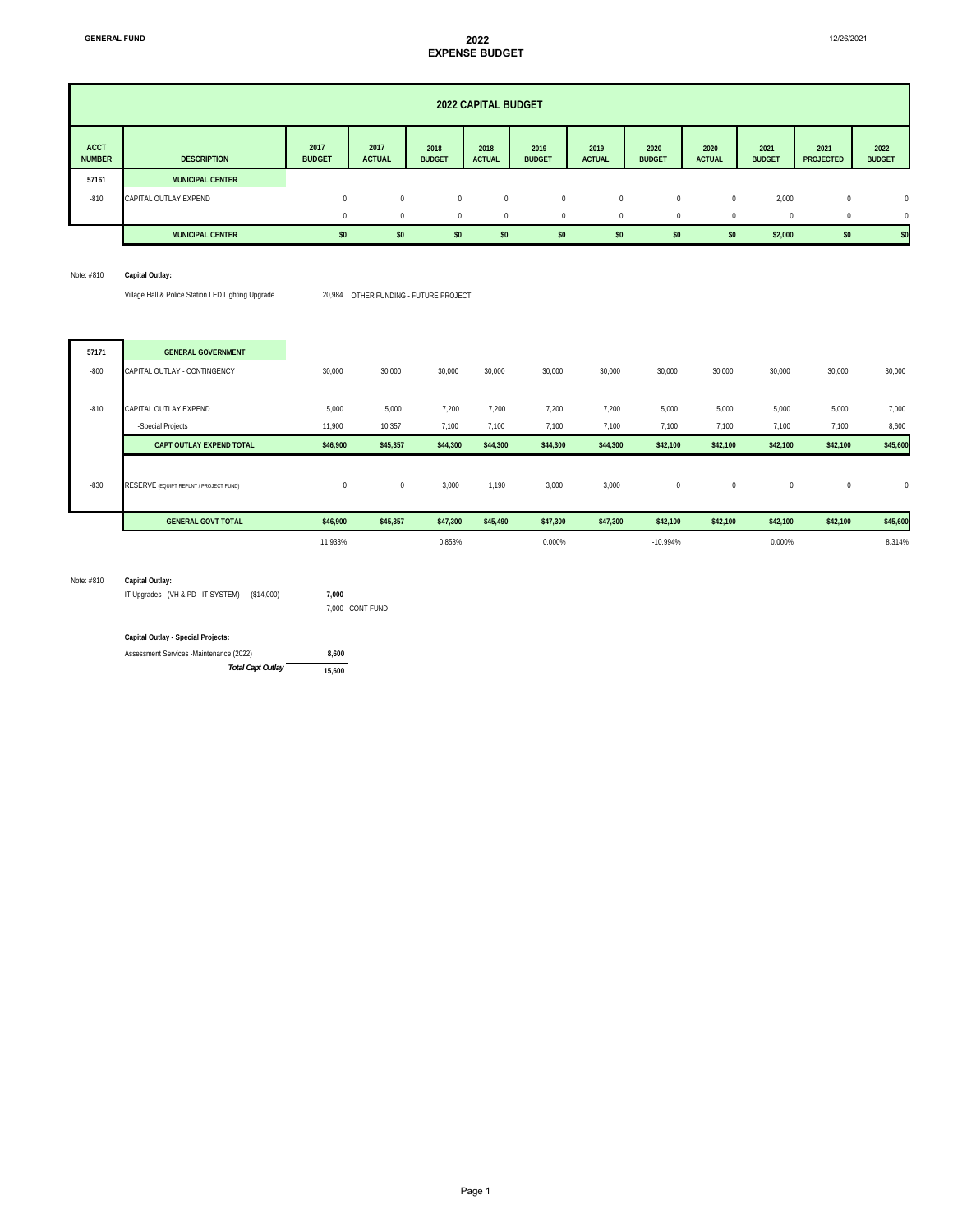12/26/2021

| <b>ACCT</b><br><b>NUMBER</b> | <b>DESCRIPTION</b>              | 2017<br><b>BUDGET</b> | 2017<br><b>ACTUAL</b> | 2018<br><b>BUDGET</b> | 2018<br><b>ACTUAL</b> | 2019<br><b>BUDGET</b> | 2019<br><b>ACTUAL</b> | 2020<br><b>BUDGET</b> | 2020<br><b>ACTUAL</b> | 2021<br><b>BUDGET</b> | 2021<br><b>PROJECTED</b> | 2022<br><b>BUDGET</b> |
|------------------------------|---------------------------------|-----------------------|-----------------------|-----------------------|-----------------------|-----------------------|-----------------------|-----------------------|-----------------------|-----------------------|--------------------------|-----------------------|
| 57210                        | <b>LAW ENFORCEMENT</b>          |                       |                       |                       |                       |                       |                       |                       |                       |                       |                          |                       |
|                              | CAPT OUTLAY EXPEND (Equipment)  | 1,430                 | 1,430                 | 1,420                 | 1,420                 | 5,310                 | 5,310                 | 5,310                 | 5,310                 | 4,731                 | 1,720                    | 1,720                 |
|                              | - IT System Upgrade             | $\mathbf 0$           | $\overline{0}$        | $\mathbf{0}$          | $\mathbf{0}$          | $\mathbf 0$           | $\mathbf{0}$          | $\mathbf 0$           | $^{\circ}$            | 2,500                 | 2,500                    | 5,500                 |
|                              | - Patrol Vehicles               | 46,000                | 47,013                | 48,500                | 48,500                | 50,000                | 50,000                | 58,500                | 58,500                | 55,500                | 55,000                   | $\mathcal{C}$         |
|                              | - Facility Updates              |                       |                       |                       |                       |                       |                       |                       |                       |                       |                          | $\mathcal{C}$         |
| $-810$                       | <b>CAPT OUTLAY EXPEND TOTAL</b> | \$47,430              | \$48,443              | \$49,920              | \$49,920              | \$55,310              | \$55,310              | \$63,810              | \$63,810              | \$62,731              | \$59,220                 | \$7,220               |
| $-830$                       | RESERVE (EQUIPT REPLNT FUND)    | 13,000                | 13,000                | 18,000                | 17,665                | 6,000                 | 6,000                 | 8,550                 | 8,550                 | $\bf 0$               | $\bf{0}$                 | C                     |
|                              | <b>LAW ENFORCEMENT TOTAL</b>    | \$60,430              | \$61,443              | \$67,920              | \$67,585              | \$61,310              | \$61,310              | \$72,360              | \$72,360              | \$62,731              | \$59,220                 | \$7,220               |
|                              |                                 | 5.647%                |                       | 12.395%               |                       | $-9.732%$             |                       | 18.023%               |                       | $-13.307%$            |                          | $-88.491%$            |

#### Note: #810 **Capital Outlay:** Ballistic Vests & Carriers **1,720**  2022 Chevrolet Tahoe Mobile Field Force Equipment HVAC Control Update -Inet Seven BAS DDC Temperature Control 19,100 IT System Upgrades (\$11,000) **5,500**  5,500 CONT FUND Ballistic Helmet with Headsets *Total* 106,680 *Total Capt Outlay* **7,220**  2,660 ERP 56,200 OTHER FUNDING - FUTURE PROJECT (2023 PURCHASE) 16,000 ERP 19,100 FUND BALANCE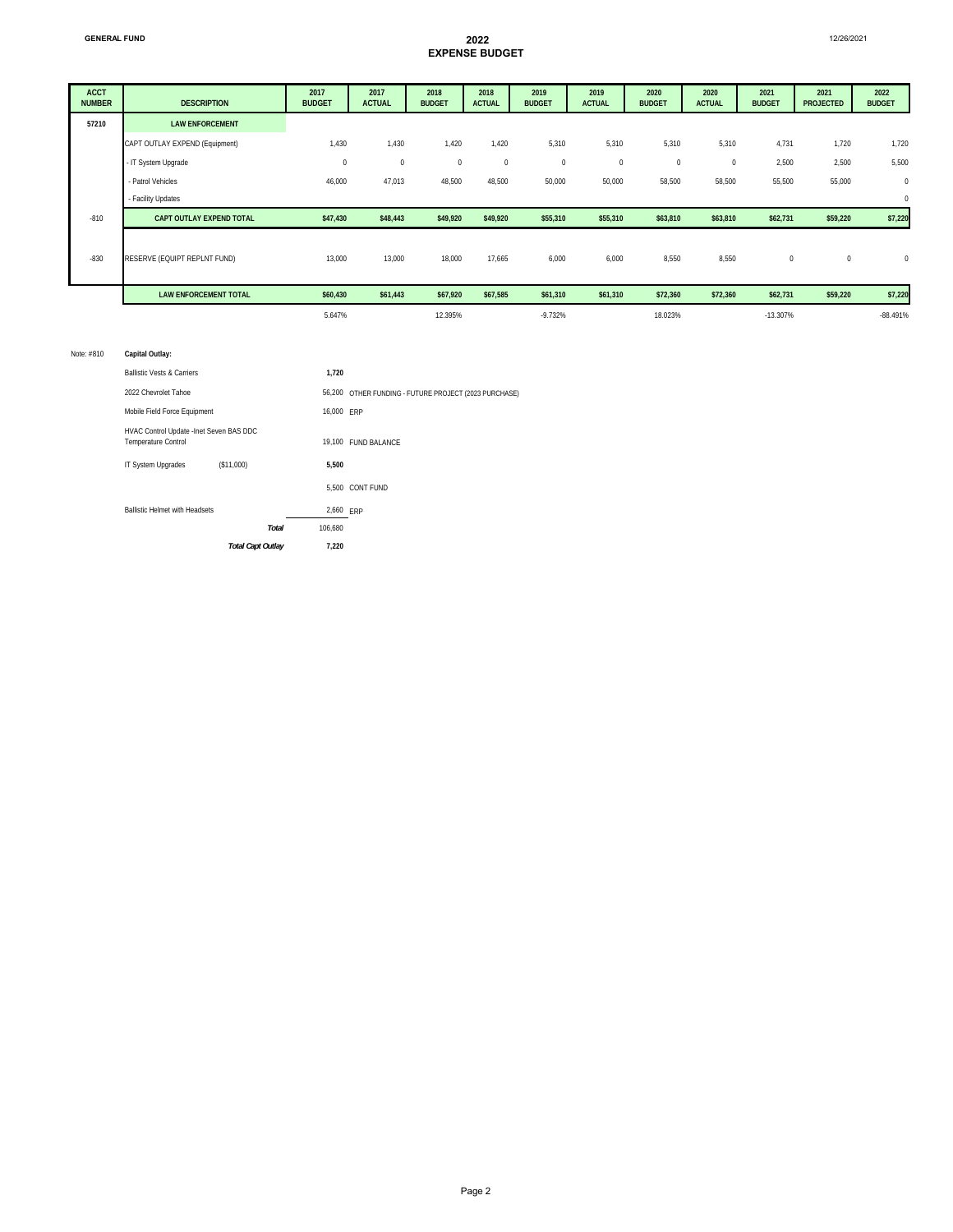| <b>ACCT</b><br><b>NUMBER</b> | <b>DESCRIPTION</b>                | 2017<br><b>BUDGET</b> | 2017<br><b>ACTUAL</b> | 2018<br><b>BUDGET</b> | 2018<br><b>ACTUAL</b> | 2019<br><b>BUDGET</b> | 2019<br><b>ACTUAL</b> | 2020<br><b>BUDGET</b> | 2020<br><b>ACTUAL</b> | 2021<br><b>BUDGET</b> | 2021<br><b>PROJECTED</b> | 2022<br><b>BUDGET</b> |
|------------------------------|-----------------------------------|-----------------------|-----------------------|-----------------------|-----------------------|-----------------------|-----------------------|-----------------------|-----------------------|-----------------------|--------------------------|-----------------------|
| 57221                        | <b>FIRE DEPARTMENT</b>            |                       |                       |                       |                       |                       |                       |                       |                       |                       |                          |                       |
| $-810$                       | CAPITAL OUTLAY EXPEND (Equipment) | 4,520                 | 4,520                 | 4,540                 | 4,540                 | 5,491                 | 5,491                 | 5,360                 | 5,360                 | 7,171                 | 7,171                    | 7,000                 |
| $-830$                       | RESERVE (EQUIPT REPLNT FUND)      | $\mathbf{0}$          | $\mathbf{0}$          | $\overline{0}$        | $\mathbf{0}$          | $\mathbf 0$           | $\mathbf{0}$          | $\bf{0}$              | $\mathbf{0}$          | $\overline{0}$        | $\mathbf{0}$             | $\mathbf 0$           |
|                              | <b>FIRE DEPARTMENT TOTAL</b>      | \$4,520               | \$4,520               | \$4,540               | \$4,540               | \$5,491               | \$5,491               | \$5,360               | \$5,360               | \$7,171               | \$7,171                  | \$7,000               |
|                              |                                   | $-66.843%$            |                       | 0.442%                |                       | 20.947%               |                       | $-2.386%$             |                       | 33.787%               |                          | $-2.385%$             |

#### Note: #810

| <b>Total Capt Outlay</b>          |              | 7.000  |                                       |
|-----------------------------------|--------------|--------|---------------------------------------|
|                                   | <b>Total</b> | 64.450 |                                       |
| PPF                               |              | 7.000  |                                       |
| Training Room Tables & Chairs     |              |        | 10,500 OTHER FUNDING - FUTURE PROJECT |
| Positive Pressure Ventilation Fan |              |        | 3,950 FD-FRF                          |
| Door Replacement (3)              |              |        | 15,000 FUND BALANCE                   |
| Window Replacement                |              |        | 28,000 FUND BALANCE                   |
|                                   |              |        |                                       |

| <b>ACCT</b><br><b>NUMBER</b> | <b>DESCRIPTION</b>                | 2017<br><b>BUDGET</b> | 2017<br><b>ACTUAL</b> | 2018<br><b>BUDGET</b> | 2018<br><b>ACTUAL</b> | 2019<br><b>BUDGET</b> | 2019<br><b>ACTUAL</b> | 2020<br><b>BUDGET</b> | 2020<br><b>ACTUAL</b> | 2021<br><b>BUDGET</b> | 2021<br><b>PROJECTED</b> | 2022<br><b>BUDGET</b> |
|------------------------------|-----------------------------------|-----------------------|-----------------------|-----------------------|-----------------------|-----------------------|-----------------------|-----------------------|-----------------------|-----------------------|--------------------------|-----------------------|
| 57231                        | <b>EMERGENCY MED SERVICES</b>     |                       |                       |                       |                       |                       |                       |                       |                       |                       |                          |                       |
| $-810$                       | CAPITAL OUTLAY EXPEND (Equipment) | $^{\circ}$            | $\Omega$              | $\mathbf{0}$          | $\Omega$              |                       | $\Omega$              | $\mathbf{0}$          | $^{\circ}$            | 4,500                 | $^{\circ}$               | $\Omega$              |
| $-830$                       | RESERVE (EQUIPT REPLNT FUND)      | $^{\circ}$            | $\mathbf{0}$          | $\mathbf 0$           | $\Omega$              | $\mathbf{0}$          | $^{\circ}$            | $\mathbf 0$           | $^{\circ}$            | $\mathbf{0}$          | $^{\circ}$               | $\Omega$              |
|                              | <b>EMS TOTAL</b>                  | \$0                   | \$0                   | \$0                   | \$0                   | \$0                   | \$0                   | \$0                   | \$0                   | \$4,500               | \$0                      | \$0                   |
|                              |                                   | $-100.000\%$          |                       | 0.000%                |                       | 0.000%                |                       | 0.000%                |                       |                       |                          |                       |

Note: #810 New Ambulance 210,000.00 2019 Borrowing =\$224,000

-Re-chassis/Refurbush Existing Ambulance + power-

load cot system

**210,000**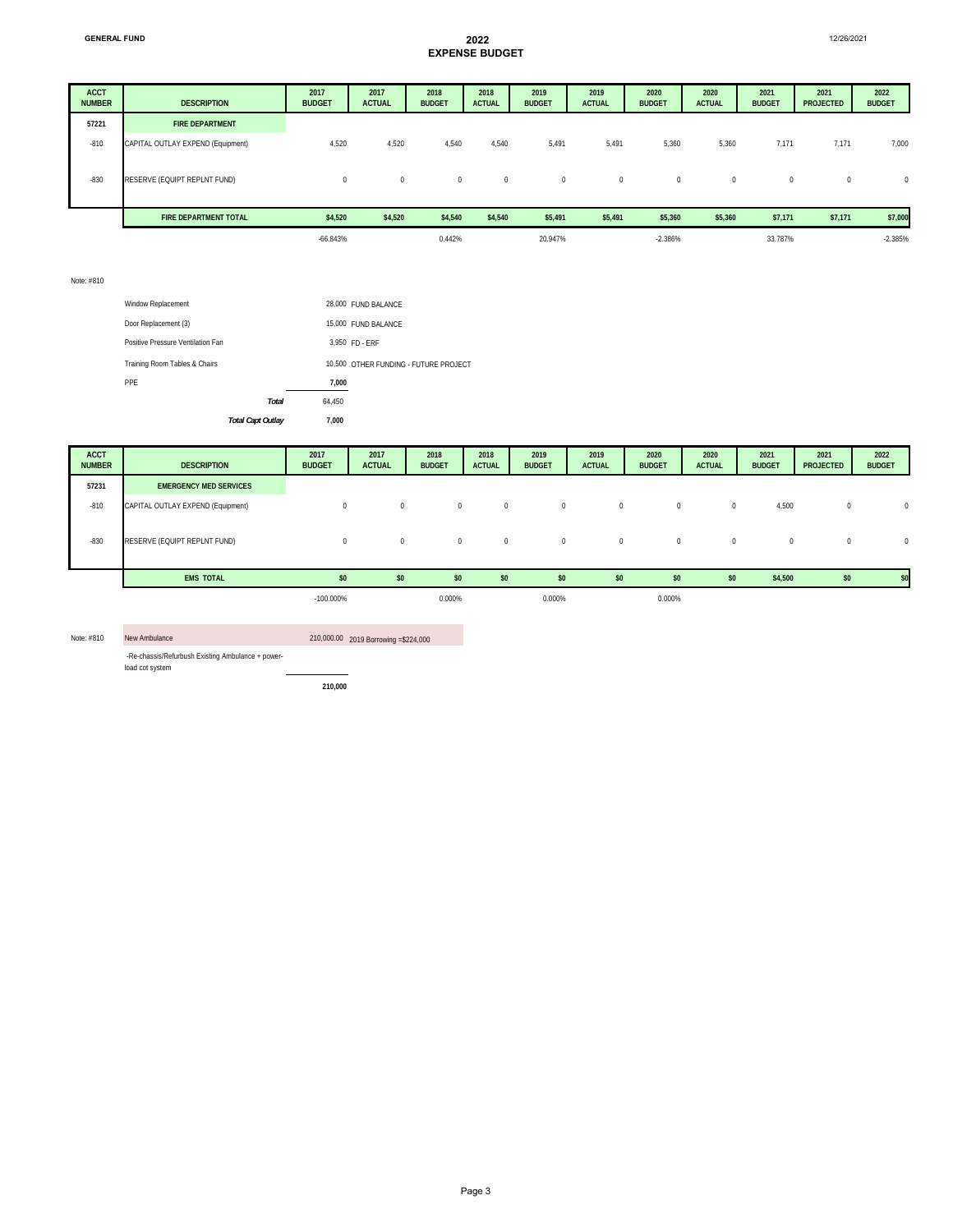| <b>ACCT</b><br><b>NUMBER</b> | <b>DESCRIPTION</b>                | 2017<br><b>BUDGET</b> | 2017<br><b>ACTUAL</b> | 2018<br><b>BUDGET</b> | 2018<br><b>ACTUAL</b> | 2019<br><b>BUDGET</b> | 2019<br><b>ACTUAL</b> | 2020<br><b>BUDGET</b> | 2020<br><b>ACTUAL</b> | 2021<br><b>BUDGET</b> | 2021<br><b>PROJECTED</b> | 2022<br><b>BUDGET</b> |
|------------------------------|-----------------------------------|-----------------------|-----------------------|-----------------------|-----------------------|-----------------------|-----------------------|-----------------------|-----------------------|-----------------------|--------------------------|-----------------------|
| 57261                        | <b>EMERGENCY MANAGEMENT</b>       |                       |                       |                       |                       |                       |                       |                       |                       |                       |                          |                       |
| $-810$                       | CAPITAL OUTLAY EXPEND (Equipment) | 0                     | $\Omega$              | $\mathbf 0$           | $\mathbf{0}$          | $\Omega$              |                       | 0                     |                       | $\mathbf{0}$          | 0                        | $\Omega$              |
| $-830$                       | RESERVE (EQUIPT REPLNT FUND)      | $\Omega$              | $\Omega$              | $\mathbf 0$           | $\mathbf{0}$          | 0                     |                       | 0                     |                       | $\mathbf{0}$          | 0                        | $\mathbf{0}$          |
|                              | <b>EMERGENCY MANAGEMENT TOTAL</b> | \$0                   | \$0                   | \$0                   | \$0                   | \$0                   | \$0                   | \$0                   | \$0                   | \$0                   | \$0                      | \$0                   |

Note: #810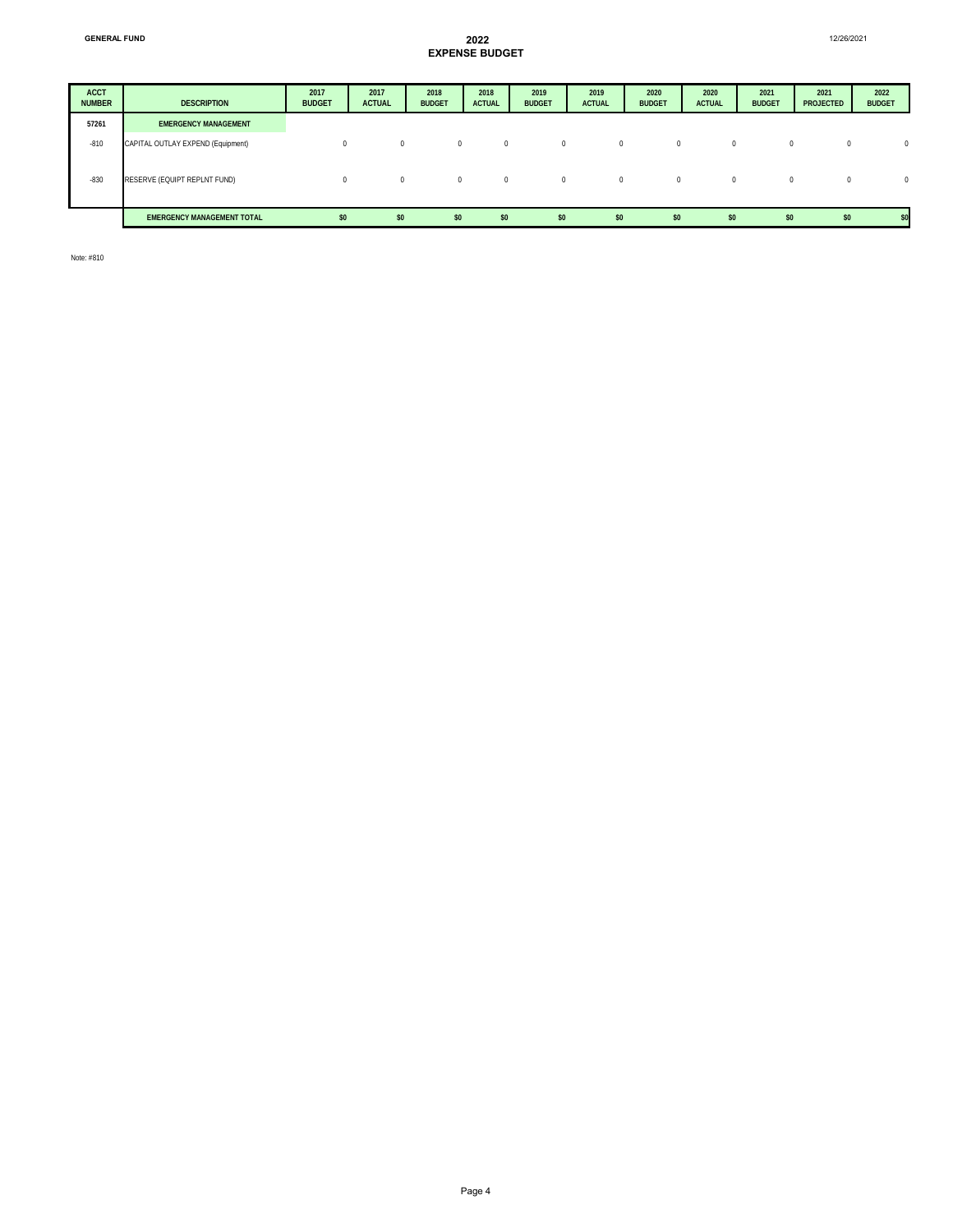| <b>ACCT</b><br><b>NUMBER</b> | <b>DESCRIPTION</b>                     | 2017<br><b>BUDGET</b> | 2017<br><b>ACTUAL</b> | 2018<br><b>BUDGET</b> | 2018<br><b>ACTUAL</b> | 2019<br><b>BUDGET</b> | 2019<br><b>ACTUAL</b> | 2020<br><b>BUDGET</b> | 2020<br><b>ACTUAL</b> | 2021<br><b>BUDGET</b> | 2021<br><b>PROJECTED</b> | 2022<br><b>BUDGET</b> |
|------------------------------|----------------------------------------|-----------------------|-----------------------|-----------------------|-----------------------|-----------------------|-----------------------|-----------------------|-----------------------|-----------------------|--------------------------|-----------------------|
| 57321                        | <b>PUBLIC WORKS</b>                    |                       |                       |                       |                       |                       |                       |                       |                       |                       |                          |                       |
| $-810$                       | CAPITAL OUTLAY EXPEND (Equip/Projects) |                       | $^{\circ}$            | $^{\circ}$            | $\mathbf{0}$          | 3,675                 | 3,675                 | 0                     | $^{\circ}$            | $\mathbf{0}$          | $\Omega$                 | $^{\circ}$            |
| $-830$                       | RESERVE (EQUIP REPLNT FUND)            |                       | $\Omega$              | $\Omega$              | $\Omega$              | $\Omega$              | $\Omega$              | $\Omega$              | $\Omega$              | $\Omega$              | $\Omega$                 | $^{\circ}$            |
|                              | PUBLIC WORKS (Garage) TOTAL            | \$0                   | \$0                   | \$0                   | \$0                   | \$3,675               | \$3,675               | \$0                   | \$0                   | \$0                   | \$0                      | \$0                   |

| Note #810 | Salt Shed Roof & Polebarn Gutters |       | 9,705 DPW - ERF |
|-----------|-----------------------------------|-------|-----------------|
|           | V-Box Salter                      |       | 8,093 DPW - ERF |
|           | Spray Tank                        |       | 8,800 DPW - ERF |
|           |                                   | Total | 26.598          |

| <b>ACCT</b><br><b>NUMBER</b> | <b>DESCRIPTION</b>               | 2017<br><b>BUDGET</b> | 2017<br><b>ACTUAL</b> | 2018<br><b>BUDGET</b> | 2018<br><b>ACTUAL</b> | 2019<br><b>BUDGET</b> | 2019<br><b>ACTUAL</b> | 2020<br><b>BUDGET</b> | 2020<br><b>ACTUAL</b> | 2021<br><b>BUDGET</b> | 2021<br><b>PROJECTED</b> | 2022<br><b>BUDGET</b> |
|------------------------------|----------------------------------|-----------------------|-----------------------|-----------------------|-----------------------|-----------------------|-----------------------|-----------------------|-----------------------|-----------------------|--------------------------|-----------------------|
| 57331                        | <b>STREET RECONSTRUCTION</b>     |                       |                       |                       |                       |                       |                       |                       |                       |                       |                          |                       |
| $-810$                       | CAPITAL OUTLAY EXPEND (Projects) | 35,000                | 35,000                | 44,500                | 44,500                | 44,500                | 44,500                | 45,000                | 45,000                | 40,000                | 40,000                   | 40,000                |
|                              | (Repair & Maintenance)           |                       |                       |                       |                       |                       |                       |                       |                       |                       |                          |                       |
| $-830$                       | <b>RESERVE</b>                   |                       | $\Omega$              | $^{\circ}$            | $\Omega$              | $\Omega$              | $\Omega$              | $\Omega$              | $\Omega$              | $\Omega$              | $\mathbf 0$              | $^{\circ}$            |
|                              | STREET RECONSTRUCTION TOTAL      | \$35,000              | \$35,000              | \$44,500              | \$44,500              | \$44,500              | \$44,500              | \$45,000              | \$45,000              | \$40,000              | \$40,000                 | \$40,000              |
|                              |                                  | 0.000%                |                       | 27.143%               |                       | 0.000%                |                       | 1.124%                |                       | $-11.111\%$           |                          | 0.000%                |

Note: #810 Street Projects / Repairs / Maintenance

| <b>ACCT</b><br><b>NUMBER</b> | <b>DESCRIPTION</b>       | 2017<br><b>BUDGET</b> | 2017<br><b>ACTUAL</b> | 2018<br><b>BUDGET</b> | 2018<br><b>ACTUAL</b> | 2019<br><b>BUDGET</b> | 2019<br><b>ACTUAL</b> | 2020<br><b>BUDGET</b> | 2020<br><b>ACTUAL</b> | 2021<br><b>BUDGET</b> | 2021<br><b>PROJECTED</b> | 2022<br><b>BUDGET</b> |
|------------------------------|--------------------------|-----------------------|-----------------------|-----------------------|-----------------------|-----------------------|-----------------------|-----------------------|-----------------------|-----------------------|--------------------------|-----------------------|
| 57341                        | <b>STORM SEWER</b>       |                       |                       |                       |                       |                       |                       |                       |                       |                       |                          |                       |
| $-810$                       | CAPITAL OUTLAY EXPEND    | 8,000                 | 6,033                 | 8,000                 | 4,918                 | 8,000                 | 8,000                 | 8,000                 | 8,000                 | 8,000                 | 8,000                    | 8,000                 |
|                              | <b>STORM SEWER TOTAL</b> | \$8,000               | \$6,033               | \$8,000               | \$4,918               | \$8,000               | \$8,000               | \$8,000               | \$8,000               | \$8,000               | \$8,000                  | \$8,000               |
|                              |                          | 0.000%                |                       | 0.000%                |                       | 0.000%                |                       | 0.000%                |                       | 0.000%                |                          | 0.000%                |

Note: #810 Repair & Replace - Storm Catch Basins

| <b>ACCT</b><br><b>NUMBER</b> | <b>DESCRIPTION</b>                    | 2017<br><b>BUDGET</b> | 2017<br><b>ACTUAL</b> | 2018<br><b>BUDGET</b> | 2018<br><b>ACTUAL</b> | 2019<br><b>BUDGET</b> | 2019<br><b>ACTUAL</b> | 2020<br><b>BUDGET</b> | 2020<br><b>ACTUAL</b> | 2021<br><b>BUDGET</b> | 2021<br>PROJECTED | 2022<br><b>BUDGET</b> |
|------------------------------|---------------------------------------|-----------------------|-----------------------|-----------------------|-----------------------|-----------------------|-----------------------|-----------------------|-----------------------|-----------------------|-------------------|-----------------------|
| 57343                        | <b>SIDEWALK</b>                       |                       |                       |                       |                       |                       |                       |                       |                       |                       |                   |                       |
| $-810$                       | CAPITAL OUTLAY (Sidewalk Replacement) | 3,500                 | 3,037                 | 3,500                 | . .                   | 3.500                 | 3,500                 | 3,500                 | 3,500                 | 3,000                 | 3,000             | 3,000                 |
|                              | <b>SIDEWALK TOTAL</b>                 | \$3,500               | \$3,037               | \$3,500               | \$0                   | \$3,500               | \$3,500               | \$3,500               | \$3,500               | \$3,000               | \$3,000           | \$3,000               |
|                              |                                       | 0.000%                |                       | 0.000%                |                       | 0.000%                |                       | 0.000%                |                       | $-14.286%$            |                   | 0.000%                |

| <b>ACCT</b><br><b>NUMBER</b> | <b>DESCRIPTION</b>    | 2017<br><b>BUDGET</b> | 2017<br><b>ACTUAL</b> | 2018<br><b>BUDGET</b> | 2018<br><b>ACTUAL</b> | 2019<br><b>BUDGET</b> | 2019<br><b>ACTUAL</b> | 2020<br><b>BUDGET</b> | 2020<br><b>ACTUAL</b> | 2021<br><b>BUDGET</b> | 2021<br><b>PROJECTED</b> | 2022<br><b>BUDGET</b> |
|------------------------------|-----------------------|-----------------------|-----------------------|-----------------------|-----------------------|-----------------------|-----------------------|-----------------------|-----------------------|-----------------------|--------------------------|-----------------------|
| 57500                        | <b>CEMETERY</b>       |                       |                       |                       |                       |                       |                       |                       |                       |                       |                          |                       |
|                              | CAPITAL OUTLAY EXPEND |                       |                       | $^{\circ}$            |                       |                       | $^{\circ}$            | $\Omega$              | $^{\circ}$            | 0                     |                          | $\Omega$              |
|                              | <b>CEMETERY TOTAL</b> | \$0                   | \$0                   | \$0                   | \$0                   | \$0                   | \$0                   | \$0                   | \$0                   | \$0                   | \$0                      | \$0                   |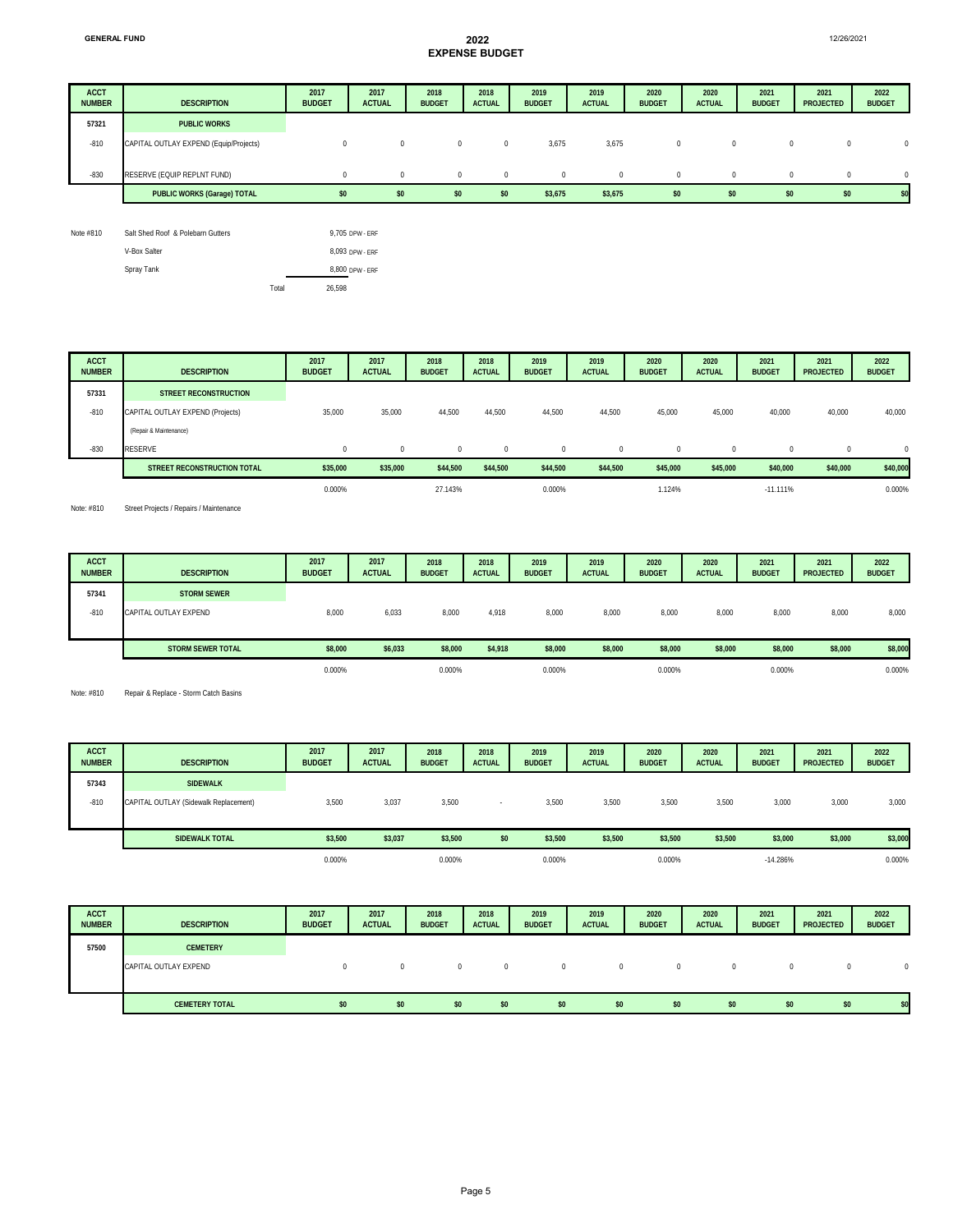| <b>ACCT</b><br><b>NUMBER</b> | <b>DESCRIPTION</b>    | 2017<br><b>BUDGET</b> | 2017<br><b>ACTUAL</b> | 2018<br><b>BUDGET</b> | 2018<br><b>ACTUAL</b> | 2019<br><b>BUDGET</b> | 2019<br><b>ACTUAL</b> | 2020<br><b>BUDGET</b> | 2020<br><b>ACTUAL</b> | 2020<br><b>BUDGET</b> | 2021<br><b>PROJECTED</b> | 2022<br><b>BUDGET</b> |
|------------------------------|-----------------------|-----------------------|-----------------------|-----------------------|-----------------------|-----------------------|-----------------------|-----------------------|-----------------------|-----------------------|--------------------------|-----------------------|
| 57551                        | <b>LIBRARY</b>        |                       |                       |                       |                       |                       |                       |                       |                       |                       |                          |                       |
| $-810$                       | CAPITAL OUTLAY EXPEND | 2,500                 | 5,000                 | 2,500                 | 2,500                 | 2,500                 | 2,500                 | 2,500                 | 2,500                 | 2,500                 | 2,500                    | 2,500                 |
| $-830$                       | <b>RESERVE</b>        |                       |                       |                       |                       |                       |                       |                       |                       |                       |                          |                       |
|                              | <b>LIBRARY TOTAL</b>  | \$2,500               | \$5,000               | \$2,500               | \$2,500               | \$2,500               | \$2,500               | \$2,500               | \$2,500               | \$2,500               | \$2,500                  | \$2,500               |
|                              |                       | $-50.000\%$           |                       | 0.000%                |                       | 0.000%                |                       | 0.000%                |                       | 0.000%                |                          | 0.000%                |

Note #810 IT Updates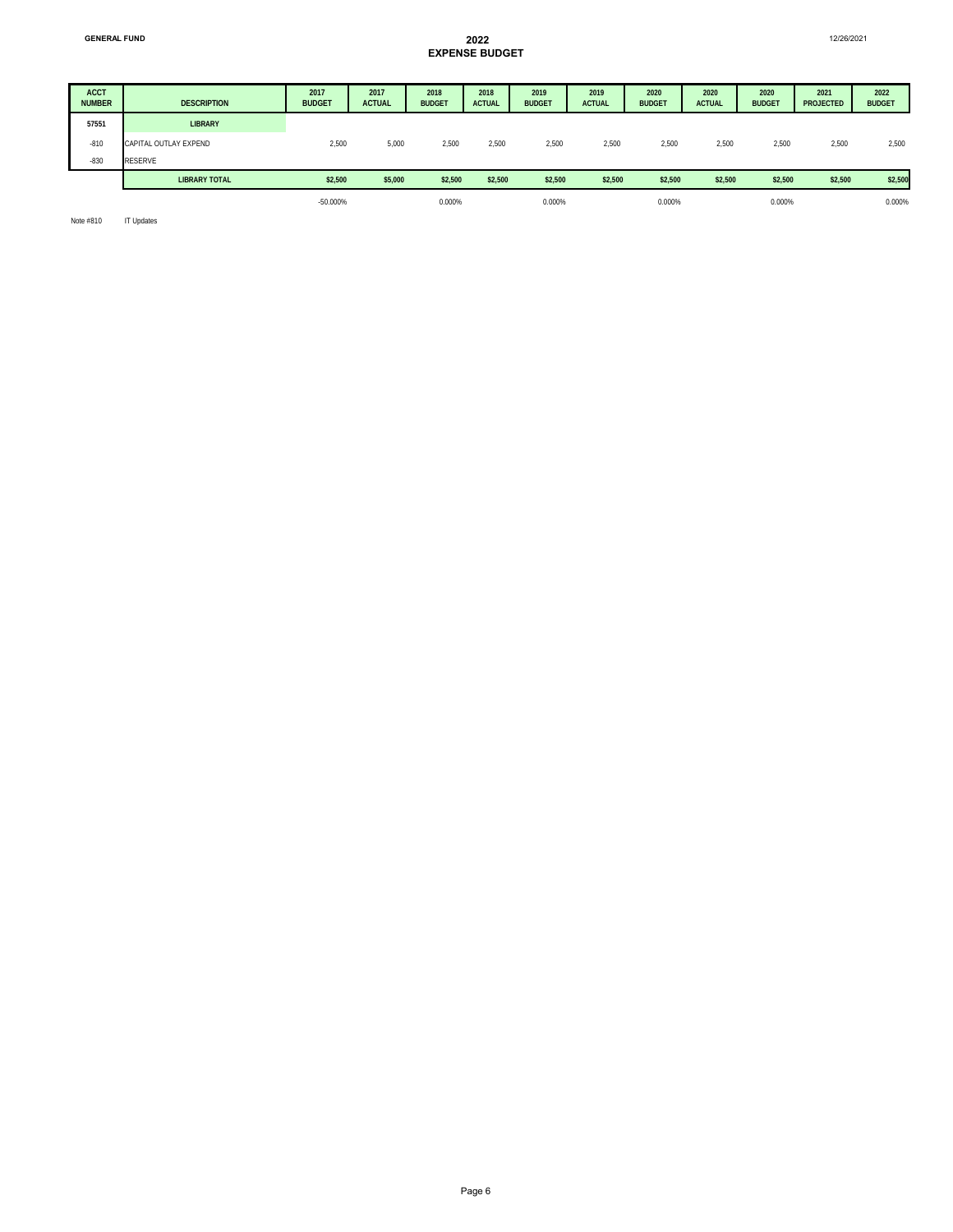Veteran's Park Bandstand Repair Grady Park Fencing

| <b>ACCT</b><br><b>NUMBER</b> | <b>DESCRIPTION</b>                       | 2017<br><b>BUDGET</b> | 2017<br><b>ACTUAL</b> | 2018<br><b>BUDGET</b> | 2018<br><b>ACTUAL</b> | 2019<br><b>BUDGET</b> | 2019<br><b>ACTUAL</b> | 2020<br><b>BUDGET</b> | 2020<br><b>ACTUAL</b> | 2021<br><b>BUDGET</b> | 2021<br><b>PROJECTED</b> | 2022<br><b>BUDGET</b> |
|------------------------------|------------------------------------------|-----------------------|-----------------------|-----------------------|-----------------------|-----------------------|-----------------------|-----------------------|-----------------------|-----------------------|--------------------------|-----------------------|
| 57552                        | <b>PARKS</b>                             |                       |                       |                       |                       |                       |                       |                       |                       |                       |                          |                       |
| $-810$                       | CAPT OUTLAY EXPEND                       | $\bf{0}$              | $\mathbf 0$           | $\mathbf 0$           | $\mathbf 0$           | 1,922                 | 1,922                 | 2,000                 | 2,000                 | 0                     | $\pmb{0}$                | $\overline{0}$        |
|                              | (Enhancements & Playground Equip.)       |                       |                       |                       |                       |                       |                       |                       |                       |                       |                          |                       |
| $-830$                       | RESERVE (EQUIPT REPLNT FUND)             | $\mathbf 0$           | $\bf{0}$              | $\mathbf{0}$          | $\mathbf 0$           | $\overline{0}$        | $\mathbf{0}$          | $\bf{0}$              | $\mathbf{0}$          | $\mathbf 0$           | 325                      | $\overline{0}$        |
|                              | <b>PARKS TOTAL</b>                       | \$0                   | \$0                   | \$0                   | \$0                   | \$1,922               | \$1,922               | \$2,000               | \$2,000               | \$0                   | \$325                    | \$0                   |
|                              |                                          | $-100.000\%$          |                       | 0.000%                |                       |                       |                       |                       |                       |                       |                          |                       |
| Note: #810                   | Schowalter Park - Roof, Gutters & Siding |                       | 17,000 FUND BALANCE   |                       |                       |                       |                       |                       |                       |                       |                          |                       |

13,452 OTHER FUNDING - FUTURE PROJECT

Total 53,952

 $23,500$  FUND BALANCE

| <b>ACCT</b><br><b>NUMBER</b> | <b>DESCRIPTION</b>    | 2017<br><b>BUDGET</b> | 2017<br><b>ACTUAL</b> | 2018<br><b>BUDGET</b> | 2018<br><b>ACTUAL</b> | 2019<br><b>BUDGET</b> | 2019<br><b>ACTUAL</b> | 2020<br><b>BUDGET</b> | 2020<br><b>ACTUAL</b> | 2021<br><b>BUDGET</b> | 2021<br><b>PROJECTED</b> | 2022<br><b>BUDGET</b> |
|------------------------------|-----------------------|-----------------------|-----------------------|-----------------------|-----------------------|-----------------------|-----------------------|-----------------------|-----------------------|-----------------------|--------------------------|-----------------------|
| 57600                        | <b>FORESTRY</b>       |                       |                       |                       |                       |                       |                       |                       |                       |                       |                          |                       |
| $-810$                       | CAPT OUTLAY EXPEND    | 2,000                 | 2,000                 | 2,000                 | 2,000                 | 3,000                 | 3,000                 | 3,000                 | 3,000                 | 3,000                 | 3,000                    | 3,000                 |
|                              |                       |                       |                       |                       |                       |                       |                       |                       |                       |                       |                          |                       |
|                              | <b>FORESTRY TOTAL</b> | \$2,000               | \$2,000               | \$2,000               | \$2,000               | \$3,000               | \$3,000               | \$3,000               | \$3,000               | \$3,000               | \$3,000                  | \$3,000               |
|                              |                       | 0.000%                |                       | 0.000%                |                       | 50.000%               |                       | 0.000%                |                       | 0.000%                |                          | 0.000%                |

| <b>TOTAL CAPITAL OUTLAY</b> | \$162,850  | \$162.390 | \$180,260 | \$171,533 | \$181.198 | \$181.198 | \$183,820 | \$183.820 | \$175,002  | \$165,316 | \$116,320  |
|-----------------------------|------------|-----------|-----------|-----------|-----------|-----------|-----------|-----------|------------|-----------|------------|
|                             | $-10.128%$ |           | 10.691%   |           | 0.520%    |           | i.447%    |           | 4.797%     |           | 33.532%    |
|                             | $-$18,352$ |           | \$17.410  |           | \$938     |           | \$2,622   |           | $- $8,818$ |           | $-$58,682$ |

| <b>TOTAL OPERATING &amp; CAPITAL</b>                  | \$3,453,760 | \$3,322,081 | \$3,526,632 | \$3,316,011 | \$3,582,558 | \$3,463,879 | \$3,643,727 | \$3,404,853 | \$3,690,350 | \$3,452,174 | \$3,812,173 |
|-------------------------------------------------------|-------------|-------------|-------------|-------------|-------------|-------------|-------------|-------------|-------------|-------------|-------------|
|                                                       | 0.211%      |             | 2.110%      |             | 1.586%      |             | 1.707%      |             | 1.280%      |             | 3.301%      |
|                                                       | \$7,288     |             | \$72,872    |             | \$55,926    |             | \$61,169    |             | \$46,623    |             | \$121,823   |
|                                                       |             |             |             |             |             |             |             |             |             |             |             |
| 2021 BUDGET SUMMARY INFO. (w/out Debt & w/out<br>TID) |             |             |             |             |             |             |             |             |             |             |             |
| (2021 Levy)                                           |             |             |             |             |             |             |             |             |             |             |             |
| Total Operating & Capital Expenditures:               | \$3,812,173 |             |             |             |             |             |             |             |             |             |             |
| <b>Total Revenues:</b>                                | \$1,754,293 |             |             |             |             |             |             |             |             |             |             |

|                               |             | \$143.777 | 7.51% |
|-------------------------------|-------------|-----------|-------|
| 2020 Levy (w/out Debt & TID): | \$1,914.103 |           |       |

**Levy (w/out TID) & (w/out Debt):** \$2,057,880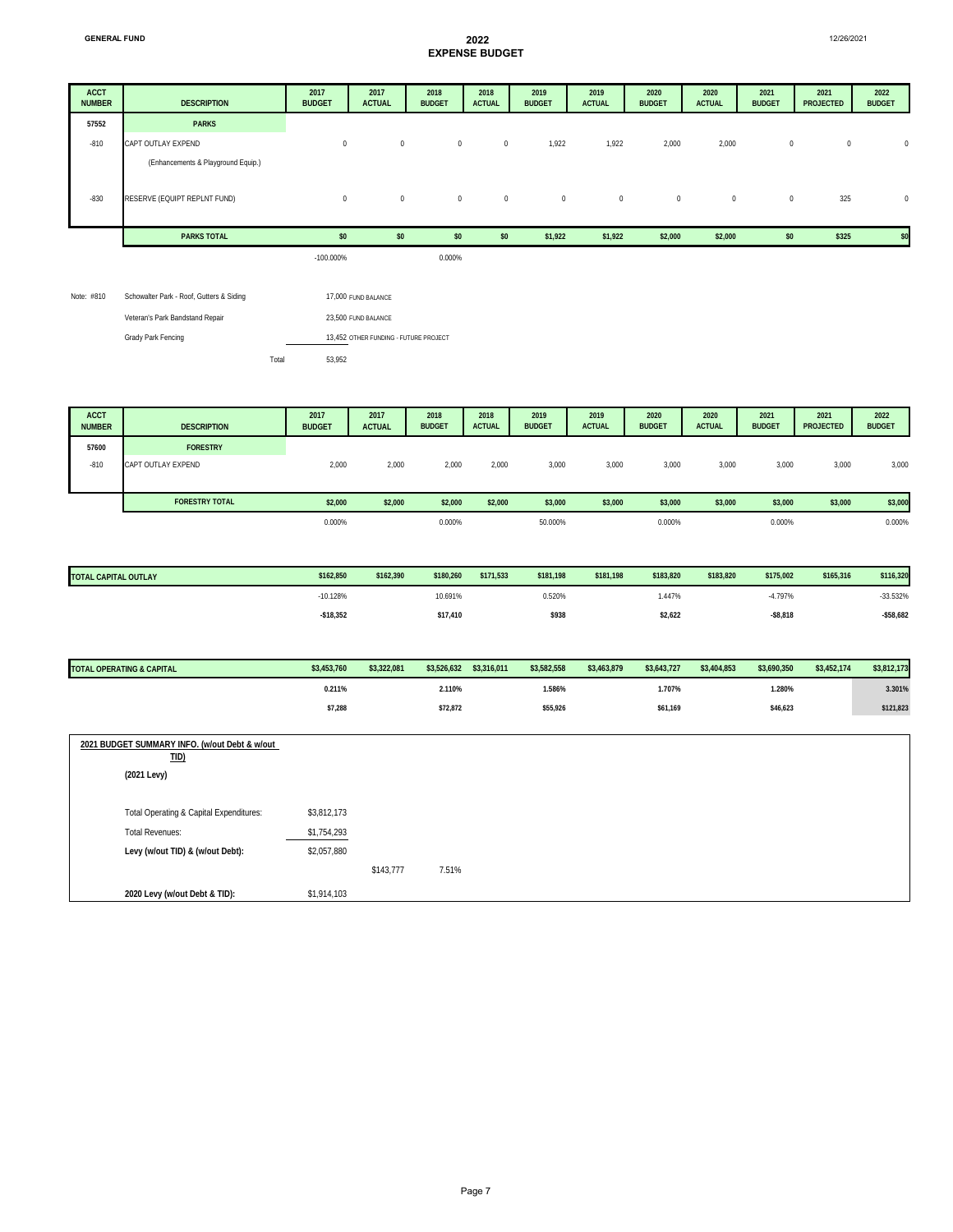12/26/2021

### **EXPENSE BUDGET**

| <b>ACCT</b><br><b>NUMBER</b> | <b>DESCRIPTION</b>                                        | 2017<br><b>BUDGET</b> | 2017<br><b>ACTUAL</b> | 2018<br><b>BUDGET</b> | 2018<br><b>ACTUAL</b>   | 2019<br><b>BUDGET</b> | 2019<br><b>ACTUAL</b> | 2020<br><b>BUDGET</b> | 2020<br><b>ACTUAL</b> | 2021<br><b>BUDGET</b> | 2021<br><b>PROJECTED</b> | 2022<br><b>BUDGET</b> |
|------------------------------|-----------------------------------------------------------|-----------------------|-----------------------|-----------------------|-------------------------|-----------------------|-----------------------|-----------------------|-----------------------|-----------------------|--------------------------|-----------------------|
| 58100                        | <b>DEBT SERVICE</b>                                       |                       |                       |                       |                         |                       |                       |                       |                       |                       |                          |                       |
| $-610$                       | Principal - Long Term Debt<br>Principal - Short Term Debt | 716,541               | 716,541               | 867,492               | 867,492                 | 915,930               | 915,930               | 878,780               | 881,632               | 957,476               | 957,476                  | 1,024,240             |
| 58200                        |                                                           |                       |                       |                       |                         |                       |                       |                       |                       |                       |                          |                       |
| $-620$                       | Interest - Long Term Debt<br>Interest - Short Term Debt   | 332,497               | 332,497               | 214,420               | 214,420                 | 193,339               | 193,339               | 241,234               | 248,382               | 220,503               | 220,503                  | 200,407               |
|                              |                                                           |                       |                       |                       |                         |                       |                       |                       |                       |                       |                          |                       |
|                              | <b>DEBT SERVICE TOTAL</b>                                 | \$1,049,038           | \$1,049,038           |                       | \$1,081,912 \$1,081,912 | \$1,109,269           | \$1,109,269           | \$1,120,014           | \$1,130,014           | \$1,177,979           | \$1,177,979              | \$1,224,647           |
|                              |                                                           | $-5.139%$             |                       | 3.134%                |                         | 2.529%                |                       | 0.969%                |                       | 5.175%                |                          | 3.962%                |
|                              |                                                           | $-$56,831$            |                       | \$32,874              |                         | \$27,357              |                       | \$10,745              |                       | \$57,965              |                          | \$46,668              |
|                              |                                                           |                       |                       |                       |                         |                       |                       |                       |                       |                       |                          |                       |

| TOTAL OPERATING & CAPITAL & DEBT SERVICE | \$4,502,798   | \$4,371,119 | \$4,608,544 | \$4,397,923 | \$4,691,827 | \$4,573,148 | \$4,763,741 | \$4.534.867 | \$4,868,329 | \$4,630,153 | \$5,036,820 |
|------------------------------------------|---------------|-------------|-------------|-------------|-------------|-------------|-------------|-------------|-------------|-------------|-------------|
|                                          | $-1.088%$     |             | .348%       |             | .807%       |             | 1.533%      |             | 2.195%      |             | 3.461%      |
|                                          | $($ \$49,543) |             | \$105.746   |             | \$83,283    |             | \$71.914    |             | \$104,588   |             | \$168.491   |